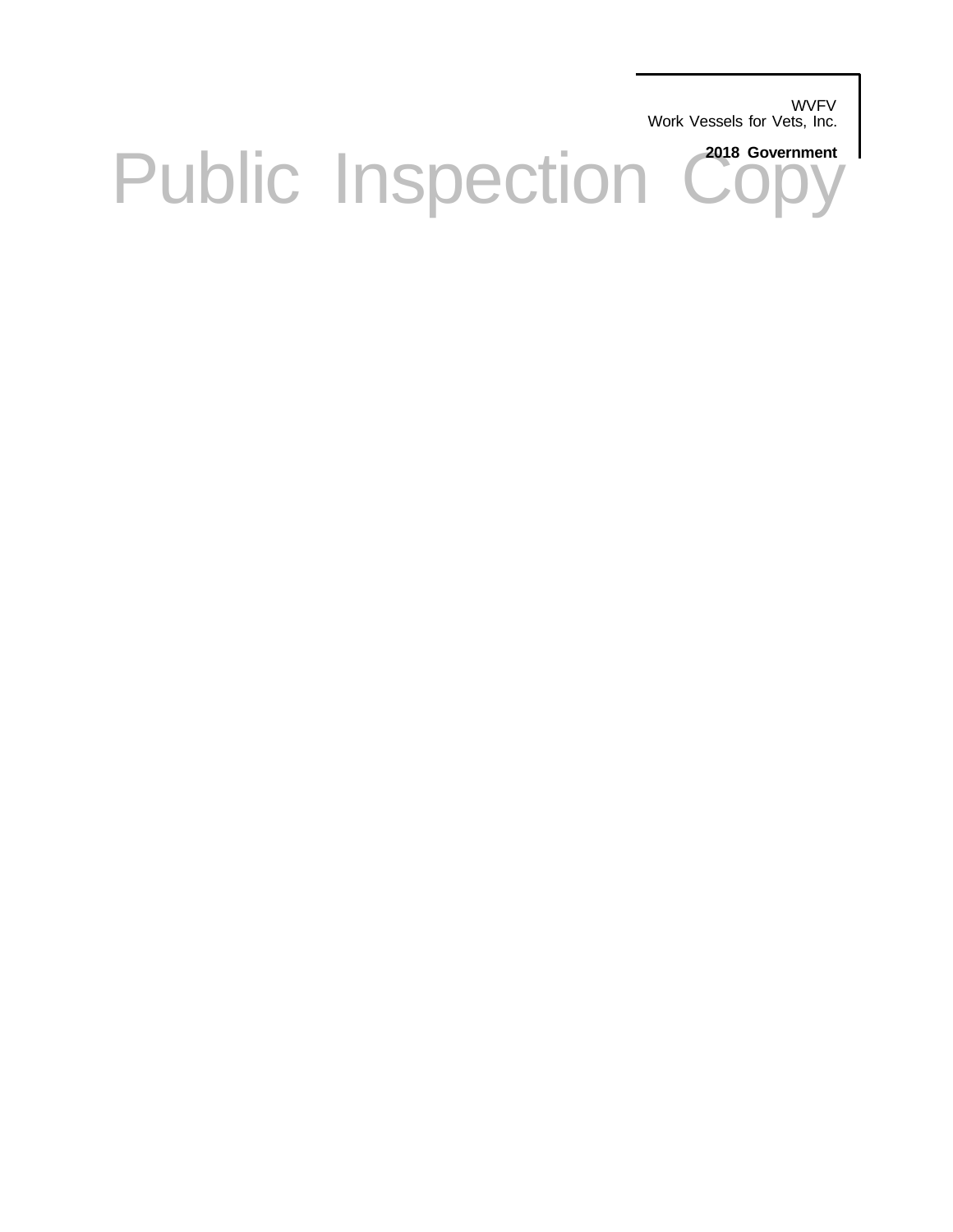| Form | 990                        |
|------|----------------------------|
|      | Department of the Treasury |

# **Return of Organization Exempt From Income Tax**

u **Do not enter social security numbers on this form as it may be made public. Open to Public Under section 501(c), 527, or 4947(a)(1) of the Internal Revenue Code (except private foundations)**

OMB No. 1545-0047

| ZU18                  |  |
|-----------------------|--|
| <b>Open to Public</b> |  |
| Incrootion            |  |

|                                                                                                                          | Internal Revenue Service                                                                                                                                                   |                            |                                          |        | <b>u</b> Go to <i>www.irs.gov/Form990</i> for instructions and the latest information.                                                                                                                                               |                      |           |                 |     |                                               |                                            |             | <b>Inspection</b>                |
|--------------------------------------------------------------------------------------------------------------------------|----------------------------------------------------------------------------------------------------------------------------------------------------------------------------|----------------------------|------------------------------------------|--------|--------------------------------------------------------------------------------------------------------------------------------------------------------------------------------------------------------------------------------------|----------------------|-----------|-----------------|-----|-----------------------------------------------|--------------------------------------------|-------------|----------------------------------|
|                                                                                                                          | For the 2018 calendar year, or tax year beginning                                                                                                                          |                            |                                          |        |                                                                                                                                                                                                                                      |                      |           | , and ending    |     |                                               |                                            |             |                                  |
| В                                                                                                                        | Check if applicable:                                                                                                                                                       |                            | C Name of organization                   |        |                                                                                                                                                                                                                                      |                      |           |                 |     |                                               |                                            |             | D Employer identification number |
|                                                                                                                          | Address change                                                                                                                                                             |                            |                                          |        | WORK VESSELS FOR VETS, INC.                                                                                                                                                                                                          |                      |           |                 |     |                                               |                                            |             |                                  |
|                                                                                                                          | Name change                                                                                                                                                                |                            | Doing business as                        |        |                                                                                                                                                                                                                                      |                      |           |                 |     |                                               |                                            | 26-3201760  |                                  |
|                                                                                                                          |                                                                                                                                                                            |                            |                                          |        | Number and street (or P.O. box if mail is not delivered to street address)                                                                                                                                                           |                      |           |                 |     | Room/suite                                    | E Telephone number                         |             |                                  |
| 860-536-4418<br>PO BOX 215<br>Initial return<br>City or town, state or province, country, and ZIP or foreign postal code |                                                                                                                                                                            |                            |                                          |        |                                                                                                                                                                                                                                      |                      |           |                 |     |                                               |                                            |             |                                  |
|                                                                                                                          | Final return/<br>terminated                                                                                                                                                |                            |                                          |        |                                                                                                                                                                                                                                      |                      |           |                 |     |                                               |                                            |             |                                  |
|                                                                                                                          |                                                                                                                                                                            |                            | WEST MYSTIC                              |        |                                                                                                                                                                                                                                      | CT 06388             |           |                 |     |                                               | G Gross receipts \$                        |             | 330,766                          |
|                                                                                                                          | Amended return                                                                                                                                                             |                            | F Name and address of principal officer: |        |                                                                                                                                                                                                                                      |                      |           |                 |     |                                               |                                            |             | X No                             |
|                                                                                                                          | Application pending                                                                                                                                                        |                            | <b>JOHN NIEKRASH</b>                     |        |                                                                                                                                                                                                                                      |                      |           |                 |     | H(a) Is this a group return for subordinates? |                                            |             | Yes                              |
|                                                                                                                          |                                                                                                                                                                            |                            | P.O. BOX 215                             |        |                                                                                                                                                                                                                                      |                      |           |                 |     | H(b) Are all subordinates included?           |                                            |             | Yes<br>No                        |
|                                                                                                                          |                                                                                                                                                                            |                            | WEST MYSTIC                              |        |                                                                                                                                                                                                                                      |                      | <b>CT</b> | 06388           |     |                                               | If "No," attach a list. (see instructions) |             |                                  |
|                                                                                                                          | Tax-exempt status:                                                                                                                                                         |                            | $X = 501(c)(3)$                          | 501(c) |                                                                                                                                                                                                                                      | ) $t$ (insert no.)   |           | $4947(a)(1)$ or | 527 |                                               |                                            |             |                                  |
|                                                                                                                          | Website: U                                                                                                                                                                 |                            |                                          |        | WWW.WORKVESSELSFORVETS.ORG                                                                                                                                                                                                           |                      |           |                 |     | H(c) Group exemption number LI                |                                            |             |                                  |
| ĸ                                                                                                                        | Form of organization:                                                                                                                                                      |                            | $ \mathbf{X} $ Corporation               | Trust  | Association                                                                                                                                                                                                                          | Other <b>u</b>       |           |                 |     | L Year of formation: 2008                     |                                            |             | M State of legal domicile: CT    |
|                                                                                                                          | Part I                                                                                                                                                                     | <b>Summary</b>             |                                          |        |                                                                                                                                                                                                                                      |                      |           |                 |     |                                               |                                            |             |                                  |
|                                                                                                                          |                                                                                                                                                                            |                            |                                          |        |                                                                                                                                                                                                                                      |                      |           |                 |     |                                               |                                            |             |                                  |
|                                                                                                                          |                                                                                                                                                                            |                            |                                          |        |                                                                                                                                                                                                                                      |                      |           |                 |     |                                               |                                            |             |                                  |
|                                                                                                                          |                                                                                                                                                                            | SEE SCHEDULE O             |                                          |        |                                                                                                                                                                                                                                      |                      |           |                 |     |                                               |                                            |             |                                  |
| Governance                                                                                                               |                                                                                                                                                                            |                            |                                          |        |                                                                                                                                                                                                                                      |                      |           |                 |     |                                               |                                            |             |                                  |
|                                                                                                                          |                                                                                                                                                                            |                            |                                          |        |                                                                                                                                                                                                                                      |                      |           |                 |     |                                               |                                            |             |                                  |
|                                                                                                                          |                                                                                                                                                                            |                            |                                          |        | 2 Check this box $\mathbf{u}$   if the organization discontinued its operations or disposed of more than 25% of its net assets.                                                                                                      |                      |           |                 |     |                                               |                                            |             |                                  |
| ಳ                                                                                                                        |                                                                                                                                                                            |                            |                                          |        |                                                                                                                                                                                                                                      |                      |           |                 |     |                                               | 3                                          | 8           |                                  |
|                                                                                                                          |                                                                                                                                                                            |                            |                                          |        |                                                                                                                                                                                                                                      |                      |           |                 |     |                                               | 4                                          | 8           |                                  |
| Activities                                                                                                               |                                                                                                                                                                            |                            |                                          |        |                                                                                                                                                                                                                                      |                      |           |                 |     |                                               | 5                                          | $\mathbf 0$ |                                  |
|                                                                                                                          |                                                                                                                                                                            |                            |                                          |        | 6 Total number of volunteers (estimate if necessary)                                                                                                                                                                                 |                      |           |                 |     |                                               | 6                                          | 42          |                                  |
|                                                                                                                          |                                                                                                                                                                            |                            |                                          |        |                                                                                                                                                                                                                                      |                      |           |                 |     |                                               | 7a                                         |             | 0                                |
|                                                                                                                          |                                                                                                                                                                            |                            |                                          |        |                                                                                                                                                                                                                                      |                      |           |                 |     |                                               | 7b                                         |             | 0                                |
|                                                                                                                          |                                                                                                                                                                            |                            |                                          |        |                                                                                                                                                                                                                                      |                      |           |                 |     | Prior Year                                    |                                            |             | Current Year                     |
|                                                                                                                          |                                                                                                                                                                            |                            |                                          |        |                                                                                                                                                                                                                                      |                      |           |                 |     |                                               | 167,191                                    |             | 313,645                          |
|                                                                                                                          |                                                                                                                                                                            |                            |                                          |        |                                                                                                                                                                                                                                      |                      |           |                 |     |                                               |                                            |             |                                  |
| Revenue                                                                                                                  |                                                                                                                                                                            |                            |                                          |        |                                                                                                                                                                                                                                      |                      |           |                 |     |                                               | 0                                          |             |                                  |
|                                                                                                                          | 11 Other revenue (Part VIII, column (A), lines 5, 6d, 8c, 9c, 10c, and 11e)                                                                                                |                            |                                          |        |                                                                                                                                                                                                                                      |                      |           |                 |     | 4,203                                         |                                            | 7,984       |                                  |
|                                                                                                                          |                                                                                                                                                                            |                            |                                          |        |                                                                                                                                                                                                                                      |                      |           |                 |     |                                               | 171,394                                    |             | 321,629                          |
|                                                                                                                          |                                                                                                                                                                            |                            |                                          |        | 12 Total revenue - add lines 8 through 11 (must equal Part VIII, column (A), line 12)                                                                                                                                                |                      |           |                 |     |                                               | 176,012                                    |             | 297,331                          |
|                                                                                                                          |                                                                                                                                                                            |                            |                                          |        | 13 Grants and similar amounts paid (Part IX, column (A), lines 1-3)                                                                                                                                                                  |                      |           |                 |     |                                               |                                            |             |                                  |
|                                                                                                                          |                                                                                                                                                                            |                            |                                          |        | 14 Benefits paid to or for members (Part IX, column (A), line 4)                                                                                                                                                                     |                      |           |                 |     |                                               |                                            |             |                                  |
|                                                                                                                          |                                                                                                                                                                            |                            |                                          |        | 15 Salaries, other compensation, employee benefits (Part IX, column (A), lines 5-10)                                                                                                                                                 |                      |           |                 |     |                                               |                                            |             | $\mathbf 0$                      |
| enses                                                                                                                    |                                                                                                                                                                            |                            |                                          |        |                                                                                                                                                                                                                                      |                      |           |                 |     |                                               |                                            |             | 0                                |
| Exp                                                                                                                      |                                                                                                                                                                            |                            |                                          |        | <b>b</b> Total fundraising expenses (Part IX, column (D), line 25) <b>u</b>                                                                                                                                                          |                      |           | 481             |     |                                               |                                            |             |                                  |
|                                                                                                                          |                                                                                                                                                                            |                            |                                          |        | 17 Other expenses (Part IX, column (A), lines 11a-11d, 11f-24e)                                                                                                                                                                      |                      |           |                 |     |                                               | 13,269                                     |             | 5,866                            |
|                                                                                                                          |                                                                                                                                                                            |                            |                                          |        | 18 Total expenses. Add lines 13-17 (must equal Part IX, column (A), line 25)                                                                                                                                                         |                      |           |                 |     |                                               | 189,281                                    |             | 303,197                          |
|                                                                                                                          |                                                                                                                                                                            |                            |                                          |        | 19 Revenue less expenses. Subtract line 18 from line 12                                                                                                                                                                              |                      |           |                 |     |                                               | $-17,887$                                  |             | 18,432                           |
|                                                                                                                          |                                                                                                                                                                            |                            |                                          |        |                                                                                                                                                                                                                                      |                      |           |                 |     | Beginning of Current Year                     |                                            |             | End of Year                      |
| Assets or<br>  Balances                                                                                                  |                                                                                                                                                                            |                            |                                          |        | 20 Total assets (Part X, line 16) <b>Constant Constant Constant Constant Constant Constant Constant Constant Constant Constant Constant Constant Constant Constant Constant Constant Constant Constant Constant Constant Constan</b> |                      |           |                 |     |                                               | 118,567                                    |             | 135,499                          |
|                                                                                                                          |                                                                                                                                                                            |                            |                                          |        |                                                                                                                                                                                                                                      |                      |           |                 |     |                                               | 1,500                                      |             |                                  |
|                                                                                                                          |                                                                                                                                                                            |                            |                                          |        | 22 Net assets or fund balances. Subtract line 21 from line 20                                                                                                                                                                        |                      |           |                 |     |                                               | 117,067                                    |             | 135,499                          |
|                                                                                                                          | Part II                                                                                                                                                                    |                            | <b>Signature Block</b>                   |        |                                                                                                                                                                                                                                      |                      |           |                 |     |                                               |                                            |             |                                  |
|                                                                                                                          | Under penalties of perjury, I declare that I have examined this return, including accompanying schedules and statements, and to the best of my knowledge and belief, it is |                            |                                          |        |                                                                                                                                                                                                                                      |                      |           |                 |     |                                               |                                            |             |                                  |
|                                                                                                                          | true, correct, and complete. Declaration of preparer (other than officer) is based on all information of which preparer has any knowledge.                                 |                            |                                          |        |                                                                                                                                                                                                                                      |                      |           |                 |     |                                               |                                            |             |                                  |
|                                                                                                                          |                                                                                                                                                                            |                            |                                          |        |                                                                                                                                                                                                                                      |                      |           |                 |     |                                               |                                            |             |                                  |
| Signature of officer<br>Sign<br>Date                                                                                     |                                                                                                                                                                            |                            |                                          |        |                                                                                                                                                                                                                                      |                      |           |                 |     |                                               |                                            |             |                                  |
|                                                                                                                          |                                                                                                                                                                            |                            |                                          |        |                                                                                                                                                                                                                                      |                      |           |                 |     |                                               |                                            |             |                                  |
| <b>SECRETARY/TREASURER</b><br>Here<br><b>ROBERT</b><br><b>FIORE</b><br>Type or print name and title                      |                                                                                                                                                                            |                            |                                          |        |                                                                                                                                                                                                                                      |                      |           |                 |     |                                               |                                            |             |                                  |
|                                                                                                                          |                                                                                                                                                                            |                            |                                          |        |                                                                                                                                                                                                                                      |                      |           |                 |     |                                               |                                            |             |                                  |
|                                                                                                                          |                                                                                                                                                                            | Print/Type preparer's name |                                          |        |                                                                                                                                                                                                                                      | Preparer's signature |           |                 |     | Date                                          | Check                                      |             | <b>PTIN</b>                      |
| Paid                                                                                                                     |                                                                                                                                                                            | PAUL R. FILIPPETTI         |                                          |        |                                                                                                                                                                                                                                      | PAUL R. FILIPPETTI   |           |                 |     |                                               | $05/13/19$ self-employed                   |             | P00036888                        |
|                                                                                                                          | Preparer<br>Firm's name                                                                                                                                                    |                            |                                          |        | HOYT, FILIPPETTI & MALAGHAN,                                                                                                                                                                                                         |                      |           |                 | LLC |                                               | Firm's EIN }                               |             | 20-1696994                       |
|                                                                                                                          | Use Only                                                                                                                                                                   |                            |                                          |        | 1041 POQUONNOCK RD                                                                                                                                                                                                                   |                      |           |                 |     |                                               |                                            |             |                                  |
|                                                                                                                          | Firm's address                                                                                                                                                             |                            | GROTON, CT                               |        |                                                                                                                                                                                                                                      | 06340-4211           |           |                 |     |                                               | Phone no.                                  |             | 860-536-9685                     |
|                                                                                                                          |                                                                                                                                                                            |                            |                                          |        |                                                                                                                                                                                                                                      |                      |           |                 |     |                                               |                                            |             | $ X $ Yes<br><b>No</b>           |

| Sign     |             |                | Signature of officer         |              |               |                        |                            |      |            | Date                     |              |
|----------|-------------|----------------|------------------------------|--------------|---------------|------------------------|----------------------------|------|------------|--------------------------|--------------|
| Here     |             |                | <b>ROBERT</b>                | <b>FIORE</b> |               |                        | <b>SECRETARY/TREASURER</b> |      |            |                          |              |
|          |             |                | Type or print name and title |              |               |                        |                            |      |            |                          |              |
|          |             |                | Print/Type preparer's name   |              |               | Preparer's signature   |                            | Date |            | Check                    | <b>PTIN</b>  |
| Paid     |             |                | PAUL R. FILIPPETTI           |              |               | FILIPPETTI<br>PAUL R.  |                            |      |            | $05/13/19$ self-employed | P00036888    |
| Preparer | Firm's name |                |                              | HOYT,        | FILIPPETTI    | <b>MALAGHAN,</b><br>&. | LLC                        |      | Firm's EIN |                          | 20-1696994   |
| Use Only |             |                |                              | 1041         | POQUONNOCK RD |                        |                            |      |            |                          |              |
|          |             | Firm's address |                              | GROTON,      | СT            | 06340-4211             |                            |      | Phone no.  |                          | 860-536-9685 |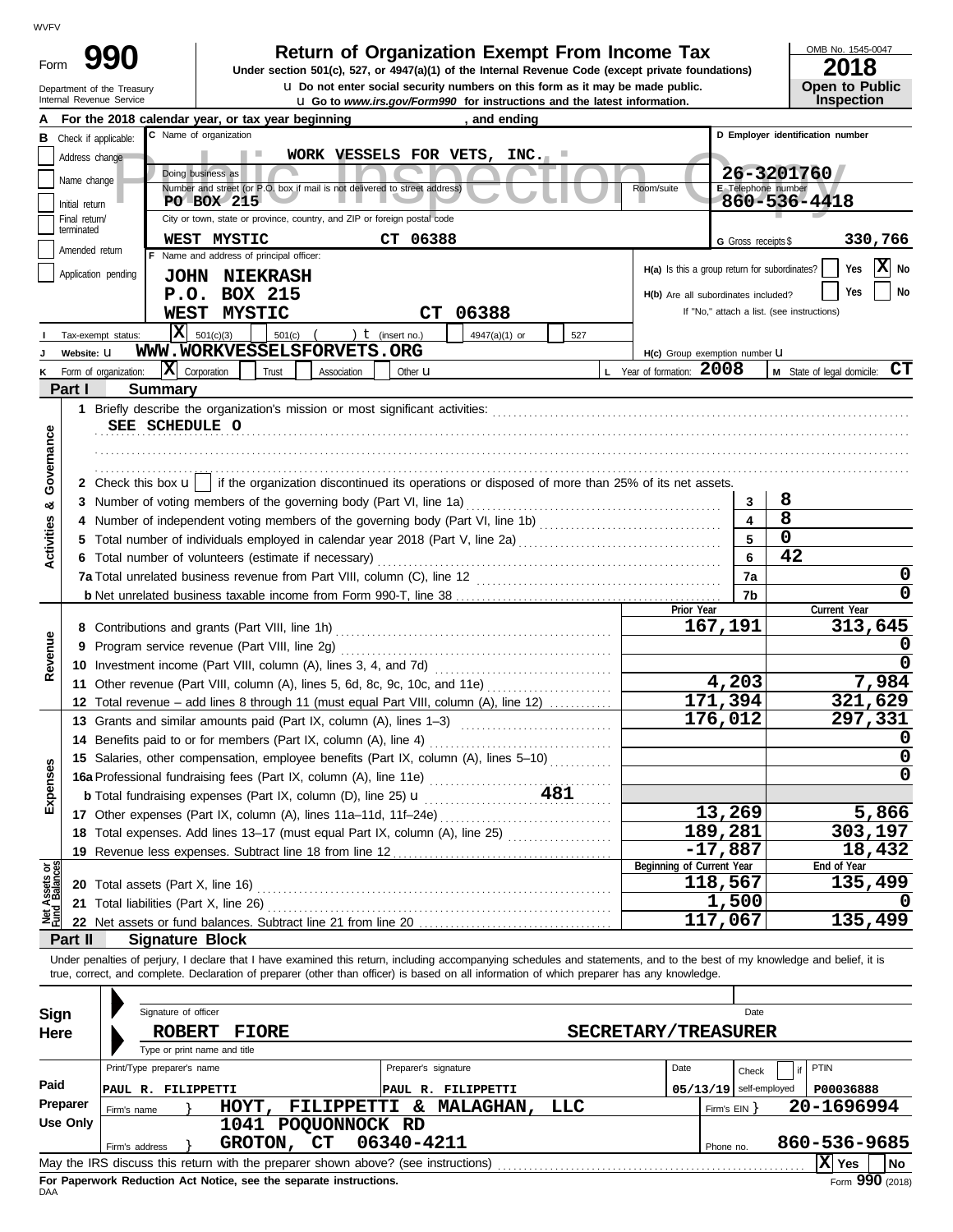|                  | Form 990 (2018) WORK VESSELS FOR VETS, INC.                                                                                    |                                   | 26-3201760                                                                                             |               | Page 2                                                                    |
|------------------|--------------------------------------------------------------------------------------------------------------------------------|-----------------------------------|--------------------------------------------------------------------------------------------------------|---------------|---------------------------------------------------------------------------|
| Part III         | <b>Statement of Program Service Accomplishments</b>                                                                            |                                   |                                                                                                        |               |                                                                           |
|                  |                                                                                                                                |                                   |                                                                                                        |               | $\boxed{\mathbf{x}}$                                                      |
| SEE SCHEDULE O   | 1 Briefly describe the organization's mission:                                                                                 |                                   |                                                                                                        |               |                                                                           |
|                  |                                                                                                                                |                                   |                                                                                                        |               |                                                                           |
|                  |                                                                                                                                |                                   |                                                                                                        |               |                                                                           |
| $\mathbf{2}$     | Did the organization undertake any significant program services during the year which were not listed on the                   |                                   |                                                                                                        |               |                                                                           |
|                  | prior Form 990 or 990-EZ?<br>If "Yes," describe these new services on Schedule O.                                              |                                   |                                                                                                        |               | Yes $\overline{X}$ No                                                     |
| 3                | Did the organization cease conducting, or make significant changes in how it conducts, any program                             |                                   |                                                                                                        |               |                                                                           |
| services?        |                                                                                                                                |                                   |                                                                                                        |               | Yes $\overline{X}$ No                                                     |
|                  | If "Yes," describe these changes on Schedule O.                                                                                |                                   |                                                                                                        |               |                                                                           |
| 4                | Describe the organization's program service accomplishments for each of its three largest program services, as measured by     |                                   |                                                                                                        |               |                                                                           |
|                  | expenses. Section 501(c)(3) and 501(c)(4) organizations are required to report the amount of grants and allocations to others, |                                   |                                                                                                        |               |                                                                           |
|                  | the total expenses, and revenue, if any, for each program service reported.                                                    |                                   |                                                                                                        |               |                                                                           |
|                  |                                                                                                                                |                                   |                                                                                                        |               |                                                                           |
| 4a (Code:        |                                                                                                                                |                                   | ) (Expenses $\frac{1}{2}$ 300, 398 including grants of $\frac{1}{2}$ 297, 331 ) (Revenue $\frac{1}{2}$ |               | DONATIONS TO VETERANS FOR A SUCCESSFUL TRANSITION INTO A CIVILIAN CAREER. |
|                  |                                                                                                                                |                                   |                                                                                                        |               |                                                                           |
|                  |                                                                                                                                |                                   |                                                                                                        |               |                                                                           |
|                  |                                                                                                                                |                                   |                                                                                                        |               |                                                                           |
|                  |                                                                                                                                |                                   |                                                                                                        |               |                                                                           |
|                  |                                                                                                                                |                                   |                                                                                                        |               |                                                                           |
|                  |                                                                                                                                |                                   |                                                                                                        |               |                                                                           |
|                  |                                                                                                                                |                                   |                                                                                                        |               |                                                                           |
|                  |                                                                                                                                |                                   |                                                                                                        |               |                                                                           |
|                  |                                                                                                                                |                                   |                                                                                                        |               |                                                                           |
|                  |                                                                                                                                |                                   |                                                                                                        |               |                                                                           |
|                  |                                                                                                                                |                                   |                                                                                                        |               |                                                                           |
| N/A              |                                                                                                                                |                                   |                                                                                                        |               |                                                                           |
|                  |                                                                                                                                |                                   |                                                                                                        |               |                                                                           |
|                  |                                                                                                                                |                                   |                                                                                                        |               |                                                                           |
|                  |                                                                                                                                |                                   |                                                                                                        |               |                                                                           |
|                  |                                                                                                                                |                                   |                                                                                                        |               |                                                                           |
|                  |                                                                                                                                |                                   |                                                                                                        |               |                                                                           |
|                  |                                                                                                                                |                                   |                                                                                                        |               |                                                                           |
|                  |                                                                                                                                |                                   |                                                                                                        |               |                                                                           |
|                  |                                                                                                                                |                                   |                                                                                                        |               |                                                                           |
|                  |                                                                                                                                |                                   |                                                                                                        |               |                                                                           |
|                  |                                                                                                                                |                                   |                                                                                                        |               |                                                                           |
|                  |                                                                                                                                |                                   |                                                                                                        |               |                                                                           |
| 4c (Code:<br>N/A | ) (Expenses \$                                                                                                                 |                                   |                                                                                                        | ) (Revenue \$ |                                                                           |
|                  |                                                                                                                                |                                   |                                                                                                        |               |                                                                           |
|                  |                                                                                                                                |                                   |                                                                                                        |               |                                                                           |
|                  |                                                                                                                                |                                   |                                                                                                        |               |                                                                           |
|                  |                                                                                                                                |                                   |                                                                                                        |               |                                                                           |
|                  |                                                                                                                                |                                   |                                                                                                        |               |                                                                           |
|                  |                                                                                                                                |                                   |                                                                                                        |               |                                                                           |
|                  |                                                                                                                                |                                   |                                                                                                        |               |                                                                           |
|                  |                                                                                                                                |                                   |                                                                                                        |               |                                                                           |
|                  |                                                                                                                                |                                   |                                                                                                        |               |                                                                           |
|                  |                                                                                                                                |                                   |                                                                                                        |               |                                                                           |
|                  |                                                                                                                                |                                   |                                                                                                        |               |                                                                           |
|                  | 4d Other program services (Describe in Schedule O.)                                                                            |                                   |                                                                                                        |               |                                                                           |
| (Expenses \$     | 4e Total program service expenses u                                                                                            | including grants of \$<br>300,398 |                                                                                                        | (Revenue \$   |                                                                           |
|                  |                                                                                                                                |                                   |                                                                                                        |               |                                                                           |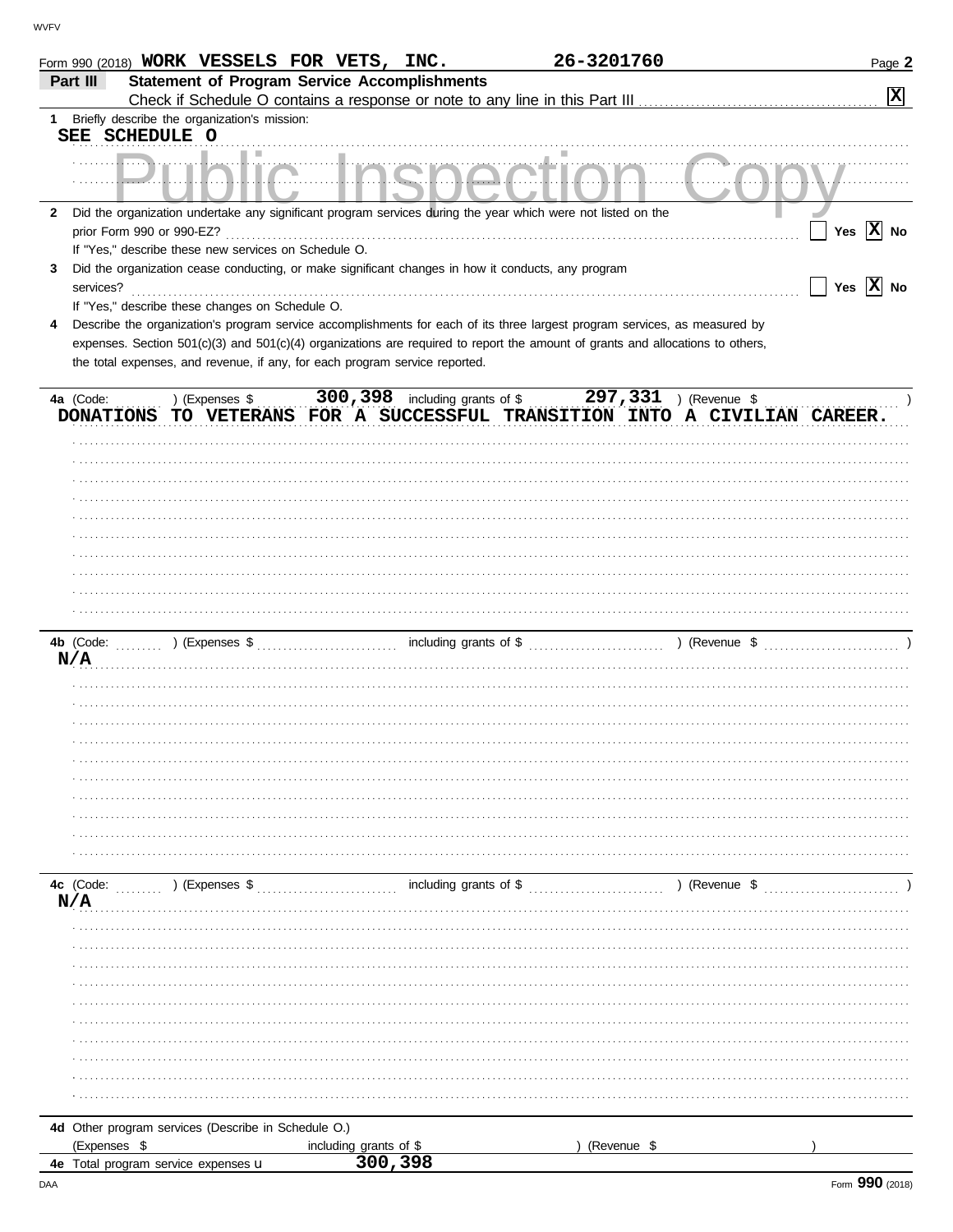| Form 990 (2018) | WORK<br>VESSELS.                       | <b>FOR</b> | <b>VETS</b> | INC. | 3201760<br>26– | Page |
|-----------------|----------------------------------------|------------|-------------|------|----------------|------|
| Part IV         | <b>Checklist of Required Schedules</b> |            |             |      |                |      |

|     |                                                                                                                                                                                                   |                 | Yes         | No          |
|-----|---------------------------------------------------------------------------------------------------------------------------------------------------------------------------------------------------|-----------------|-------------|-------------|
| 1   | Is the organization described in section $501(c)(3)$ or $4947(a)(1)$ (other than a private foundation)? If "Yes,"                                                                                 |                 |             |             |
|     | complete Schedule A                                                                                                                                                                               | 1               | X           |             |
| 2   | Is the organization required to complete Schedule B, Schedule of Contributors (see instructions)?                                                                                                 | $\mathbf{2}$    | $\mathbf x$ |             |
| 3   | Did the organization engage in direct or indirect political campaign activities on behalf of or in opposition to<br>candidates for public office? If "Yes," complete Schedule C, Part I           | 3               |             | X           |
| 4   | Section 501(c)(3) organizations. Did the organization engage in lobbying activities, or have a section 501(h)                                                                                     |                 |             |             |
|     |                                                                                                                                                                                                   | 4               |             | X           |
| 5   | Is the organization a section $501(c)(4)$ , $501(c)(5)$ , or $501(c)(6)$ organization that receives membership dues,                                                                              |                 |             |             |
|     | assessments, or similar amounts as defined in Revenue Procedure 98-19? If "Yes," complete Schedule C, Part III                                                                                    | 5               |             | X           |
| 6   | Did the organization maintain any donor advised funds or any similar funds or accounts for which donors                                                                                           |                 |             |             |
|     | have the right to provide advice on the distribution or investment of amounts in such funds or accounts? If                                                                                       |                 |             |             |
|     | "Yes," complete Schedule D, Part I                                                                                                                                                                | 6               |             | X           |
| 7   | Did the organization receive or hold a conservation easement, including easements to preserve open space,                                                                                         |                 |             |             |
|     | the environment, historic land areas, or historic structures? If "Yes," complete Schedule D, Part II                                                                                              | 7               |             | X           |
| 8   | Did the organization maintain collections of works of art, historical treasures, or other similar assets? If "Yes,"<br>complete Schedule D, Part III                                              | 8               |             | X           |
| 9   | Did the organization report an amount in Part X, line 21, for escrow or custodial account liability, serve as a                                                                                   |                 |             |             |
|     | custodian for amounts not listed in Part X; or provide credit counseling, debt management, credit repair, or                                                                                      |                 |             |             |
|     | debt negotiation services? If "Yes," complete Schedule D, Part IV                                                                                                                                 | 9               |             | x           |
| 10  | Did the organization, directly or through a related organization, hold assets in temporarily restricted                                                                                           |                 |             |             |
|     | endowments, permanent endowments, or quasi-endowments? If "Yes," complete Schedule D, Part V                                                                                                      | 10              |             | x           |
| 11  | If the organization's answer to any of the following questions is "Yes," then complete Schedule D, Parts VI,                                                                                      |                 |             |             |
|     | VII, VIII, IX, or X as applicable.                                                                                                                                                                |                 |             |             |
| a   | Did the organization report an amount for land, buildings, and equipment in Part X, line 10? If "Yes,"                                                                                            | 11a             | х           |             |
| b   | complete Schedule D, Part VI<br>Did the organization report an amount for investments—other securities in Part X, line 12 that is 5% or more                                                      |                 |             |             |
|     |                                                                                                                                                                                                   | 11b             |             | x           |
| C   | Did the organization report an amount for investments—program related in Part X, line 13 that is 5% or more                                                                                       |                 |             |             |
|     |                                                                                                                                                                                                   | 11c             |             | x           |
| d   | Did the organization report an amount for other assets in Part X, line 15 that is 5% or more of its total assets                                                                                  |                 |             |             |
|     | reported in Part X, line 16? If "Yes," complete Schedule D, Part IX                                                                                                                               | 11d             |             | X           |
| е   | Did the organization report an amount for other liabilities in Part X, line 25? If "Yes," complete Schedule D, Part X                                                                             | 11e             |             | $\mathbf x$ |
| f   | Did the organization's separate or consolidated financial statements for the tax year include a footnote that addresses                                                                           |                 |             |             |
|     | the organization's liability for uncertain tax positions under FIN 48 (ASC 740)? If "Yes," complete Schedule D, Part X                                                                            | 11f             |             | x           |
| 12a | Did the organization obtain separate, independent audited financial statements for the tax year? If "Yes," complete                                                                               | 12a             |             | X           |
| b   | Was the organization included in consolidated, independent audited financial statements for the tax year? If                                                                                      |                 |             |             |
|     | "Yes," and if the organization answered "No" to line 12a, then completing Schedule D, Parts XI and XII is optional                                                                                | 12 <sub>b</sub> |             | х           |
| 13  |                                                                                                                                                                                                   | 13              |             | $\mathbf x$ |
| 14a |                                                                                                                                                                                                   | 14a             |             | $\mathbf x$ |
| b   | Did the organization have aggregate revenues or expenses of more than \$10,000 from grantmaking,                                                                                                  |                 |             |             |
|     | fundraising, business, investment, and program service activities outside the United States, or aggregate                                                                                         |                 |             |             |
|     |                                                                                                                                                                                                   | 14b             |             | X           |
| 15  | Did the organization report on Part IX, column (A), line 3, more than \$5,000 of grants or other assistance to or<br>for any foreign organization? If "Yes," complete Schedule F, Parts II and IV |                 |             | X           |
| 16  | Did the organization report on Part IX, column (A), line 3, more than \$5,000 of aggregate grants or other                                                                                        | 15              |             |             |
|     | assistance to or for foreign individuals? If "Yes," complete Schedule F, Parts III and IV [[[[[[[[[[[[[[[[[[[                                                                                     | 16              |             | X           |
| 17  | Did the organization report a total of more than \$15,000 of expenses for professional fundraising services on                                                                                    |                 |             |             |
|     |                                                                                                                                                                                                   | 17              |             | X           |
| 18  | Did the organization report more than \$15,000 total of fundraising event gross income and contributions on                                                                                       |                 |             |             |
|     |                                                                                                                                                                                                   | 18              | X           |             |
| 19  | Did the organization report more than \$15,000 of gross income from gaming activities on Part VIII, line 9a?                                                                                      |                 |             |             |
|     |                                                                                                                                                                                                   | 19              |             | х           |
| 20a |                                                                                                                                                                                                   | <b>20a</b>      |             | $\mathbf x$ |
| b   |                                                                                                                                                                                                   | 20 <sub>b</sub> |             |             |
| 21  | Did the organization report more than \$5,000 of grants or other assistance to any domestic organization or                                                                                       |                 |             |             |
|     |                                                                                                                                                                                                   | 21              |             | X           |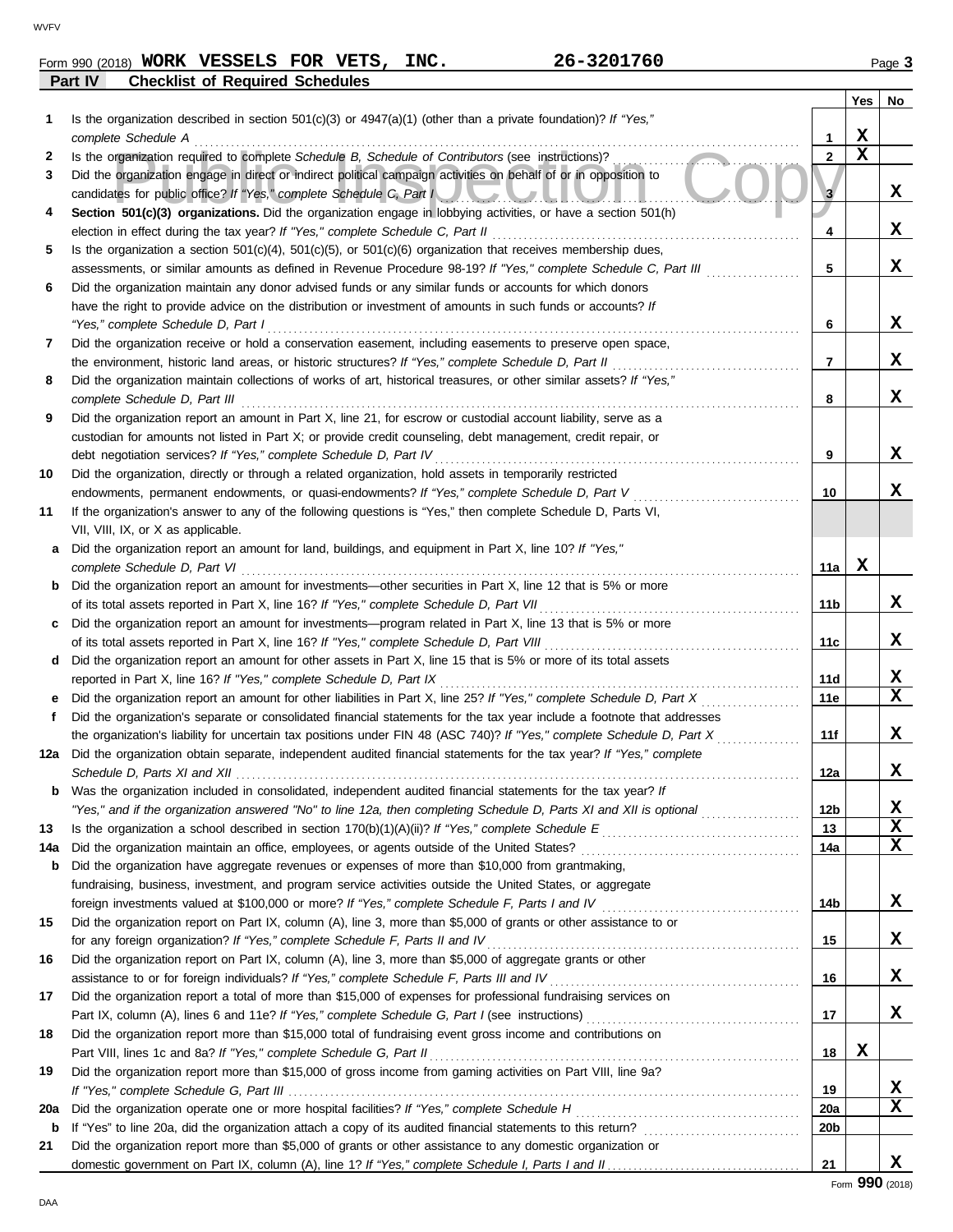|     | Part IV<br><b>Checklist of Required Schedules</b> (continued)                                                                                                                                                        |     |     |                  |
|-----|----------------------------------------------------------------------------------------------------------------------------------------------------------------------------------------------------------------------|-----|-----|------------------|
|     |                                                                                                                                                                                                                      |     | Yes | No               |
| 22  | Did the organization report more than \$5,000 of grants or other assistance to or for domestic individuals on                                                                                                        |     |     |                  |
|     | Part IX, column (A), line 2? If "Yes," complete Schedule I, Parts I and III                                                                                                                                          | 22  | X   |                  |
| 23  | Did the organization answer "Yes" to Part VII, Section A, line 3, 4, or 5 about compensation of the                                                                                                                  |     |     |                  |
|     | organization's current and former officers, directors, trustees, key employees, and highest compensated                                                                                                              |     |     |                  |
|     | employees? If "Yes," complete Schedule J<br><u>I IUMULI</u>                                                                                                                                                          | 23  |     | X                |
| 24a | Did the organization have a tax-exempt bond issue with an outstanding principal amount of more than                                                                                                                  |     |     |                  |
|     | \$100,000 as of the last day of the year, that was issued after December 31, 2002? If "Yes," answer lines 24b                                                                                                        |     |     |                  |
|     | through 24d and complete Schedule K. If "No," go to line 25a                                                                                                                                                         | 24a |     | x                |
| b   | Did the organization invest any proceeds of tax-exempt bonds beyond a temporary period exception?                                                                                                                    | 24b |     |                  |
| c   | Did the organization maintain an escrow account other than a refunding escrow at any time during the year<br>to defease any tax-exempt bonds?                                                                        | 24c |     |                  |
| d   | Did the organization act as an "on behalf of" issuer for bonds outstanding at any time during the year?                                                                                                              | 24d |     |                  |
| 25a | Section 501(c)(3), 501(c)(4), and 501(c)(29) organizations. Did the organization engage in an excess benefit                                                                                                         |     |     |                  |
|     | transaction with a disqualified person during the year? If "Yes," complete Schedule L, Part I                                                                                                                        | 25a |     | x                |
| b   | Is the organization aware that it engaged in an excess benefit transaction with a disqualified person in a prior                                                                                                     |     |     |                  |
|     | year, and that the transaction has not been reported on any of the organization's prior Forms 990 or 990-EZ?                                                                                                         |     |     |                  |
|     | If "Yes," complete Schedule L, Part I                                                                                                                                                                                | 25b |     | X                |
| 26  | Did the organization report any amount on Part X, line 5, 6, or 22 for receivables from or payables to any                                                                                                           |     |     |                  |
|     | current or former officers, directors, trustees, key employees, highest compensated employees, or                                                                                                                    |     |     |                  |
|     | disqualified persons? If "Yes," complete Schedule L, Part II                                                                                                                                                         | 26  |     | x                |
| 27  | Did the organization provide a grant or other assistance to an officer, director, trustee, key employee,                                                                                                             |     |     |                  |
|     | substantial contributor or employee thereof, a grant selection committee member, or to a 35% controlled                                                                                                              |     |     |                  |
|     | entity or family member of any of these persons? If "Yes," complete Schedule L, Part III                                                                                                                             | 27  |     | х                |
| 28  | Was the organization a party to a business transaction with one of the following parties (see Schedule L,                                                                                                            |     |     |                  |
|     | Part IV instructions for applicable filing thresholds, conditions, and exceptions):                                                                                                                                  |     |     |                  |
| а   | A current or former officer, director, trustee, or key employee? If "Yes," complete Schedule L, Part IV                                                                                                              | 28a |     | X                |
| b   | A family member of a current or former officer, director, trustee, or key employee? If "Yes," complete                                                                                                               |     |     |                  |
|     | Schedule L, Part IV                                                                                                                                                                                                  | 28b |     | x                |
| с   | An entity of which a current or former officer, director, trustee, or key employee (or a family member thereof)                                                                                                      |     |     |                  |
|     | was an officer, director, trustee, or direct or indirect owner? If "Yes," complete Schedule L, Part IV                                                                                                               | 28c |     | x                |
| 29  | Did the organization receive more than \$25,000 in non-cash contributions? If "Yes," complete Schedule M                                                                                                             | 29  | X   |                  |
| 30  | Did the organization receive contributions of art, historical treasures, or other similar assets, or qualified                                                                                                       |     |     |                  |
|     | conservation contributions? If "Yes," complete Schedule M                                                                                                                                                            | 30  |     | x                |
| 31  | Did the organization liquidate, terminate, or dissolve and cease operations? If "Yes," complete Schedule N, Part I                                                                                                   | 31  |     | $\mathbf x$      |
| 32  | Did the organization sell, exchange, dispose of, or transfer more than 25% of its net assets? If "Yes,"                                                                                                              |     |     |                  |
|     | complete Schedule N, Part II                                                                                                                                                                                         | 32  |     | х                |
| 33  | Did the organization own 100% of an entity disregarded as separate from the organization under Regulations                                                                                                           |     |     |                  |
|     | sections 301.7701-2 and 301.7701-3? If "Yes," complete Schedule R, Part I                                                                                                                                            | 33  |     | x                |
| 34  | Was the organization related to any tax-exempt or taxable entity? If "Yes," complete Schedule R, Part II, III,                                                                                                       |     |     |                  |
|     | or IV, and Part V, line 1                                                                                                                                                                                            | 34  |     | x<br>$\mathbf x$ |
| 35а | Did the organization have a controlled entity within the meaning of section 512(b)(13)?                                                                                                                              | 35а |     |                  |
| b   | If "Yes" to line 35a, did the organization receive any payment from or engage in any transaction with a<br>controlled entity within the meaning of section 512(b)(13)? If "Yes," complete Schedule R, Part V, line 2 | 35b |     |                  |
| 36  | Section 501(c)(3) organizations. Did the organization make any transfers to an exempt non-charitable                                                                                                                 |     |     |                  |
|     | related organization? If "Yes," complete Schedule R, Part V, line 2                                                                                                                                                  | 36  |     | X                |
| 37  | Did the organization conduct more than 5% of its activities through an entity that is not a related organization                                                                                                     |     |     |                  |
|     | and that is treated as a partnership for federal income tax purposes? If "Yes," complete Schedule R, Part VI                                                                                                         | 37  |     | X                |
| 38  | Did the organization complete Schedule O and provide explanations in Schedule O for Part VI, lines 11b and                                                                                                           |     |     |                  |
|     | 19? Note. All Form 990 filers are required to complete Schedule O.                                                                                                                                                   | 38  | X   |                  |
|     | Statements Regarding Other IRS Filings and Tax Compliance<br>Part V                                                                                                                                                  |     |     |                  |
|     |                                                                                                                                                                                                                      |     |     |                  |
|     |                                                                                                                                                                                                                      |     | Yes | No               |
| 1а  | 1<br>Enter the number reported in Box 3 of Form 1096. Enter -0- if not applicable<br>1a                                                                                                                              |     |     |                  |
| b   | $\mathbf 0$<br>1 <sub>b</sub><br>Enter the number of Forms W-2G included in line 1a. Enter -0- if not applicable                                                                                                     |     |     |                  |
| c   | Did the organization comply with backup withholding rules for reportable payments to vendors and                                                                                                                     |     |     |                  |
|     |                                                                                                                                                                                                                      | 1c  | X   |                  |
|     |                                                                                                                                                                                                                      |     |     | Form 990 (2018)  |

**WORK VESSELS FOR VETS, INC. 26-3201760**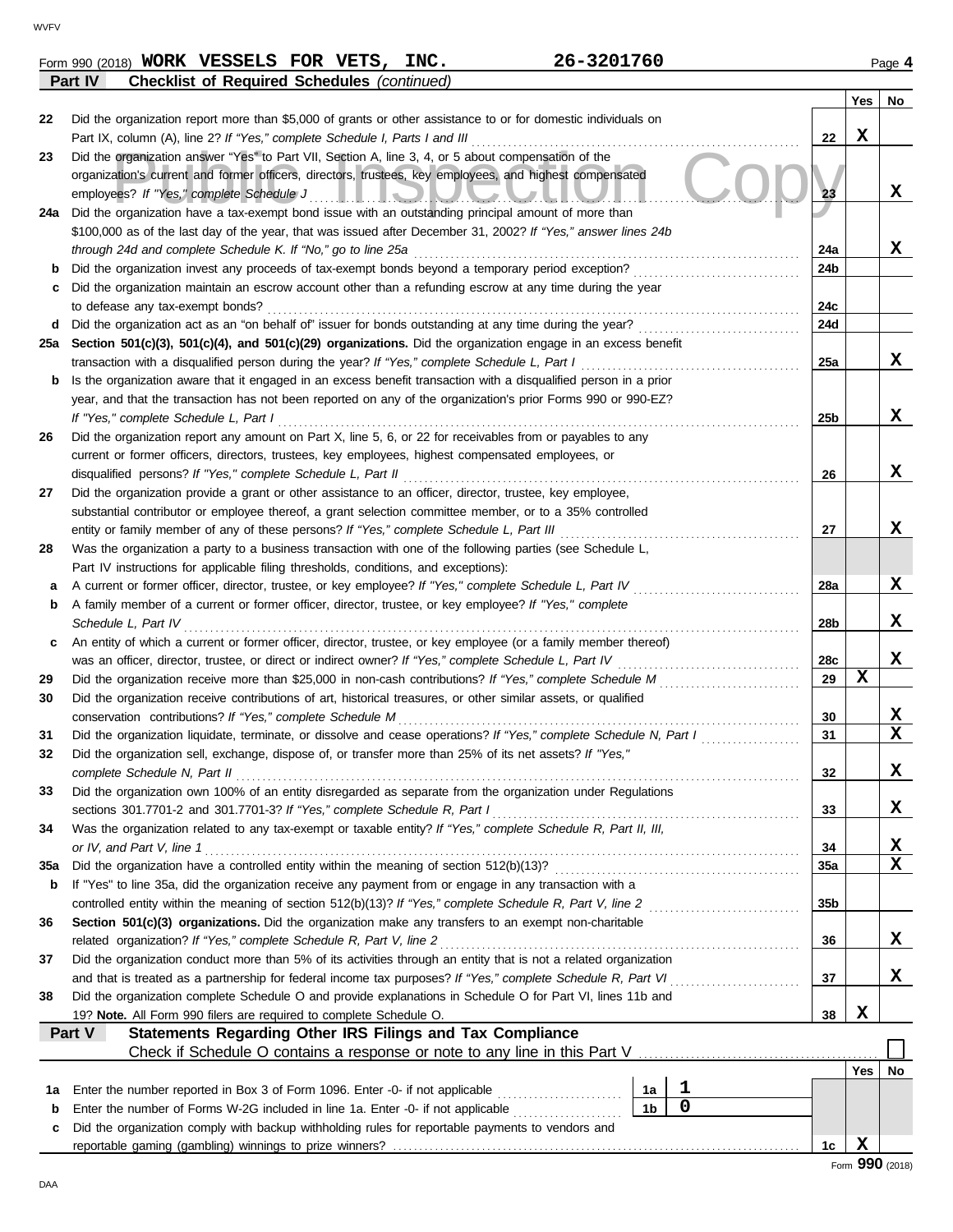|             | comonto reguranty outer neo runtyo and rax compliance foot                                                                                   |                 |                | Yes | No                      |
|-------------|----------------------------------------------------------------------------------------------------------------------------------------------|-----------------|----------------|-----|-------------------------|
| 2a          | Enter the number of employees reported on Form W-3, Transmittal of Wage and Tax                                                              |                 |                |     |                         |
|             | Statements, filed for the calendar year ending with or within the year covered by this return                                                | 0<br>2a         |                |     |                         |
| b           | If at least one is reported on line 2a, did the organization file all required federal employment tax returns?                               |                 | 2b             |     |                         |
|             | Note. If the sum of lines 1a and 2a is greater than 250, you may be required to e-file (see instructions)                                    |                 |                |     |                         |
| За          | Did the organization have unrelated business gross income of \$1,000 or more during the year?                                                |                 | 3a             |     | X                       |
| b           | If "Yes," has it filed a Form 990-T for this year? If "No" to line 3b, provide an explanation in Schedule O                                  |                 | 3 <sub>b</sub> |     |                         |
| 4a          | At any time during the calendar year, did the organization have an interest in, or a signature or other authority over,                      |                 |                |     |                         |
|             | a financial account in a foreign country (such as a bank account, securities account, or other financial account)?                           |                 | 4a             |     | х                       |
| b           | If "Yes," enter the name of the foreign country: <b>u</b>                                                                                    |                 |                |     |                         |
|             | See instructions for filing requirements for FinCEN Form 114, Report of Foreign Bank and Financial Accounts (FBAR).                          |                 |                |     |                         |
| 5а          | Was the organization a party to a prohibited tax shelter transaction at any time during the tax year?                                        |                 | 5a             |     | $\mathbf{x}$            |
| b           | Did any taxable party notify the organization that it was or is a party to a prohibited tax shelter transaction?                             |                 | 5 <sub>b</sub> |     | $\overline{\mathbf{x}}$ |
| c           | If "Yes" to line 5a or 5b, did the organization file Form 8886-T?                                                                            |                 | 5c             |     |                         |
| 6a          | Does the organization have annual gross receipts that are normally greater than \$100,000, and did the                                       |                 |                |     |                         |
|             | organization solicit any contributions that were not tax deductible as charitable contributions?                                             |                 | 6a             |     | X                       |
| b           | If "Yes," did the organization include with every solicitation an express statement that such contributions or                               |                 |                |     |                         |
|             | gifts were not tax deductible?                                                                                                               |                 | 6b             |     |                         |
| 7           | Organizations that may receive deductible contributions under section 170(c).                                                                |                 |                |     |                         |
| а           | Did the organization receive a payment in excess of \$75 made partly as a contribution and partly for goods                                  |                 |                |     |                         |
|             | and services provided to the payor?                                                                                                          |                 | 7a             |     |                         |
| b           | If "Yes," did the organization notify the donor of the value of the goods or services provided?                                              |                 | 7b             |     |                         |
| c           | Did the organization sell, exchange, or otherwise dispose of tangible personal property for which it was                                     |                 |                |     |                         |
|             | required to file Form 8282?                                                                                                                  |                 | 7c             |     |                         |
| d           | If "Yes," indicate the number of Forms 8282 filed during the year                                                                            | 7d              |                |     |                         |
| е           | Did the organization receive any funds, directly or indirectly, to pay premiums on a personal benefit contract?                              |                 | 7e             |     |                         |
| f           | Did the organization, during the year, pay premiums, directly or indirectly, on a personal benefit contract?                                 |                 | 7f             |     |                         |
| g           | If the organization received a contribution of qualified intellectual property, did the organization file Form 8899 as required?             |                 | 7g             |     |                         |
| h           | If the organization received a contribution of cars, boats, airplanes, or other vehicles, did the organization file a Form 1098-C?           |                 | 7h             |     |                         |
| 8           | Sponsoring organizations maintaining donor advised funds. Did a donor advised fund maintained by the                                         |                 |                |     |                         |
|             | sponsoring organization have excess business holdings at any time during the year?                                                           |                 | 8              |     |                         |
| 9           | Sponsoring organizations maintaining donor advised funds.                                                                                    |                 |                |     |                         |
| а           | Did the sponsoring organization make any taxable distributions under section 4966?                                                           |                 | 9a<br>9b       |     |                         |
| $\mathbf b$ | Did the sponsoring organization make a distribution to a donor, donor advisor, or related person?<br>Section 501(c)(7) organizations. Enter: |                 |                |     |                         |
| 10          | Initiation fees and capital contributions included on Part VIII, line 12                                                                     | 10a             |                |     |                         |
| а           | Gross receipts, included on Form 990, Part VIII, line 12, for public use of club facilities                                                  | 10 <sub>b</sub> |                |     |                         |
| b<br>11     | Section 501(c)(12) organizations. Enter:                                                                                                     |                 |                |     |                         |
|             | Gross income from members or shareholders                                                                                                    | 11a             |                |     |                         |
| а<br>b      | Gross income from other sources (Do not net amounts due or paid to other sources                                                             |                 |                |     |                         |
|             | against amounts due or received from them.)                                                                                                  | 11 <sub>b</sub> |                |     |                         |
| 12a         | Section 4947(a)(1) non-exempt charitable trusts. Is the organization filing Form 990 in lieu of Form 1041?                                   |                 | 12a            |     |                         |
| b           | If "Yes," enter the amount of tax-exempt interest received or accrued during the year                                                        | 12 <sub>b</sub> |                |     |                         |
| 13          | Section 501(c)(29) qualified nonprofit health insurance issuers.                                                                             |                 |                |     |                         |
| а           | Is the organization licensed to issue qualified health plans in more than one state?                                                         |                 | 13a            |     |                         |
|             | Note. See the instructions for additional information the organization must report on Schedule O.                                            |                 |                |     |                         |
| b           | Enter the amount of reserves the organization is required to maintain by the states in which                                                 |                 |                |     |                         |
|             |                                                                                                                                              | 13 <sub>b</sub> |                |     |                         |
| c           | Enter the amount of reserves on hand                                                                                                         | 13c             |                |     |                         |
| 14a         | Did the organization receive any payments for indoor tanning services during the tax year?                                                   |                 | 14a            |     | X                       |
| b           |                                                                                                                                              |                 | 14b            |     |                         |
| 15          | Is the organization subject to the section 4960 tax on payment(s) of more than \$1,000,000 in remuneration or                                |                 |                |     |                         |
|             | excess parachute payment(s) during the year?                                                                                                 |                 | 15             |     | х                       |
|             | If "Yes," see instructions and file Form 4720, Schedule N.                                                                                   |                 |                |     |                         |
| 16          | Is the organization an educational institution subject to the section 4968 excise tax on net investment income?                              |                 | 16             |     | х                       |
|             | If "Yes," complete Form 4720, Schedule O.                                                                                                    |                 |                |     |                         |
|             |                                                                                                                                              |                 |                | റററ |                         |

**Part V Statements Regarding Other IRS Filings and Tax Compliance** *(continued)*

| -3201760<br>INC.<br>VESSELS<br><b>FOR</b><br><b>WORK</b><br>VETS,<br>26–<br>Form 990 (2018) | $P$ aqe |
|---------------------------------------------------------------------------------------------|---------|
|---------------------------------------------------------------------------------------------|---------|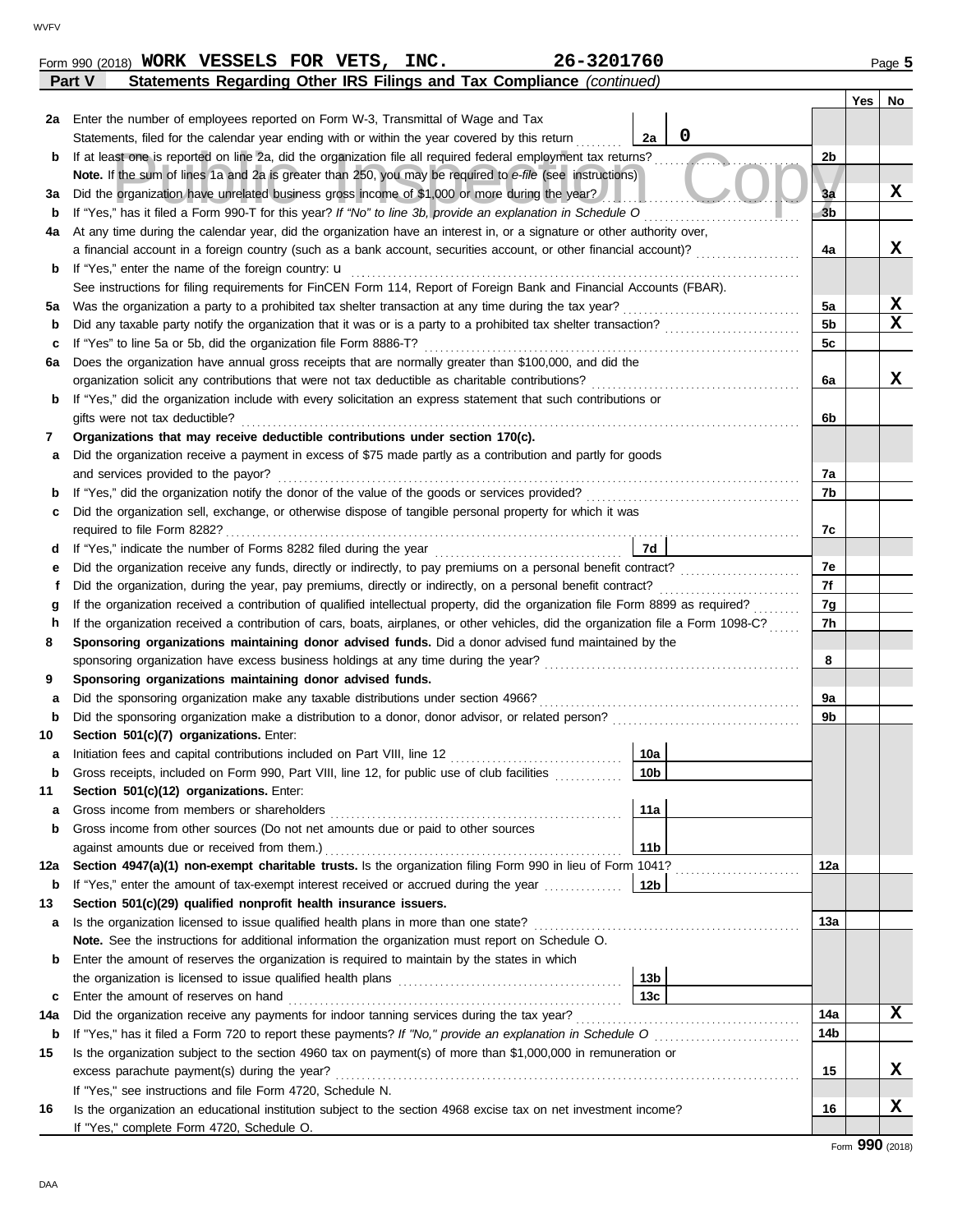|     | Part VI<br>Governance, Management, and Disclosure For each "Yes" response to lines 2 through 7b below, and for a "No"                                                                    |              |                 |                         |
|-----|------------------------------------------------------------------------------------------------------------------------------------------------------------------------------------------|--------------|-----------------|-------------------------|
|     | response to line 8a, 8b, or 10b below, describe the circumstances, processes, or changes in Schedule O. See instructions.                                                                |              |                 |                         |
|     |                                                                                                                                                                                          |              |                 | ΙXΙ                     |
|     | Section A. Governing Body and Management                                                                                                                                                 |              |                 |                         |
|     |                                                                                                                                                                                          |              | Yes             | No                      |
| 1a  | Enter the number of voting members of the governing body at the end of the tax year<br>1a<br>If there are material differences in voting rights among members of the governing body, or  |              |                 |                         |
|     | if the governing body delegated broad authority to an executive committee or similar                                                                                                     |              |                 |                         |
|     | committee, explain in Schedule O.                                                                                                                                                        |              |                 |                         |
| b   | 8<br>1b<br>Enter the number of voting members included in line 1a, above, who are independent                                                                                            |              |                 |                         |
| 2   | Did any officer, director, trustee, or key employee have a family relationship or a business relationship with                                                                           |              |                 |                         |
|     | any other officer, director, trustee, or key employee?                                                                                                                                   | 2            | х               |                         |
| 3   | Did the organization delegate control over management duties customarily performed by or under the direct                                                                                |              |                 |                         |
|     | supervision of officers, directors, or trustees, or key employees to a management company or other person?                                                                               | 3            |                 | X                       |
| 4   | Did the organization make any significant changes to its governing documents since the prior Form 990 was filed?                                                                         | 4            |                 | $\mathbf x$             |
| 5   |                                                                                                                                                                                          | 5            |                 | X                       |
| 6   | Did the organization have members or stockholders?                                                                                                                                       | 6            |                 | $\mathbf x$             |
| 7а  | Did the organization have members, stockholders, or other persons who had the power to elect or appoint                                                                                  |              |                 |                         |
|     | one or more members of the governing body?                                                                                                                                               | 7a           |                 | X                       |
| b   | Are any governance decisions of the organization reserved to (or subject to approval by) members,                                                                                        |              |                 |                         |
|     | stockholders, or persons other than the governing body?                                                                                                                                  | 7b           |                 | X                       |
| 8   | Did the organization contemporaneously document the meetings held or written actions undertaken during the year by the following:                                                        |              |                 |                         |
| а   | The governing body?                                                                                                                                                                      | 8a           | X               |                         |
| b   | Each committee with authority to act on behalf of the governing body?                                                                                                                    | 8b           | X               |                         |
| 9   | Is there any officer, director, trustee, or key employee listed in Part VII, Section A, who cannot be reached at                                                                         |              |                 |                         |
|     |                                                                                                                                                                                          | 9            |                 | х                       |
|     | Section B. Policies (This Section B requests information about policies not required by the Internal Revenue Code.)                                                                      |              |                 |                         |
|     |                                                                                                                                                                                          |              | Yes             | No                      |
| 10a | Did the organization have local chapters, branches, or affiliates?                                                                                                                       | 10a          |                 | X                       |
| b   | If "Yes," did the organization have written policies and procedures governing the activities of such chapters,                                                                           |              |                 |                         |
|     |                                                                                                                                                                                          | 10b          |                 |                         |
| 11a | Has the organization provided a complete copy of this Form 990 to all members of its governing body before filing the form?                                                              | 11a          | х               |                         |
| b   | Describe in Schedule O the process, if any, used by the organization to review this Form 990.                                                                                            |              |                 |                         |
|     | Did the organization have a written conflict of interest policy? If "No," go to line 13                                                                                                  | 12a          | X               |                         |
| 12a | Were officers, directors, or trustees, and key employees required to disclose annually interests that could give rise to conflicts?                                                      | 12b          |                 | x                       |
| b   | Did the organization regularly and consistently monitor and enforce compliance with the policy? If "Yes,"                                                                                |              |                 |                         |
| c   |                                                                                                                                                                                          |              |                 | X                       |
|     | describe in Schedule O how this was done                                                                                                                                                 | 12c<br>13    |                 | $\overline{\mathbf{x}}$ |
|     | Did the organization have a written whistleblower policy?                                                                                                                                | 14           |                 | $\mathbf x$             |
| 14  | Did the organization have a written document retention and destruction policy?<br>Did the process for determining compensation of the following persons include a review and approval by |              |                 |                         |
| 15  |                                                                                                                                                                                          |              |                 |                         |
|     | independent persons, comparability data, and contemporaneous substantiation of the deliberation and decision?                                                                            |              |                 |                         |
| а   | Other officers or key employees of the organization                                                                                                                                      | 15a          |                 | X<br>X                  |
| b   | If "Yes" to line 15a or 15b, describe the process in Schedule O (see instructions).                                                                                                      | 15b          |                 |                         |
|     |                                                                                                                                                                                          |              |                 |                         |
| 16а | Did the organization invest in, contribute assets to, or participate in a joint venture or similar arrangement<br>with a taxable entity during the year?                                 |              |                 | X                       |
|     |                                                                                                                                                                                          | 16a          |                 |                         |
| b   | If "Yes," did the organization follow a written policy or procedure requiring the organization to evaluate its                                                                           |              |                 |                         |
|     | participation in joint venture arrangements under applicable federal tax law, and take steps to safeguard the                                                                            |              |                 |                         |
|     |                                                                                                                                                                                          | 16b          |                 |                         |
|     | <b>Section C. Disclosure</b>                                                                                                                                                             |              |                 |                         |
| 17  | List the states with which a copy of this Form 990 is required to be filed $\mathbf{u}$ $\mathbf{CT}$                                                                                    |              |                 |                         |
| 18  | Section 6104 requires an organization to make its Forms 1023 (1024 or 1024-A if applicable), 990, and 990-T (Section 501(c)                                                              |              |                 |                         |
|     | (3)s only) available for public inspection. Indicate how you made these available. Check all that apply.                                                                                 |              |                 |                         |
|     | Another's website $ \mathbf{X} $ Upon request<br>Other (explain in Schedule O)<br>Own website<br>$\sim 10$                                                                               |              |                 |                         |
| 19  | Describe in Schedule O whether (and if so, how) the organization made its governing documents, conflict of interest policy, and                                                          |              |                 |                         |
|     | financial statements available to the public during the tax year.                                                                                                                        |              |                 |                         |
| 20  | State the name, address, and telephone number of the person who possesses the organization's books and records u                                                                         |              |                 |                         |
|     | <b>43 PEQUOT AVE</b><br><b>CATHERINE COOK</b>                                                                                                                                            |              |                 |                         |
|     | 06355<br>CT.<br><b>MYSTIC</b>                                                                                                                                                            | 860-536-4418 |                 |                         |
| DAA |                                                                                                                                                                                          |              | Form 990 (2018) |                         |

 $_{\rm Form}$  990 (2018) WORK VESSELS FOR VETS, INC.  $26-3201760$  Page 6

**WORK VESSELS FOR VETS, INC. 26-3201760**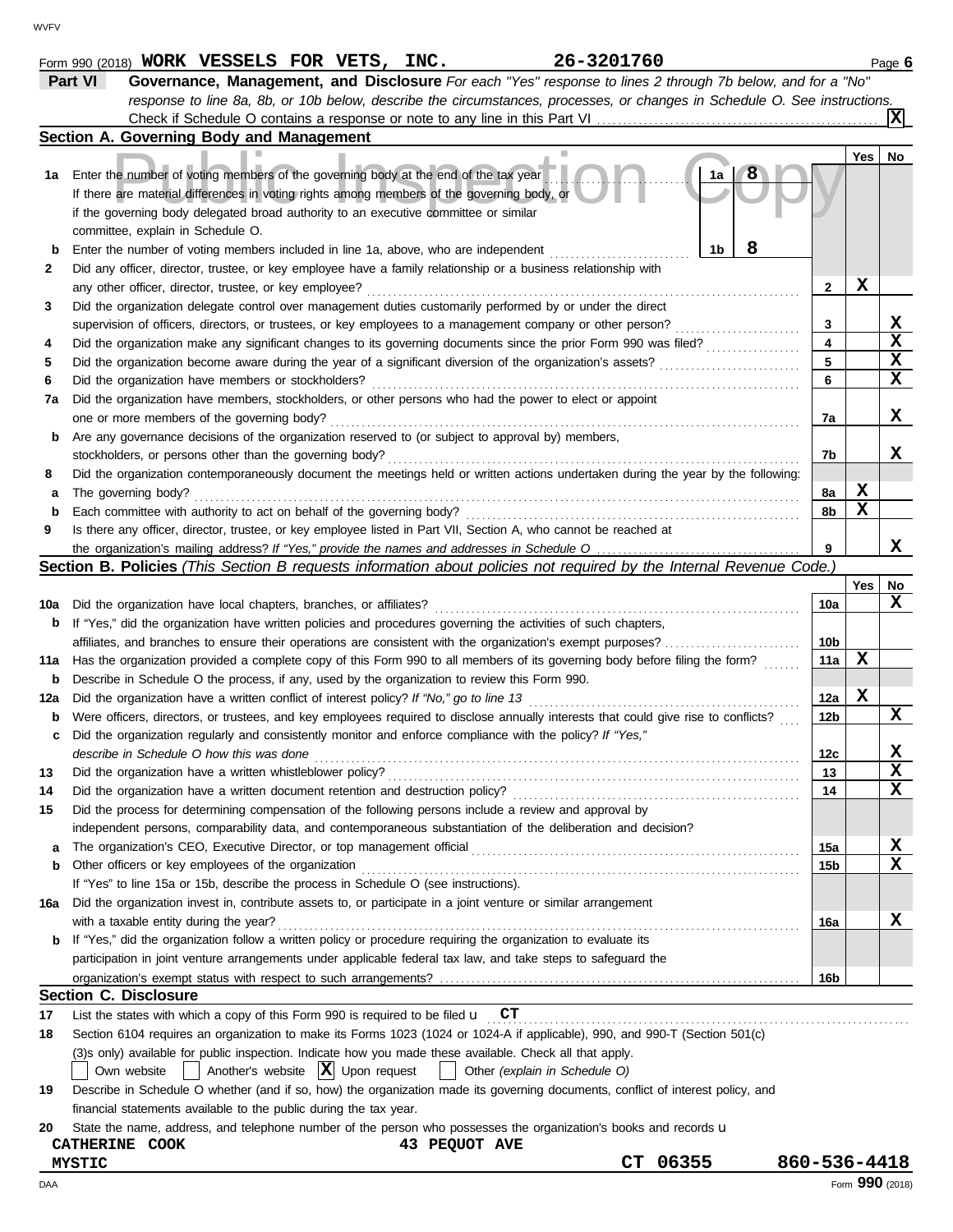## **Form 990 (2018) WORK VESSELS FOR VETS, INC.** 26-3201760 2010 2011 2020 2038 2010

| Part VII                 | Compensation of Officers, Directors, Trustees, Key Employees, Highest Compensated Employees, and                                                                                                                                                                                                           |
|--------------------------|------------------------------------------------------------------------------------------------------------------------------------------------------------------------------------------------------------------------------------------------------------------------------------------------------------|
|                          | <b>Independent Contractors</b>                                                                                                                                                                                                                                                                             |
|                          | Check if Schedule O contains a response or note to any line in this Part VII                                                                                                                                                                                                                               |
| Section A.               | Officers, Directors, Trustees, Key Employees, and Highest Compensated Employees                                                                                                                                                                                                                            |
| organization's tax year. | 1a Complete this table for all persons required to be listed. Report compensation for the calendar year ending with or within the                                                                                                                                                                          |
|                          | • List all of the organization's current officers, directors, trustees (whether individuals or organizations), regardless of amount of<br>compensation. Enter -0- in columns (D), (E), and (F) if no compensation was paid.                                                                                |
|                          | • List all of the organization's current key employees, if any. See instructions for definition of "key employee."                                                                                                                                                                                         |
|                          | • List the organization's five current highest compensated employees (other than an officer, director, trustee, or key employee)<br>who received reportable compensation (Box 5 of Form W-2 and/or Box 7 of Form 1099-MISC) of more than \$100,000 from the<br>organization and any related organizations. |
|                          | • List all of the organization's former officers, key employees, and highest compensated employees who received more than<br>\$100,000 of reportable compensation from the organization and any related organizations.                                                                                     |
|                          | • List all of the organization's <b>former directors or trustees</b> that received, in the capacity as a former director or trustee of the<br>organization, more than \$10,000 of reportable compensation from the organization and any related organizations.                                             |
|                          | List persons in the following order: individual trustees or directors; institutional trustees; officers; key employees; highest<br>compensated employees; and former such persons.                                                                                                                         |

 $\overline{X}$  Check this box if neither the organization nor any related organization compensated any current officer, director, or trustee.

| (A)<br>Name and Title           | (B)<br>Average<br>hours per<br>week<br>(list any               | (C)<br>Position<br>(do not check more than one<br>box, unless person is both an<br>officer and a director/trustee) |                       | (D)<br>Reportable<br>compensation<br>from<br>the | (E)<br>Reportable<br>compensation from<br>related<br>organizations<br>(W-2/1099-MISC) | (F)<br>Estimated<br>amount of<br>other<br>compensation |        |                                 |   |                                                          |
|---------------------------------|----------------------------------------------------------------|--------------------------------------------------------------------------------------------------------------------|-----------------------|--------------------------------------------------|---------------------------------------------------------------------------------------|--------------------------------------------------------|--------|---------------------------------|---|----------------------------------------------------------|
|                                 | hours for<br>related<br>organizations<br>below dotted<br>line) | Individual trustee<br>or director                                                                                  | Institutional trustee | Officer                                          | Key employee                                                                          | Highest compensated<br>employee                        | Former | organization<br>(W-2/1099-MISC) |   | from the<br>organization<br>and related<br>organizations |
| (1) JOHN NIEKRASH               | 2.00                                                           |                                                                                                                    |                       |                                                  |                                                                                       |                                                        |        |                                 |   |                                                          |
| PRESIDENT                       | 0.00                                                           | $\mathbf x$                                                                                                        |                       | $\mathbf x$                                      |                                                                                       |                                                        |        | 0                               | 0 | 0                                                        |
| (2) RICHARD CROLIUS             |                                                                |                                                                                                                    |                       |                                                  |                                                                                       |                                                        |        |                                 |   |                                                          |
|                                 | 2.00                                                           |                                                                                                                    |                       |                                                  |                                                                                       |                                                        |        |                                 |   |                                                          |
| VICE PRESIDENT                  | 0.00                                                           | $\mathbf x$                                                                                                        |                       | $\mathbf x$                                      |                                                                                       |                                                        |        | 0                               | 0 | $\mathbf 0$                                              |
| (3) ROBERT FIORE                |                                                                |                                                                                                                    |                       |                                                  |                                                                                       |                                                        |        |                                 |   |                                                          |
|                                 | 2.00                                                           |                                                                                                                    |                       |                                                  |                                                                                       |                                                        |        |                                 |   |                                                          |
| SECRETARY/TREASURER             | 0.00                                                           | $\mathbf x$                                                                                                        |                       | $\mathbf x$                                      |                                                                                       |                                                        |        | 0                               | 0 | 0                                                        |
| (4) KATHLEEN M.<br><b>BURNS</b> |                                                                |                                                                                                                    |                       |                                                  |                                                                                       |                                                        |        |                                 |   |                                                          |
|                                 | 2.00                                                           |                                                                                                                    |                       |                                                  |                                                                                       |                                                        |        |                                 |   |                                                          |
| DIRECTOR, CO-FOUNDER            | 0.00                                                           | $\mathbf x$                                                                                                        |                       |                                                  |                                                                                       |                                                        |        | 0                               | 0 | $\mathbf 0$                                              |
| (5) DAN BURNS                   |                                                                |                                                                                                                    |                       |                                                  |                                                                                       |                                                        |        |                                 |   |                                                          |
|                                 | 2.00                                                           |                                                                                                                    |                       |                                                  |                                                                                       |                                                        |        |                                 |   |                                                          |
| DIRECTOR, CO-FOUNDER            | 0.00                                                           | $\mathbf x$                                                                                                        |                       |                                                  |                                                                                       |                                                        |        | 0                               | 0 | $\mathbf 0$                                              |
| (6) PAUL JACEY                  | 2.00                                                           |                                                                                                                    |                       |                                                  |                                                                                       |                                                        |        |                                 |   |                                                          |
| <b>DIRECTOR</b>                 | 0.00                                                           | $\mathbf x$                                                                                                        |                       |                                                  |                                                                                       |                                                        |        | 0                               | 0 | 0                                                        |
| (7) FRANK GAGLIO                |                                                                |                                                                                                                    |                       |                                                  |                                                                                       |                                                        |        |                                 |   |                                                          |
|                                 | 2.00                                                           |                                                                                                                    |                       |                                                  |                                                                                       |                                                        |        |                                 |   |                                                          |
| <b>DIRECTOR</b>                 | 0.00                                                           | $\mathbf x$                                                                                                        |                       |                                                  |                                                                                       |                                                        |        | 0                               | 0 | 0                                                        |
| (8) JAY KANE                    |                                                                |                                                                                                                    |                       |                                                  |                                                                                       |                                                        |        |                                 |   |                                                          |
|                                 | 2.00                                                           |                                                                                                                    |                       |                                                  |                                                                                       |                                                        |        |                                 |   |                                                          |
| <b>DIRECTOR</b>                 | 0.00                                                           | $\mathbf x$                                                                                                        |                       |                                                  |                                                                                       |                                                        |        | 0                               | 0 | $\mathbf 0$                                              |
| (9)                             |                                                                |                                                                                                                    |                       |                                                  |                                                                                       |                                                        |        |                                 |   |                                                          |
|                                 |                                                                |                                                                                                                    |                       |                                                  |                                                                                       |                                                        |        |                                 |   |                                                          |
| (10)                            |                                                                |                                                                                                                    |                       |                                                  |                                                                                       |                                                        |        |                                 |   |                                                          |
|                                 |                                                                |                                                                                                                    |                       |                                                  |                                                                                       |                                                        |        |                                 |   |                                                          |
|                                 |                                                                |                                                                                                                    |                       |                                                  |                                                                                       |                                                        |        |                                 |   |                                                          |
| (11)                            |                                                                |                                                                                                                    |                       |                                                  |                                                                                       |                                                        |        |                                 |   |                                                          |
|                                 |                                                                |                                                                                                                    |                       |                                                  |                                                                                       |                                                        |        |                                 |   |                                                          |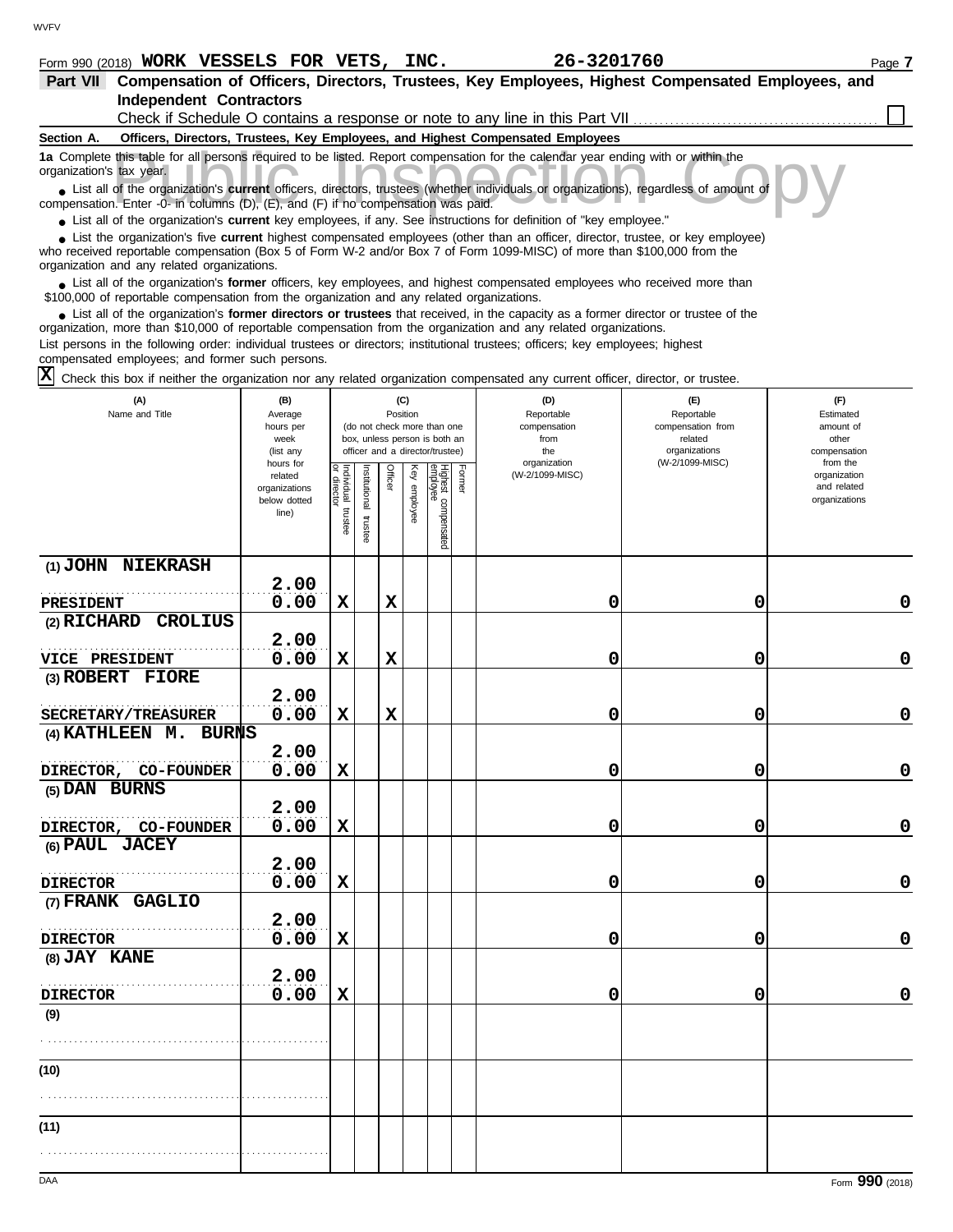| Part VII | Form 990 (2018) WORK VESSELS FOR VETS, INC.                                                                                                                                                                                                                                                                                             |                                                                |                                   |                       |                                                                                                                    |              |                                 |                  | 26-3201760<br>Section A. Officers, Directors, Trustees, Key Employees, and Highest Compensated Employees (continued) |                                                                    |                                                          | Page 8              |
|----------|-----------------------------------------------------------------------------------------------------------------------------------------------------------------------------------------------------------------------------------------------------------------------------------------------------------------------------------------|----------------------------------------------------------------|-----------------------------------|-----------------------|--------------------------------------------------------------------------------------------------------------------|--------------|---------------------------------|------------------|----------------------------------------------------------------------------------------------------------------------|--------------------------------------------------------------------|----------------------------------------------------------|---------------------|
|          | (A)<br>Name and title                                                                                                                                                                                                                                                                                                                   | (B)<br>Average<br>hours per<br>week<br>(list any               |                                   |                       | (C)<br>Position<br>(do not check more than one<br>box, unless person is both an<br>officer and a director/trustee) |              |                                 |                  | (D)<br>Reportable<br>compensation<br>from<br>the                                                                     | (E)<br>Reportable<br>compensation from<br>related<br>organizations | (F)<br>Estimated<br>amount of<br>other<br>compensation   |                     |
|          | P1                                                                                                                                                                                                                                                                                                                                      | hours for<br>related<br>organizations<br>below dotted<br>line) | Individual trustee<br>or director | Institutional trustee | Officer<br>V                                                                                                       | Key employee | Highest compensated<br>employee | Former           | organization<br>(W-2/1099-MISC)                                                                                      | (W-2/1099-MISC)                                                    | from the<br>organization<br>and related<br>organizations |                     |
|          |                                                                                                                                                                                                                                                                                                                                         |                                                                |                                   |                       |                                                                                                                    |              |                                 |                  |                                                                                                                      |                                                                    |                                                          |                     |
|          |                                                                                                                                                                                                                                                                                                                                         |                                                                |                                   |                       |                                                                                                                    |              |                                 |                  |                                                                                                                      |                                                                    |                                                          |                     |
|          |                                                                                                                                                                                                                                                                                                                                         |                                                                |                                   |                       |                                                                                                                    |              |                                 |                  |                                                                                                                      |                                                                    |                                                          |                     |
|          |                                                                                                                                                                                                                                                                                                                                         |                                                                |                                   |                       |                                                                                                                    |              |                                 |                  |                                                                                                                      |                                                                    |                                                          |                     |
|          |                                                                                                                                                                                                                                                                                                                                         |                                                                |                                   |                       |                                                                                                                    |              |                                 |                  |                                                                                                                      |                                                                    |                                                          |                     |
|          |                                                                                                                                                                                                                                                                                                                                         |                                                                |                                   |                       |                                                                                                                    |              |                                 |                  |                                                                                                                      |                                                                    |                                                          |                     |
|          |                                                                                                                                                                                                                                                                                                                                         |                                                                |                                   |                       |                                                                                                                    |              |                                 |                  |                                                                                                                      |                                                                    |                                                          |                     |
|          |                                                                                                                                                                                                                                                                                                                                         |                                                                |                                   |                       |                                                                                                                    |              |                                 |                  |                                                                                                                      |                                                                    |                                                          |                     |
|          | 1b Sub-total                                                                                                                                                                                                                                                                                                                            |                                                                |                                   |                       |                                                                                                                    |              |                                 | u                |                                                                                                                      |                                                                    |                                                          |                     |
| c<br>d   | Total from continuation sheets to Part VII, Section A                                                                                                                                                                                                                                                                                   |                                                                |                                   |                       |                                                                                                                    |              |                                 | u<br>$\mathbf u$ |                                                                                                                      |                                                                    |                                                          |                     |
| 2        | Total number of individuals (including but not limited to those listed above) who received more than \$100,000 of                                                                                                                                                                                                                       |                                                                |                                   |                       |                                                                                                                    |              |                                 |                  |                                                                                                                      |                                                                    |                                                          |                     |
|          | reportable compensation from the organization $\bf{u}$ 0                                                                                                                                                                                                                                                                                |                                                                |                                   |                       |                                                                                                                    |              |                                 |                  |                                                                                                                      |                                                                    |                                                          | Yes<br>No           |
| 3        | Did the organization list any former officer, director, or trustee, key employee, or highest compensated                                                                                                                                                                                                                                |                                                                |                                   |                       |                                                                                                                    |              |                                 |                  |                                                                                                                      |                                                                    | 3                                                        | X                   |
| 4        | For any individual listed on line 1a, is the sum of reportable compensation and other compensation from the                                                                                                                                                                                                                             |                                                                |                                   |                       |                                                                                                                    |              |                                 |                  |                                                                                                                      |                                                                    |                                                          |                     |
|          | organization and related organizations greater than \$150,000? If "Yes," complete Schedule J for such<br>individual communications and contact the contract of the contract of the contract of the contract of the contract of the contract of the contract of the contract of the contract of the contract of the contract of the cont |                                                                |                                   |                       |                                                                                                                    |              |                                 |                  |                                                                                                                      |                                                                    | 4                                                        | x                   |
| 5        | Did any person listed on line 1a receive or accrue compensation from any unrelated organization or individual                                                                                                                                                                                                                           |                                                                |                                   |                       |                                                                                                                    |              |                                 |                  |                                                                                                                      |                                                                    |                                                          |                     |
|          | Section B. Independent Contractors                                                                                                                                                                                                                                                                                                      |                                                                |                                   |                       |                                                                                                                    |              |                                 |                  |                                                                                                                      |                                                                    | 5                                                        | x                   |
| 1        | Complete this table for your five highest compensated independent contractors that received more than \$100,000 of                                                                                                                                                                                                                      |                                                                |                                   |                       |                                                                                                                    |              |                                 |                  |                                                                                                                      |                                                                    |                                                          |                     |
|          | compensation from the organization. Report compensation for the calendar year ending with or within the organization's tax year.                                                                                                                                                                                                        | (A)<br>Name and business address                               |                                   |                       |                                                                                                                    |              |                                 |                  |                                                                                                                      | (B)<br>Description of services                                     |                                                          | (C)<br>Compensation |
|          |                                                                                                                                                                                                                                                                                                                                         |                                                                |                                   |                       |                                                                                                                    |              |                                 |                  |                                                                                                                      |                                                                    |                                                          |                     |
|          |                                                                                                                                                                                                                                                                                                                                         |                                                                |                                   |                       |                                                                                                                    |              |                                 |                  |                                                                                                                      |                                                                    |                                                          |                     |
|          |                                                                                                                                                                                                                                                                                                                                         |                                                                |                                   |                       |                                                                                                                    |              |                                 |                  |                                                                                                                      |                                                                    |                                                          |                     |
|          |                                                                                                                                                                                                                                                                                                                                         |                                                                |                                   |                       |                                                                                                                    |              |                                 |                  |                                                                                                                      |                                                                    |                                                          |                     |
| 2        | Total number of independent contractors (including but not limited to those listed above) who<br>received more than \$100,000 of compensation from the organization $\mathbf u$                                                                                                                                                         |                                                                |                                   |                       |                                                                                                                    |              |                                 |                  |                                                                                                                      | 0                                                                  |                                                          |                     |

| I |  |
|---|--|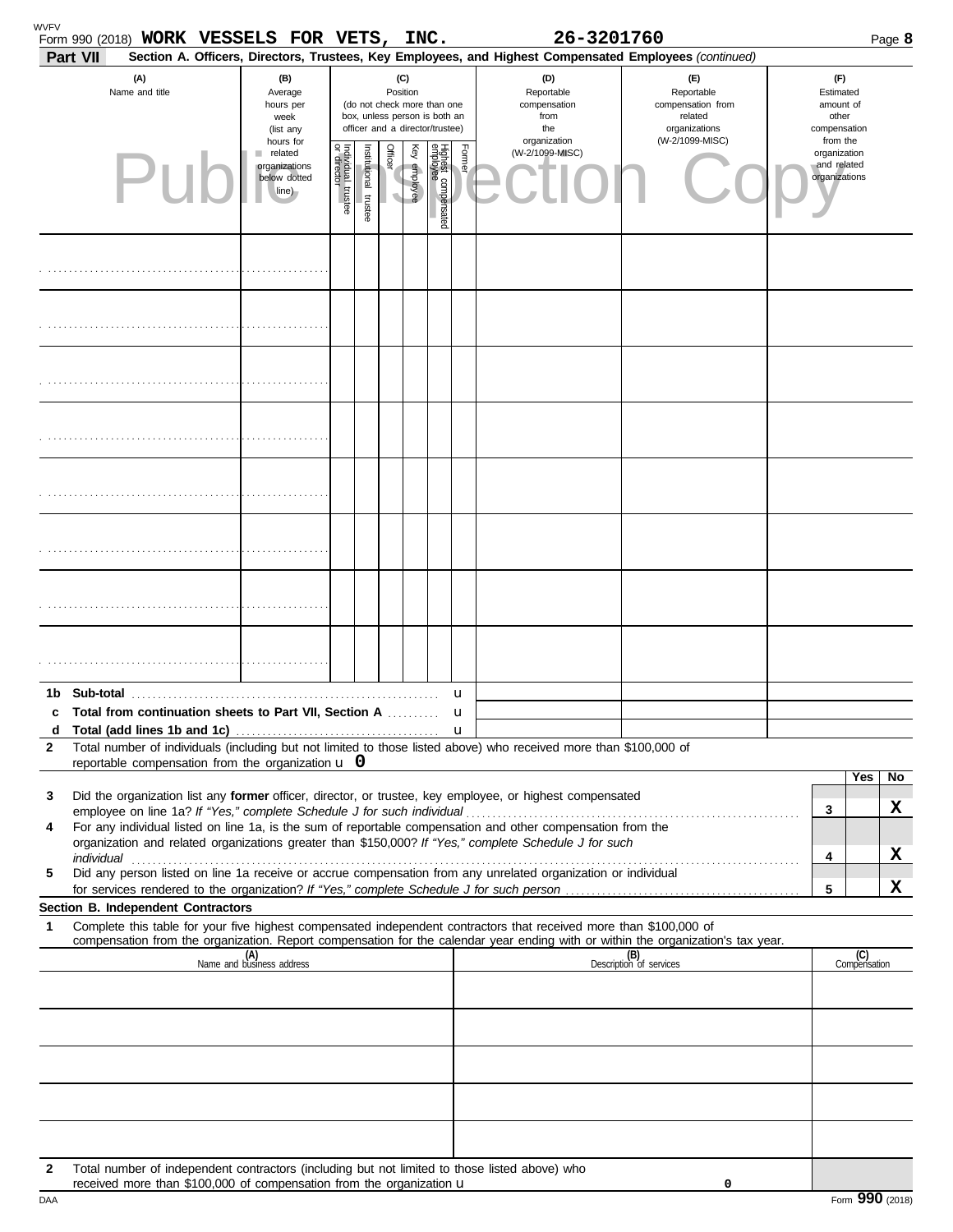|                                              | Part VIII<br><b>Statement of Revenue</b> |                                                                                                                      |               |                             |                       |                              |  |  |  |  |  |  |
|----------------------------------------------|------------------------------------------|----------------------------------------------------------------------------------------------------------------------|---------------|-----------------------------|-----------------------|------------------------------|--|--|--|--|--|--|
|                                              |                                          |                                                                                                                      | (A)           |                             | (C)                   | (D)                          |  |  |  |  |  |  |
|                                              |                                          |                                                                                                                      | Total revenue | (B)<br>Related or<br>exempt | Unrelated<br>business | Revenue<br>excluded from tax |  |  |  |  |  |  |
|                                              |                                          | .                                                                                                                    |               | function<br>٠<br>revenue    | revenue               | under sections<br>512-514    |  |  |  |  |  |  |
| Service Revenue Contributions, Gifts, Grants |                                          | 1a Federated campaigns<br>1a<br><b>b</b> Membership dues<br>1 <sub>b</sub><br>1 <sub>c</sub><br>c Fundraising events |               |                             |                       |                              |  |  |  |  |  |  |
|                                              |                                          | d Related organizations<br>1 <sub>d</sub><br><b>e</b> Government grants (contributions)<br>1e                        |               |                             |                       |                              |  |  |  |  |  |  |
|                                              |                                          | f All other contributions, gifts, grants,<br>and similar amounts not included above                                  |               |                             |                       |                              |  |  |  |  |  |  |
|                                              |                                          | 313,645<br>1f<br>160,397<br>\$<br>g Noncash contributions included in lines 1a-1f:                                   |               |                             |                       |                              |  |  |  |  |  |  |
|                                              |                                          |                                                                                                                      | 313,645       |                             |                       |                              |  |  |  |  |  |  |
|                                              |                                          | Busn. Code                                                                                                           |               |                             |                       |                              |  |  |  |  |  |  |
|                                              | 2a                                       |                                                                                                                      |               |                             |                       |                              |  |  |  |  |  |  |
|                                              | b                                        |                                                                                                                      |               |                             |                       |                              |  |  |  |  |  |  |
|                                              | c                                        |                                                                                                                      |               |                             |                       |                              |  |  |  |  |  |  |
|                                              | d                                        |                                                                                                                      |               |                             |                       |                              |  |  |  |  |  |  |
| Program                                      |                                          |                                                                                                                      |               |                             |                       |                              |  |  |  |  |  |  |
|                                              |                                          | f All other program service revenue                                                                                  |               |                             |                       |                              |  |  |  |  |  |  |
|                                              |                                          |                                                                                                                      |               |                             |                       |                              |  |  |  |  |  |  |
|                                              | 3                                        | Investment income (including dividends, interest,                                                                    |               |                             |                       |                              |  |  |  |  |  |  |
|                                              | 4                                        | u<br>Income from investment of tax-exempt bond proceeds u                                                            |               |                             |                       |                              |  |  |  |  |  |  |
|                                              | 5                                        |                                                                                                                      |               |                             |                       |                              |  |  |  |  |  |  |
|                                              |                                          | (i) Real<br>(ii) Personal                                                                                            |               |                             |                       |                              |  |  |  |  |  |  |
|                                              | 6а                                       | Gross rents                                                                                                          |               |                             |                       |                              |  |  |  |  |  |  |
|                                              |                                          | Less: rental exps.                                                                                                   |               |                             |                       |                              |  |  |  |  |  |  |
|                                              | с                                        | Rental inc. or (loss)                                                                                                |               |                             |                       |                              |  |  |  |  |  |  |
|                                              | d                                        |                                                                                                                      |               |                             |                       |                              |  |  |  |  |  |  |
|                                              |                                          | <b>7a</b> Gross amount from<br>(i) Securities<br>(ii) Other<br>sales of assets                                       |               |                             |                       |                              |  |  |  |  |  |  |
|                                              |                                          | other than inventory                                                                                                 |               |                             |                       |                              |  |  |  |  |  |  |
|                                              |                                          | Less: cost or other                                                                                                  |               |                             |                       |                              |  |  |  |  |  |  |
|                                              |                                          | basis & sales exps.                                                                                                  |               |                             |                       |                              |  |  |  |  |  |  |
|                                              |                                          | Gain or (loss)                                                                                                       |               |                             |                       |                              |  |  |  |  |  |  |
|                                              |                                          | u                                                                                                                    |               |                             |                       |                              |  |  |  |  |  |  |
| Other Revenue                                |                                          | 8a Gross income from fundraising events<br>(not including $\$\dots$                                                  |               |                             |                       |                              |  |  |  |  |  |  |
|                                              |                                          | of contributions reported on line 1c).                                                                               |               |                             |                       |                              |  |  |  |  |  |  |
|                                              |                                          | 17,121<br>See Part IV, line 18 $\ldots$<br>al                                                                        |               |                             |                       |                              |  |  |  |  |  |  |
|                                              |                                          | 9,137<br>b<br><b>b</b> Less: direct expenses                                                                         |               |                             |                       |                              |  |  |  |  |  |  |
|                                              |                                          | c Net income or (loss) from fundraising events  u                                                                    | 7,984         |                             |                       |                              |  |  |  |  |  |  |
|                                              |                                          | 9a Gross income from gaming activities.                                                                              |               |                             |                       |                              |  |  |  |  |  |  |
|                                              |                                          | See Part IV, line $19$<br>al<br>b<br><b>b</b> Less: direct expenses                                                  |               |                             |                       |                              |  |  |  |  |  |  |
|                                              |                                          | c Net income or (loss) from gaming activities  u                                                                     |               |                             |                       |                              |  |  |  |  |  |  |
|                                              |                                          | 10a Gross sales of inventory, less                                                                                   |               |                             |                       |                              |  |  |  |  |  |  |
|                                              |                                          | returns and allowances<br>a l                                                                                        |               |                             |                       |                              |  |  |  |  |  |  |
|                                              |                                          | b<br><b>b</b> Less: cost of goods sold                                                                               |               |                             |                       |                              |  |  |  |  |  |  |
|                                              |                                          | <b>c</b> Net income or (loss) from sales of inventory $\mathbf{u}$                                                   |               |                             |                       |                              |  |  |  |  |  |  |
|                                              |                                          | Busn. Code<br>Miscellaneous Revenue                                                                                  |               |                             |                       |                              |  |  |  |  |  |  |
|                                              | 11a                                      |                                                                                                                      |               |                             |                       |                              |  |  |  |  |  |  |
|                                              | b                                        |                                                                                                                      |               |                             |                       |                              |  |  |  |  |  |  |
|                                              | с                                        |                                                                                                                      |               |                             |                       |                              |  |  |  |  |  |  |
|                                              |                                          |                                                                                                                      |               |                             |                       |                              |  |  |  |  |  |  |
|                                              | е                                        | $\mathbf{u}$<br>12 Total revenue. See instructions.<br>$\mathbf{u}$                                                  | 321,629       | 0                           | 0                     | 0                            |  |  |  |  |  |  |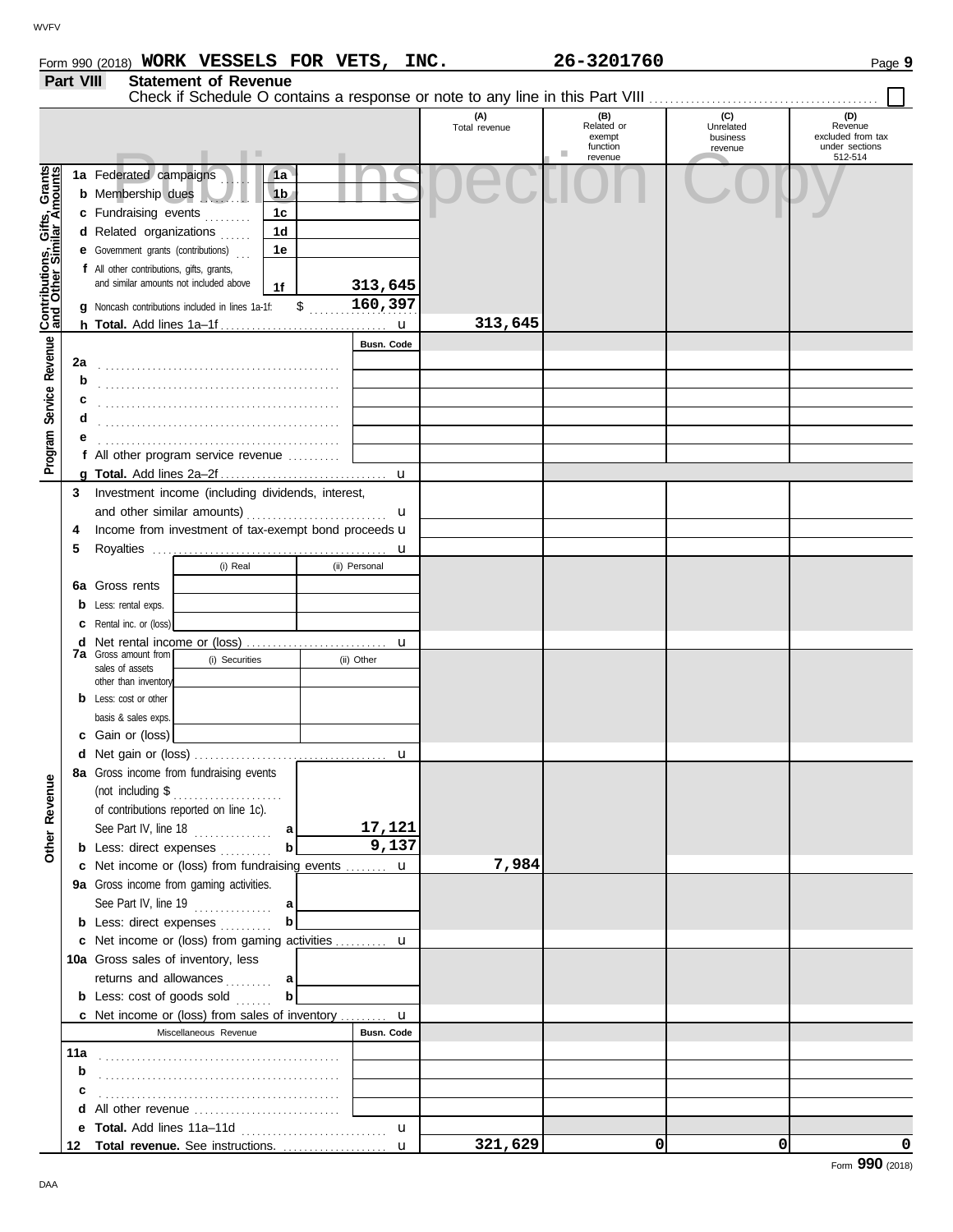| WORK VESSELS FOR VETS,<br>Form 990 (2018)                                                                                  | INC.           | 26-3201760             |                | Page 10            |  |
|----------------------------------------------------------------------------------------------------------------------------|----------------|------------------------|----------------|--------------------|--|
| <b>Part IX</b><br><b>Statement of Functional Expenses</b>                                                                  |                |                        |                |                    |  |
| Section 501(c)(3) and 501(c)(4) organizations must complete all columns. All other organizations must complete column (A). |                |                        |                |                    |  |
| Check if Schedule O contains a response or note to any line in this Part IX                                                |                |                        |                |                    |  |
| Do not include amounts reported on lines 6b,                                                                               | Total ovnapogo | (B)<br>Drogram consign | Monogomont and | (D)<br>Eundraining |  |

|              | o not include amounts reported on mies ob,<br>7b, 8b, 9b, and 10b of Part VIII.                                                                                                                                                                                                                                                                                                                                                                                                                                             | Total expenses     | Program service<br>expenses | Management and<br>general expenses | Fundraising<br>expenses |
|--------------|-----------------------------------------------------------------------------------------------------------------------------------------------------------------------------------------------------------------------------------------------------------------------------------------------------------------------------------------------------------------------------------------------------------------------------------------------------------------------------------------------------------------------------|--------------------|-----------------------------|------------------------------------|-------------------------|
|              | 1 Grants and other assistance to domestic organizations                                                                                                                                                                                                                                                                                                                                                                                                                                                                     |                    |                             |                                    |                         |
|              | and domestic governments. See Part IV, line 21                                                                                                                                                                                                                                                                                                                                                                                                                                                                              |                    |                             |                                    |                         |
| $\mathbf{2}$ | Grants and other assistance to domestic                                                                                                                                                                                                                                                                                                                                                                                                                                                                                     |                    |                             |                                    |                         |
|              | individuals. See Part IV, line 22                                                                                                                                                                                                                                                                                                                                                                                                                                                                                           | 297,331            | 297,331                     |                                    |                         |
| 3            |                                                                                                                                                                                                                                                                                                                                                                                                                                                                                                                             |                    |                             |                                    |                         |
|              | Grants and other assistance to foreign                                                                                                                                                                                                                                                                                                                                                                                                                                                                                      |                    |                             |                                    |                         |
|              | organizations, foreign governments, and foreign                                                                                                                                                                                                                                                                                                                                                                                                                                                                             |                    |                             |                                    |                         |
|              | individuals. See Part IV, lines 15 and 16                                                                                                                                                                                                                                                                                                                                                                                                                                                                                   |                    |                             |                                    |                         |
| 4            | Benefits paid to or for members                                                                                                                                                                                                                                                                                                                                                                                                                                                                                             |                    |                             |                                    |                         |
| 5            | Compensation of current officers, directors,                                                                                                                                                                                                                                                                                                                                                                                                                                                                                |                    |                             |                                    |                         |
|              | trustees, and key employees<br>.                                                                                                                                                                                                                                                                                                                                                                                                                                                                                            |                    |                             |                                    |                         |
| 6            | Compensation not included above, to disqualified                                                                                                                                                                                                                                                                                                                                                                                                                                                                            |                    |                             |                                    |                         |
|              | persons (as defined under section 4958(f)(1)) and                                                                                                                                                                                                                                                                                                                                                                                                                                                                           |                    |                             |                                    |                         |
|              | persons described in section 4958(c)(3)(B)                                                                                                                                                                                                                                                                                                                                                                                                                                                                                  |                    |                             |                                    |                         |
| 7            | Other salaries and wages                                                                                                                                                                                                                                                                                                                                                                                                                                                                                                    |                    |                             |                                    |                         |
| 8            | Pension plan accruals and contributions (include                                                                                                                                                                                                                                                                                                                                                                                                                                                                            |                    |                             |                                    |                         |
|              | section 401(k) and 403(b) employer contributions)                                                                                                                                                                                                                                                                                                                                                                                                                                                                           |                    |                             |                                    |                         |
| 9            | Other employee benefits                                                                                                                                                                                                                                                                                                                                                                                                                                                                                                     |                    |                             |                                    |                         |
| 10           |                                                                                                                                                                                                                                                                                                                                                                                                                                                                                                                             |                    |                             |                                    |                         |
| 11           | Fees for services (non-employees):                                                                                                                                                                                                                                                                                                                                                                                                                                                                                          |                    |                             |                                    |                         |
| a            |                                                                                                                                                                                                                                                                                                                                                                                                                                                                                                                             | 2,400              | 2,160                       | 120                                | 120                     |
| b            |                                                                                                                                                                                                                                                                                                                                                                                                                                                                                                                             |                    |                             |                                    |                         |
| c            |                                                                                                                                                                                                                                                                                                                                                                                                                                                                                                                             |                    |                             |                                    |                         |
| d            |                                                                                                                                                                                                                                                                                                                                                                                                                                                                                                                             |                    |                             |                                    |                         |
| е            | Professional fundraising services. See Part IV, line 17                                                                                                                                                                                                                                                                                                                                                                                                                                                                     |                    |                             |                                    |                         |
| f            | Investment management fees                                                                                                                                                                                                                                                                                                                                                                                                                                                                                                  |                    |                             |                                    |                         |
| a            | Other. (If line 11g amount exceeds 10% of line 25, column                                                                                                                                                                                                                                                                                                                                                                                                                                                                   |                    |                             |                                    |                         |
|              | (A) amount, list line 11g expenses on Schedule O.)                                                                                                                                                                                                                                                                                                                                                                                                                                                                          |                    |                             |                                    |                         |
|              | 12 Advertising and promotion                                                                                                                                                                                                                                                                                                                                                                                                                                                                                                | 120                | 120                         |                                    |                         |
|              |                                                                                                                                                                                                                                                                                                                                                                                                                                                                                                                             | $\overline{1,366}$ | 577                         | 458                                | 331                     |
| 13           |                                                                                                                                                                                                                                                                                                                                                                                                                                                                                                                             |                    |                             |                                    |                         |
| 14           | Information technology                                                                                                                                                                                                                                                                                                                                                                                                                                                                                                      |                    |                             |                                    |                         |
| 15           |                                                                                                                                                                                                                                                                                                                                                                                                                                                                                                                             |                    |                             |                                    |                         |
| 16           |                                                                                                                                                                                                                                                                                                                                                                                                                                                                                                                             |                    |                             |                                    |                         |
| 17           | $\begin{minipage}[c]{0.9\linewidth} \begin{tabular}{l} \textbf{Travel} \end{tabular} \end{minipage} \end{minipage} \begin{minipage}[c]{0.9\linewidth} \begin{tabular}{l} \textbf{True} \end{tabular} \end{minipage} \end{minipage} \begin{minipage}[c]{0.9\linewidth} \begin{tabular}{l} \textbf{True} \end{tabular} \end{minipage} \end{minipage} \begin{minipage}[c]{0.9\linewidth} \begin{tabular}{l} \textbf{True} \end{tabular} \end{minipage} \end{minipage} \begin{minipage}[c]{0.9\linewidth} \begin{tabular}{l} \$ |                    |                             |                                    |                         |
| 18           | Payments of travel or entertainment expenses                                                                                                                                                                                                                                                                                                                                                                                                                                                                                |                    |                             |                                    |                         |
|              | for any federal, state, or local public officials                                                                                                                                                                                                                                                                                                                                                                                                                                                                           |                    |                             |                                    |                         |
| 19           | Conferences, conventions, and meetings                                                                                                                                                                                                                                                                                                                                                                                                                                                                                      | 76                 | 76                          |                                    |                         |
| 20           | Interest                                                                                                                                                                                                                                                                                                                                                                                                                                                                                                                    |                    |                             |                                    |                         |
| 21           | Payments to affiliates                                                                                                                                                                                                                                                                                                                                                                                                                                                                                                      |                    |                             |                                    |                         |
| 22           | Depreciation, depletion, and amortization                                                                                                                                                                                                                                                                                                                                                                                                                                                                                   | 134                | 134                         |                                    |                         |
| 23           | Insurance <i>communication</i>                                                                                                                                                                                                                                                                                                                                                                                                                                                                                              | 1,520              |                             | 1,520                              |                         |
| 24           | Other expenses. Itemize expenses not covered                                                                                                                                                                                                                                                                                                                                                                                                                                                                                |                    |                             |                                    |                         |
|              | above (List miscellaneous expenses in line 24e. If                                                                                                                                                                                                                                                                                                                                                                                                                                                                          |                    |                             |                                    |                         |
|              | line 24e amount exceeds 10% of line 25, column                                                                                                                                                                                                                                                                                                                                                                                                                                                                              |                    |                             |                                    |                         |
|              | (A) amount, list line 24e expenses on Schedule O.)                                                                                                                                                                                                                                                                                                                                                                                                                                                                          |                    |                             |                                    |                         |
| a            | LICENSES/REGISTRATION                                                                                                                                                                                                                                                                                                                                                                                                                                                                                                       | 152                |                             | 122                                | 30                      |
| b            | <b>BANK CHARGES</b>                                                                                                                                                                                                                                                                                                                                                                                                                                                                                                         | 98                 |                             | 98                                 |                         |
| c            |                                                                                                                                                                                                                                                                                                                                                                                                                                                                                                                             |                    |                             |                                    |                         |
| d            |                                                                                                                                                                                                                                                                                                                                                                                                                                                                                                                             |                    |                             |                                    |                         |
| е            |                                                                                                                                                                                                                                                                                                                                                                                                                                                                                                                             |                    |                             |                                    |                         |
| 25           | Total functional expenses. Add lines 1 through 24e                                                                                                                                                                                                                                                                                                                                                                                                                                                                          | 303,197            | 300,398                     | 2,318                              | 481                     |
| 26           | Joint costs. Complete this line only if the                                                                                                                                                                                                                                                                                                                                                                                                                                                                                 |                    |                             |                                    |                         |
|              | organization reported in column (B) joint costs                                                                                                                                                                                                                                                                                                                                                                                                                                                                             |                    |                             |                                    |                         |
|              | from a combined educational campaign and<br>fundraising solicitation. Check here $\overline{\mathbf{u}}$<br>if                                                                                                                                                                                                                                                                                                                                                                                                              |                    |                             |                                    |                         |
|              | following SOP 98-2 (ASC 958-720)                                                                                                                                                                                                                                                                                                                                                                                                                                                                                            |                    |                             |                                    |                         |
| DAA          |                                                                                                                                                                                                                                                                                                                                                                                                                                                                                                                             |                    |                             |                                    | Form 990 (2018)         |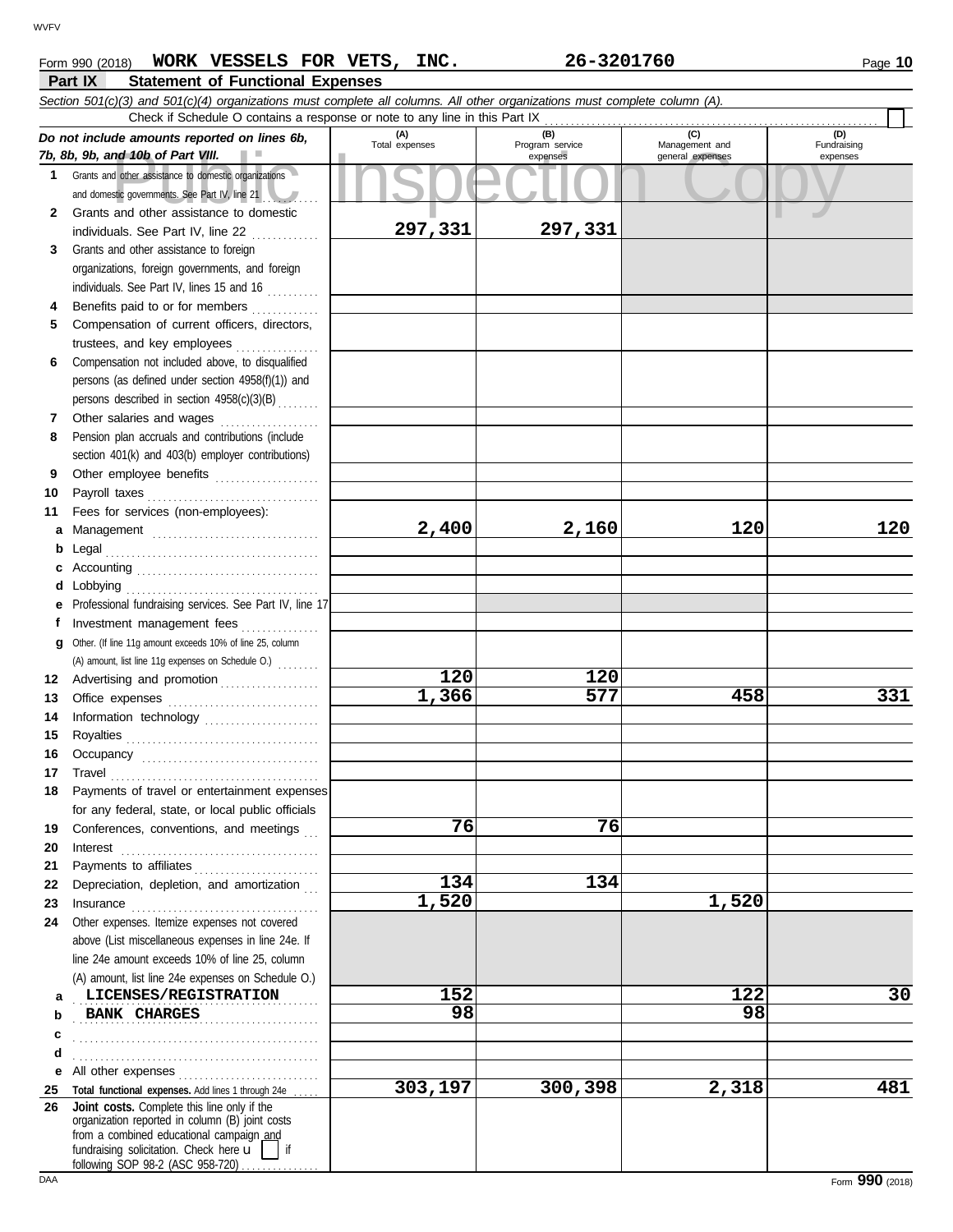### **Form 990 (2018) WORK VESSELS FOR VETS, INC.** 26-3201760 2001 2001 2018 2019 **Part X Balance Sheet**

|                   |    | Check if Schedule O contains a response or note to any line in this Part X                                                         |  |           |                   |                 |                    |
|-------------------|----|------------------------------------------------------------------------------------------------------------------------------------|--|-----------|-------------------|-----------------|--------------------|
|                   |    |                                                                                                                                    |  |           | (A)               |                 | (B)                |
|                   |    |                                                                                                                                    |  |           | Beginning of year |                 | End of year        |
|                   | 1. |                                                                                                                                    |  |           | 118,411           | $\mathbf{1}$    | 135,477            |
|                   | 2  |                                                                                                                                    |  |           |                   | $\overline{2}$  |                    |
|                   | 3  | Pledges and grants receivable, net //www.allen.com/states/and/states/and/states/                                                   |  |           |                   | 3               |                    |
|                   | 4  |                                                                                                                                    |  | 4         |                   |                 |                    |
|                   | 5  | Loans and other receivables from current and former officers, directors,                                                           |  |           |                   |                 |                    |
|                   |    | trustees, key employees, and highest compensated employees.                                                                        |  |           |                   |                 |                    |
|                   |    |                                                                                                                                    |  |           |                   | 5               |                    |
|                   | 6  | Loans and other receivables from other disqualified persons (as defined under section                                              |  |           |                   |                 |                    |
|                   |    | $4958(f)(1)$ ), persons described in section $4958(c)(3)(B)$ , and contributing employers and                                      |  |           |                   |                 |                    |
|                   |    | sponsoring organizations of section 501(c)(9) voluntary employees' beneficiary                                                     |  |           |                   |                 |                    |
|                   |    | organizations (see instructions). Complete Part II of Schedule L [1111111111111111111111111111111111                               |  |           |                   | 6               |                    |
| Assets            | 7  |                                                                                                                                    |  |           |                   | 7               |                    |
|                   | 8  | Inventories for sale or use                                                                                                        |  |           |                   | 8               |                    |
|                   | 9  |                                                                                                                                    |  |           |                   | 9               |                    |
|                   |    | 10a Land, buildings, and equipment: cost or                                                                                        |  |           |                   |                 |                    |
|                   |    |                                                                                                                                    |  | 5,765     |                   |                 |                    |
|                   |    |                                                                                                                                    |  | 5,743     | 156               | 10 <sub>c</sub> | 22                 |
|                   | 11 |                                                                                                                                    |  |           |                   | 11              |                    |
|                   | 12 |                                                                                                                                    |  |           |                   | 12              |                    |
|                   | 13 |                                                                                                                                    |  | 13        |                   |                 |                    |
|                   | 14 | Intangible assets                                                                                                                  |  |           |                   | 14              |                    |
|                   | 15 |                                                                                                                                    |  | 15        |                   |                 |                    |
|                   | 16 |                                                                                                                                    |  |           | 118,567           | 16              | 135,499            |
|                   | 17 |                                                                                                                                    |  | 1,500     | 17                |                 |                    |
|                   | 18 |                                                                                                                                    |  |           |                   | 18              |                    |
|                   | 19 |                                                                                                                                    |  | 19        |                   |                 |                    |
|                   | 20 |                                                                                                                                    |  |           | 20                |                 |                    |
|                   | 21 | Escrow or custodial account liability. Complete Part IV of Schedule D                                                              |  |           | 21                |                 |                    |
| Liabilities       | 22 | Loans and other payables to current and former officers, directors,<br>trustees, key employees, highest compensated employees, and |  |           |                   |                 |                    |
|                   |    |                                                                                                                                    |  |           |                   | 22              |                    |
|                   | 23 |                                                                                                                                    |  |           | 23                |                 |                    |
|                   | 24 | Unsecured notes and loans payable to unrelated third parties [[[[[[[[[[[[[[[[[[[[[[[[[[]]]]]]]]]]                                  |  |           |                   | 24              |                    |
|                   | 25 | Other liabilities (including federal income tax, payables to related third                                                         |  |           |                   |                 |                    |
|                   |    | parties, and other liabilities not included on lines 17-24). Complete Part X                                                       |  |           |                   |                 |                    |
|                   |    | of Schedule D                                                                                                                      |  |           |                   | 25              |                    |
|                   | 26 |                                                                                                                                    |  |           | 1,500             | 26              | 0                  |
|                   |    | Organizations that follow SFAS 117 (ASC 958), check here u                                                                         |  | $ X $ and |                   |                 |                    |
|                   |    | complete lines 27 through 29, and lines 33 and 34.                                                                                 |  |           |                   |                 |                    |
|                   | 27 | Unrestricted net assets                                                                                                            |  |           | 117,067           | 27              | 135,499            |
|                   | 28 |                                                                                                                                    |  |           |                   | 28              |                    |
|                   | 29 | Permanently restricted net assets                                                                                                  |  |           |                   | 29              |                    |
| or Fund Balances  |    | Organizations that do not follow SFAS 117 (ASC 958), check here u                                                                  |  | and       |                   |                 |                    |
|                   |    | complete lines 30 through 34.                                                                                                      |  |           |                   |                 |                    |
|                   | 30 | Capital stock or trust principal, or current funds                                                                                 |  |           |                   | 30              |                    |
| <b>Net Assets</b> | 31 |                                                                                                                                    |  |           | 31                |                 |                    |
|                   | 32 | Retained earnings, endowment, accumulated income, or other funds                                                                   |  |           | 117,067           | 32              |                    |
|                   | 33 | Total net assets or fund balances                                                                                                  |  |           | 118,567           | 33              | 135,499<br>135,499 |
|                   | 34 |                                                                                                                                    |  |           |                   | 34              |                    |

Form **990** (2018)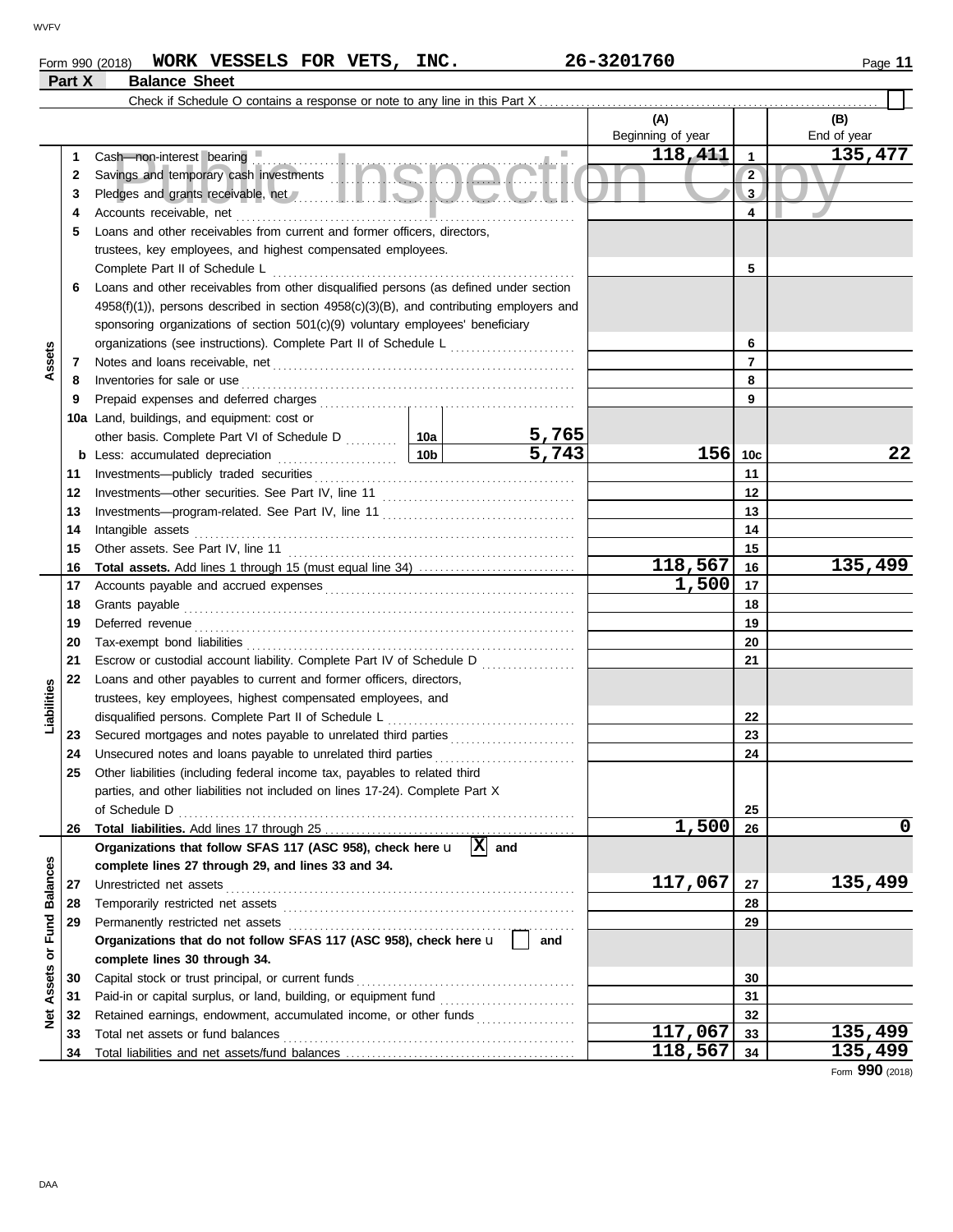|    | 26-3201760<br>Form 990 (2018) WORK VESSELS FOR VETS, INC.                                                                                                                                                                            |                |                | Page 12          |
|----|--------------------------------------------------------------------------------------------------------------------------------------------------------------------------------------------------------------------------------------|----------------|----------------|------------------|
|    | <b>Reconciliation of Net Assets</b><br>Part XI                                                                                                                                                                                       |                |                |                  |
|    |                                                                                                                                                                                                                                      |                |                |                  |
| 1  |                                                                                                                                                                                                                                      | $\mathbf{1}$   |                | 321,629          |
| 2  |                                                                                                                                                                                                                                      | $\overline{2}$ |                | 303,197          |
| 3  |                                                                                                                                                                                                                                      | 3              |                | 18,432           |
| 4  | Revenue less expenses. Subtract line 2 from line 1<br>Net assets or fund balances at beginning of year (must equal Part X, line 33, column (A))                                                                                      | $\overline{4}$ |                | 117,067          |
| 5  |                                                                                                                                                                                                                                      | 5 <sub>2</sub> |                |                  |
| 6  | Donated services and use of facilities <b>constant of the constant of the constant of the constant of the constant of the constant of the constant of the constant of the constant of the constant of the constant of the consta</b> | 6              |                |                  |
| 7  | Investment expenses                                                                                                                                                                                                                  | $\overline{7}$ |                |                  |
| 8  | Prior period adjustments                                                                                                                                                                                                             | 8              |                |                  |
| 9  |                                                                                                                                                                                                                                      | $\overline{9}$ |                |                  |
| 10 | Net assets or fund balances at end of year. Combine lines 3 through 9 (must equal Part X, line                                                                                                                                       |                |                |                  |
|    |                                                                                                                                                                                                                                      | 10             |                | 135,499          |
|    | <b>Financial Statements and Reporting</b><br>Part XII                                                                                                                                                                                |                |                |                  |
|    |                                                                                                                                                                                                                                      |                |                |                  |
|    |                                                                                                                                                                                                                                      |                |                | Yes<br><b>No</b> |
| 1  | $ {\bf x} $<br>Accounting method used to prepare the Form 990:<br>Cash<br>Other<br>Accrual                                                                                                                                           |                |                |                  |
|    | If the organization changed its method of accounting from a prior year or checked "Other," explain in                                                                                                                                |                |                |                  |
|    | Schedule O.                                                                                                                                                                                                                          |                |                |                  |
|    | 2a Were the organization's financial statements compiled or reviewed by an independent accountant?                                                                                                                                   |                | 2a             | X                |
|    | If "Yes," check a box below to indicate whether the financial statements for the year were compiled or                                                                                                                               |                |                |                  |
|    | reviewed on a separate basis, consolidated basis, or both:                                                                                                                                                                           |                |                |                  |
|    | Separate basis<br>  Consolidated basis<br>  Both consolidated and separate basis                                                                                                                                                     |                |                |                  |
|    | b Were the organization's financial statements audited by an independent accountant?                                                                                                                                                 |                | 2 <sub>b</sub> | X                |
|    | If "Yes," check a box below to indicate whether the financial statements for the year were audited on a                                                                                                                              |                |                |                  |
|    | separate basis, consolidated basis, or both:                                                                                                                                                                                         |                |                |                  |
|    | Consolidated basis<br>Separate basis<br>Both consolidated and separate basis                                                                                                                                                         |                |                |                  |
|    | c If "Yes" to line 2a or 2b, does the organization have a committee that assumes responsibility for oversight                                                                                                                        |                |                |                  |
|    | of the audit, review, or compilation of its financial statements and selection of an independent accountant?                                                                                                                         |                | 2c             |                  |
|    | If the organization changed either its oversight process or selection process during the tax year, explain in                                                                                                                        |                |                |                  |
|    | Schedule O.                                                                                                                                                                                                                          |                |                |                  |
|    | 3a As a result of a federal award, was the organization required to undergo an audit or audits as set forth in                                                                                                                       |                |                |                  |
|    | the Single Audit Act and OMB Circular A-133?                                                                                                                                                                                         |                | За             | x                |
|    | b If "Yes," did the organization undergo the required audit or audits? If the organization did not undergo the                                                                                                                       |                |                |                  |
|    | required audit or audits, explain why in Schedule O and describe any steps taken to undergo such audits.                                                                                                                             |                | 3 <sub>b</sub> |                  |

Form **990** (2018)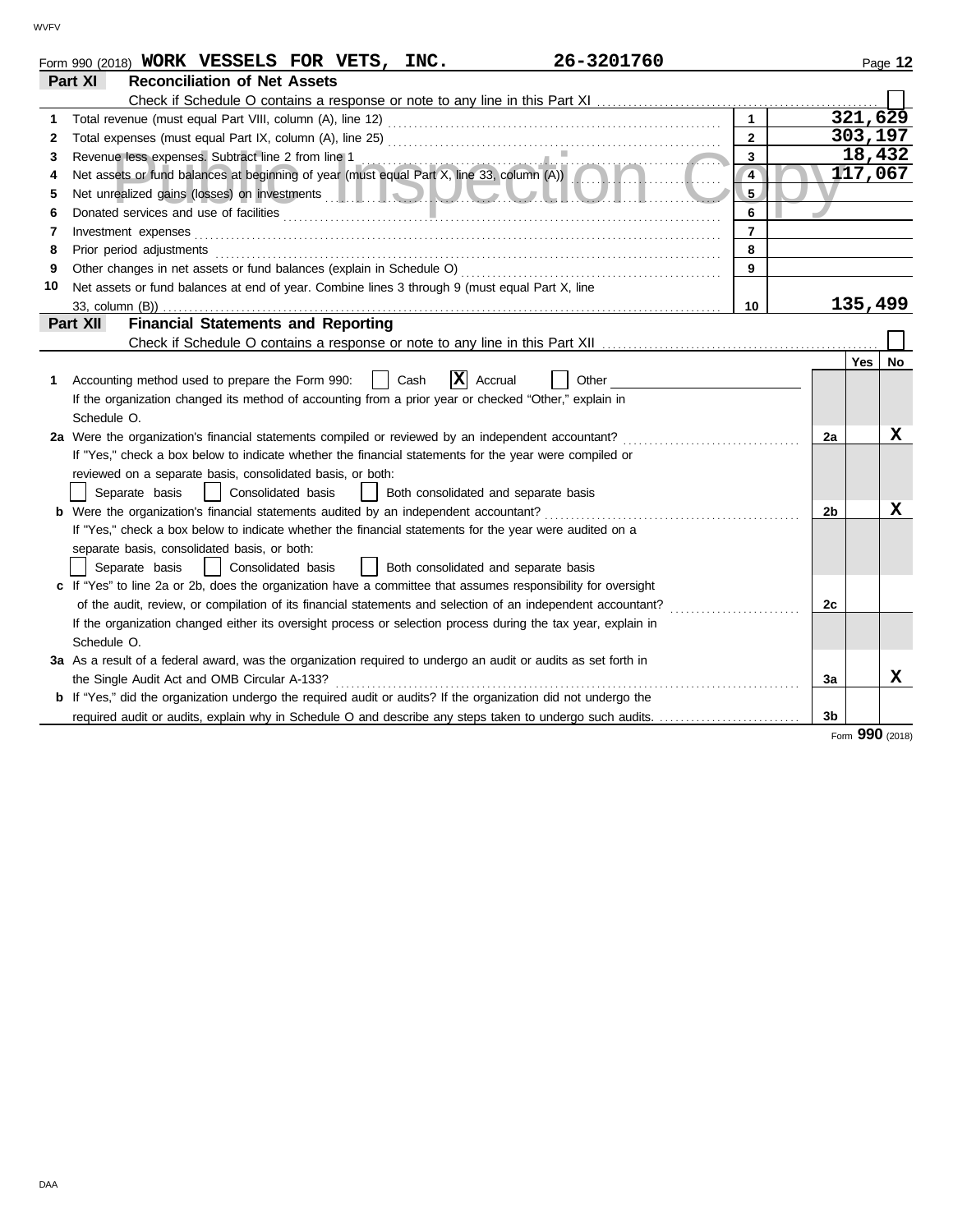| <b>SCHEDULE A</b>          |                                                            | <b>Public Charity Status and Public Support</b>                                                                                                                                                                                                                                                                              |     |                                       |                                | OMB No. 1545-0047                   |
|----------------------------|------------------------------------------------------------|------------------------------------------------------------------------------------------------------------------------------------------------------------------------------------------------------------------------------------------------------------------------------------------------------------------------------|-----|---------------------------------------|--------------------------------|-------------------------------------|
| (Form 990 or 990-EZ)       |                                                            | Complete if the organization is a section $501(c)(3)$ organization or a section $4947(a)(1)$ nonexempt charitable trust.                                                                                                                                                                                                     |     |                                       |                                | 2018                                |
| Department of the Treasury |                                                            | u Attach to Form 990 or Form 990-EZ.                                                                                                                                                                                                                                                                                         |     |                                       |                                | Open to Public                      |
| Internal Revenue Service   |                                                            | <b>u</b> Go to www.irs.gov/Form990 for instructions and the latest information.                                                                                                                                                                                                                                              |     |                                       |                                | Inspection                          |
| Name of the organization   | ×.                                                         |                                                                                                                                                                                                                                                                                                                              |     |                                       | Employer identification number |                                     |
|                            |                                                            | WORK VESSELS FOR VETS, INC.                                                                                                                                                                                                                                                                                                  |     |                                       | 26-3201760                     |                                     |
| Part I                     |                                                            | Reason for Public Charity Status (All organizations must complete this part.)<br>The organization is not a private foundation because it is: (For lines 1 through 12, check only one box.)                                                                                                                                   |     |                                       | See instructions.              |                                     |
| 1                          |                                                            | A church, convention of churches, or association of churches described in section 170(b)(1)(A)(i).                                                                                                                                                                                                                           |     |                                       |                                |                                     |
| 2                          |                                                            | A school described in section 170(b)(1)(A)(ii). (Attach Schedule E (Form 990 or 990-EZ).)                                                                                                                                                                                                                                    |     |                                       |                                |                                     |
| 3                          |                                                            | A hospital or a cooperative hospital service organization described in section 170(b)(1)(A)(iii).                                                                                                                                                                                                                            |     |                                       |                                |                                     |
| 4                          |                                                            | A medical research organization operated in conjunction with a hospital described in section 170(b)(1)(A)(iii). Enter the hospital's name,                                                                                                                                                                                   |     |                                       |                                |                                     |
| city, and state:           |                                                            |                                                                                                                                                                                                                                                                                                                              |     |                                       |                                |                                     |
| 5                          |                                                            | An organization operated for the benefit of a college or university owned or operated by a governmental unit described in                                                                                                                                                                                                    |     |                                       |                                |                                     |
|                            | section 170(b)(1)(A)(iv). (Complete Part II.)              |                                                                                                                                                                                                                                                                                                                              |     |                                       |                                |                                     |
| 6<br> X                    |                                                            | A federal, state, or local government or governmental unit described in section 170(b)(1)(A)(v).                                                                                                                                                                                                                             |     |                                       |                                |                                     |
| 7                          | described in section 170(b)(1)(A)(vi). (Complete Part II.) | An organization that normally receives a substantial part of its support from a governmental unit or from the general public                                                                                                                                                                                                 |     |                                       |                                |                                     |
| 8                          |                                                            | A community trust described in section 170(b)(1)(A)(vi). (Complete Part II.)                                                                                                                                                                                                                                                 |     |                                       |                                |                                     |
| 9<br>university:           |                                                            | An agricultural research organization described in section 170(b)(1)(A)(ix) operated in conjunction with a land-grant college<br>or university or a non-land-grant college of agriculture (see instructions). Enter the name, city, and state of the college or                                                              |     |                                       |                                |                                     |
| 10                         |                                                            | An organization that normally receives: (1) more than 33 1/3% of its support from contributions, membership fees, and gross                                                                                                                                                                                                  |     |                                       |                                |                                     |
|                            |                                                            | receipts from activities related to its exempt functions—subject to certain exceptions, and (2) no more than 33 1/3% of its                                                                                                                                                                                                  |     |                                       |                                |                                     |
|                            |                                                            | support from gross investment income and unrelated business taxable income (less section 511 tax) from businesses<br>acquired by the organization after June 30, 1975. See section 509(a)(2). (Complete Part III.)                                                                                                           |     |                                       |                                |                                     |
| 11                         |                                                            | An organization organized and operated exclusively to test for public safety. See section 509(a)(4).                                                                                                                                                                                                                         |     |                                       |                                |                                     |
| 12                         |                                                            | An organization organized and operated exclusively for the benefit of, to perform the functions of, or to carry out the purposes                                                                                                                                                                                             |     |                                       |                                |                                     |
|                            |                                                            | of one or more publicly supported organizations described in section 509(a)(1) or section 509(a)(2). See section 509(a)(3).                                                                                                                                                                                                  |     |                                       |                                |                                     |
|                            |                                                            | Check the box in lines 12a through 12d that describes the type of supporting organization and complete lines 12e, 12f, and 12g.                                                                                                                                                                                              |     |                                       |                                |                                     |
| a                          |                                                            | Type I. A supporting organization operated, supervised, or controlled by its supported organization(s), typically by giving<br>the supported organization(s) the power to regularly appoint or elect a majority of the directors or trustees of the<br>supporting organization. You must complete Part IV, Sections A and B. |     |                                       |                                |                                     |
| b                          |                                                            | Type II. A supporting organization supervised or controlled in connection with its supported organization(s), by having                                                                                                                                                                                                      |     |                                       |                                |                                     |
|                            |                                                            | control or management of the supporting organization vested in the same persons that control or manage the supported                                                                                                                                                                                                         |     |                                       |                                |                                     |
|                            |                                                            | organization(s). You must complete Part IV, Sections A and C.                                                                                                                                                                                                                                                                |     |                                       |                                |                                     |
| c                          |                                                            | Type III functionally integrated. A supporting organization operated in connection with, and functionally integrated with,<br>its supported organization(s) (see instructions). You must complete Part IV, Sections A, D, and E.                                                                                             |     |                                       |                                |                                     |
| d                          |                                                            | Type III non-functionally integrated. A supporting organization operated in connection with its supported organization(s)<br>that is not functionally integrated. The organization generally must satisfy a distribution requirement and an attentiveness                                                                    |     |                                       |                                |                                     |
|                            |                                                            | requirement (see instructions). You must complete Part IV, Sections A and D, and Part V.                                                                                                                                                                                                                                     |     |                                       |                                |                                     |
| е                          |                                                            | Check this box if the organization received a written determination from the IRS that it is a Type I, Type II, Type III<br>functionally integrated, or Type III non-functionally integrated supporting organization.                                                                                                         |     |                                       |                                |                                     |
| f                          | Enter the number of supported organizations                |                                                                                                                                                                                                                                                                                                                              |     |                                       |                                |                                     |
| g                          |                                                            | Provide the following information about the supported organization(s).                                                                                                                                                                                                                                                       |     |                                       |                                |                                     |
| (i) Name of supported      | (ii) EIN                                                   | (iii) Type of organization                                                                                                                                                                                                                                                                                                   |     | (iv) Is the organization              | (v) Amount of monetary         | (vi) Amount of                      |
| organization               |                                                            | (described on lines 1-10<br>above (see instructions))                                                                                                                                                                                                                                                                        |     | listed in your governing<br>document? | support (see<br>instructions)  | other support (see<br>instructions) |
|                            |                                                            |                                                                                                                                                                                                                                                                                                                              | Yes | No                                    |                                |                                     |
| (A)                        |                                                            |                                                                                                                                                                                                                                                                                                                              |     |                                       |                                |                                     |
|                            |                                                            |                                                                                                                                                                                                                                                                                                                              |     |                                       |                                |                                     |
| (B)                        |                                                            |                                                                                                                                                                                                                                                                                                                              |     |                                       |                                |                                     |
| (C)                        |                                                            |                                                                                                                                                                                                                                                                                                                              |     |                                       |                                |                                     |
| (D)                        |                                                            |                                                                                                                                                                                                                                                                                                                              |     |                                       |                                |                                     |
| (E)                        |                                                            |                                                                                                                                                                                                                                                                                                                              |     |                                       |                                |                                     |
|                            |                                                            |                                                                                                                                                                                                                                                                                                                              |     |                                       |                                |                                     |

**For Paperwork Reduction Act Notice, see the Instructions for Form 990 or 990-EZ.**

**Schedule A (Form 990 or 990-EZ) 2018**

**Total**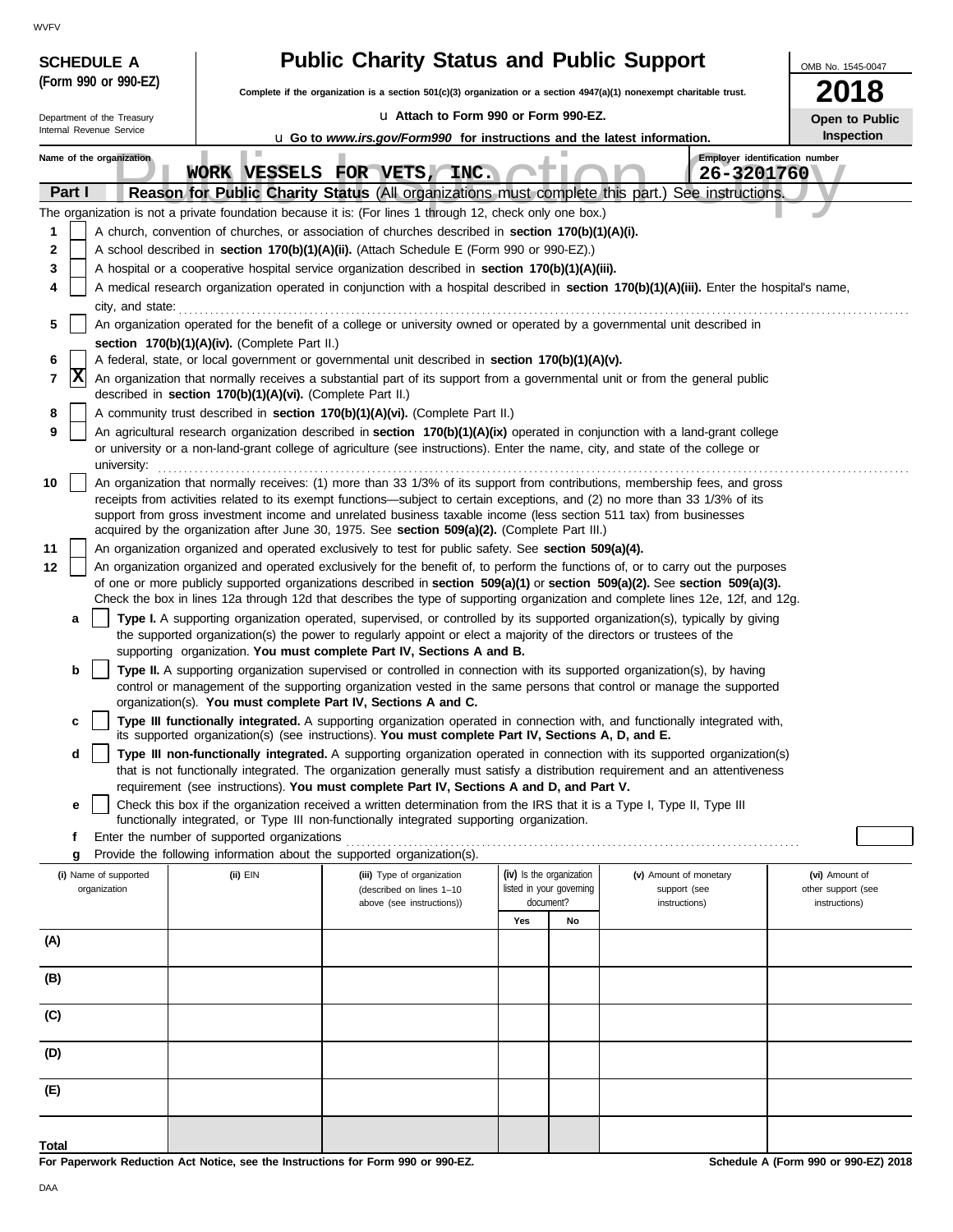#### **Section A. Public Support Schedule A (Form 990 or 990-EZ) 2018 WORK VESSELS FOR VETS, INC.** 26-3201760 Page 2 **(a)** 2014 **(b)** 2015 **(c)** 2016 **(d)** 2017 **(e)** 2018 (Complete only if you checked the box on line 5, 7, or 8 of Part I or if the organization failed to qualify under **Part II** Support Schedule for Organizations Described in Sections 170(b)(1)(A)(iv) and 170(b)(1)(A)(vi) **Calendar year (or fiscal year beginning in) <b>u** (a) 2014 (b) 2015 (c) 2016 (d) 2017 (e) 2018 (f) Total Part III. If the organization fails to qualify under the tests listed below, please complete Part III.)  $\overline{\mathbf{u} \mid}$

|     | Calendar year (or fiscal year beginning in)<br>u                                                                                                                                                                                                                     | (a) 2014 | (b) $2015$ | $(c)$ 2016 | (d) 2017   | (e) $2018$ | (f) Total                              |
|-----|----------------------------------------------------------------------------------------------------------------------------------------------------------------------------------------------------------------------------------------------------------------------|----------|------------|------------|------------|------------|----------------------------------------|
| 1   | Gifts, grants, contributions, and<br>membership fees received. (Do not                                                                                                                                                                                               |          |            |            |            |            |                                        |
|     | include any "unusual grants.")                                                                                                                                                                                                                                       | 122,667  | 144,011    | 198,412    | 167,191    | 313,645    | 945,926                                |
| 2   | Tax revenues levied for the<br>organization's benefit and either paid<br>to or expended on its behalf                                                                                                                                                                |          |            |            |            |            |                                        |
| 3   | The value of services or facilities<br>furnished by a governmental unit to the<br>organization without charge                                                                                                                                                        |          |            |            |            |            |                                        |
| 4   | <b>Total.</b> Add lines 1 through 3                                                                                                                                                                                                                                  | 122,667  | 144,011    | 198,412    | 167,191    | 313,645    | 945,926                                |
| 5   | The portion of total contributions by<br>each person (other than a<br>governmental unit or publicly<br>supported organization) included on<br>line 1 that exceeds 2% of the amount<br>shown on line 11, column (f)                                                   |          |            |            |            |            |                                        |
| 6   | Public support. Subtract line 5 from line 4                                                                                                                                                                                                                          |          |            |            |            |            | 945,926                                |
|     | <b>Section B. Total Support</b>                                                                                                                                                                                                                                      |          |            |            |            |            |                                        |
|     | Calendar year (or fiscal year beginning in)<br>$\mathbf{u}$                                                                                                                                                                                                          | (a) 2014 | (b) 2015   | $(c)$ 2016 | $(d)$ 2017 | (e) 2018   | (f) Total                              |
| 7   | Amounts from line 4                                                                                                                                                                                                                                                  | 122,667  | 144,011    | 198,412    | 167,191    | 313,645    | 945,926                                |
| 8   | Gross income from interest, dividends,<br>payments received on securities loans,<br>rents, royalties, and income from<br>similar sources                                                                                                                             |          |            |            |            |            |                                        |
| 9   | Net income from unrelated business<br>activities, whether or not the business<br>is regularly carried on                                                                                                                                                             |          |            |            |            |            |                                        |
| 10  | Other income. Do not include gain or<br>loss from the sale of capital assets                                                                                                                                                                                         |          |            |            |            |            |                                        |
| 11  | Total support. Add lines 7 through 10                                                                                                                                                                                                                                |          |            |            |            |            | 945,926                                |
| 12  | Gross receipts from related activities, etc. (see instructions)                                                                                                                                                                                                      |          |            |            |            | 12         | 32,011                                 |
| 13  | First five years. If the Form 990 is for the organization's first, second, third, fourth, or fifth tax year as a section 501(c)(3)                                                                                                                                   |          |            |            |            |            |                                        |
|     | organization, check this box and stop here                                                                                                                                                                                                                           |          |            |            |            |            |                                        |
|     | Section C. Computation of Public Support Percentage                                                                                                                                                                                                                  |          |            |            |            |            |                                        |
| 14  | Public support percentage for 2018 (line 6, column (f) divided by line 11, column (f)) [[[[[[[[[[[[[[[[[[[[[[                                                                                                                                                        |          |            |            |            | 14         | 100.00%                                |
| 15  | Public support percentage from 2017 Schedule A, Part II, line 14                                                                                                                                                                                                     |          |            |            |            | 15         | 100.00%                                |
| 16a | 33 1/3% support test-2018. If the organization did not check the box on line 13, and line 14 is 33 1/3% or more, check this                                                                                                                                          |          |            |            |            |            |                                        |
|     | box and stop here. The organization qualifies as a publicly supported organization                                                                                                                                                                                   |          |            |            |            |            | $\blacktriangleright \boxed{\text{X}}$ |
| b   | 33 1/3% support test-2017. If the organization did not check a box on line 13 or 16a, and line 15 is 33 1/3% or more, check                                                                                                                                          |          |            |            |            |            |                                        |
|     | this box and stop here. The organization qualifies as a publicly supported organization                                                                                                                                                                              |          |            |            |            |            |                                        |
| 17a | 10%-facts-and-circumstances test-2018. If the organization did not check a box on line 13, 16a, or 16b, and line 14 is                                                                                                                                               |          |            |            |            |            |                                        |
|     | 10% or more, and if the organization meets the "facts-and-circumstances" test, check this box and stop here. Explain in<br>Part VI how the organization meets the "facts-and-circumstances" test. The organization qualifies as a publicly supported<br>organization |          |            |            |            |            |                                        |
| b   | 10%-facts-and-circumstances test-2017. If the organization did not check a box on line 13, 16a, 16b, or 17a, and line                                                                                                                                                |          |            |            |            |            |                                        |
|     | 15 is 10% or more, and if the organization meets the "facts-and-circumstances" test, check this box and stop here.                                                                                                                                                   |          |            |            |            |            |                                        |
|     | Explain in Part VI how the organization meets the "facts-and-circumstances" test. The organization qualifies as a publicly                                                                                                                                           |          |            |            |            |            |                                        |
|     | supported organization                                                                                                                                                                                                                                               |          |            |            |            |            |                                        |
| 18  | Private foundation. If the organization did not check a box on line 13, 16a, 16b, 17a, or 17b, check this box and see                                                                                                                                                |          |            |            |            |            |                                        |
|     | instructions                                                                                                                                                                                                                                                         |          |            |            |            |            |                                        |
|     |                                                                                                                                                                                                                                                                      |          |            |            |            |            | Schedule A (Form 990 or 990-EZ) 2018   |
|     |                                                                                                                                                                                                                                                                      |          |            |            |            |            |                                        |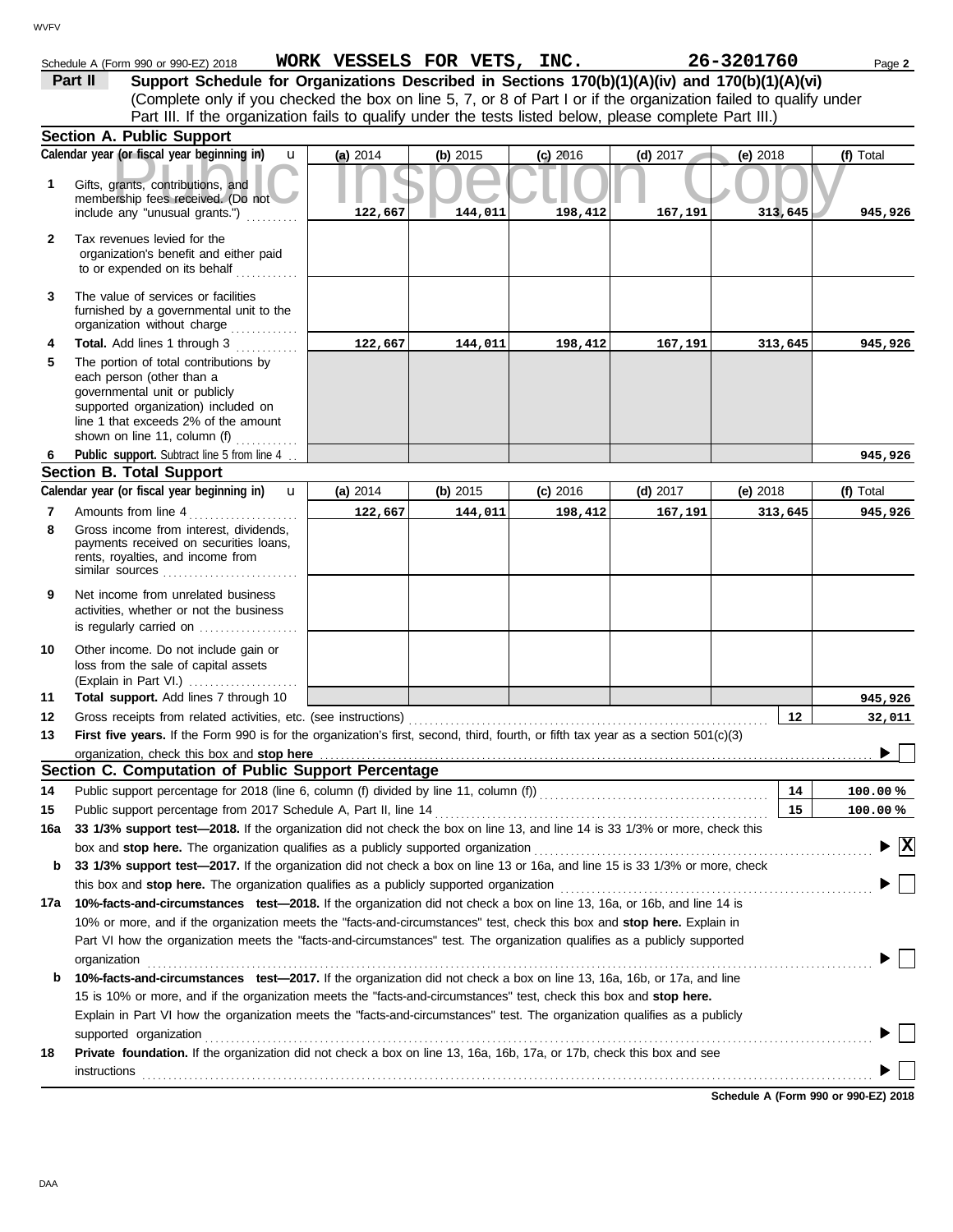## Schedule A (Form 990 or 990-EZ) 2018 Page **3 WORK VESSELS FOR VETS, INC. 26-3201760**

**Part III Support Schedule for Organizations Described in Section 509(a)(2)** (Complete only if you checked the box on line 10 of Part I or if the organization failed to qualify under Part II.

|  | If the organization fails to qualify under the tests listed below, please complete Part II.) |  |  |  |  |  |
|--|----------------------------------------------------------------------------------------------|--|--|--|--|--|

|              | <b>Section A. Public Support</b>                                                                                                                                                  |            |          |            |            |            |           |
|--------------|-----------------------------------------------------------------------------------------------------------------------------------------------------------------------------------|------------|----------|------------|------------|------------|-----------|
|              | Calendar year (or fiscal year beginning in)<br>u                                                                                                                                  | (a) 2014   | (b) 2015 | $(c)$ 2016 | $(d)$ 2017 | (e) 2018   | (f) Total |
| $\mathbf{1}$ | Gifts, grants, contributions, and membership<br>fees received. (Do not include any "unusual grants.")                                                                             |            |          |            |            |            |           |
| $\mathbf{2}$ | Gross receipts from admissions, merchandise<br>sold or services performed, or facilities<br>furnished in any activity that is related to the<br>organization's tax-exempt purpose |            |          |            |            |            |           |
| 3            | Gross receipts from activities that are not an<br>unrelated trade or business under section 513                                                                                   |            |          |            |            |            |           |
| 4            | Tax revenues levied for the<br>organization's benefit and either paid<br>to or expended on its behalf                                                                             |            |          |            |            |            |           |
| 5            | The value of services or facilities<br>furnished by a governmental unit to the<br>organization without charge                                                                     |            |          |            |            |            |           |
| 6            | Total. Add lines 1 through 5<br>.                                                                                                                                                 |            |          |            |            |            |           |
|              | <b>7a</b> Amounts included on lines 1, 2, and 3<br>received from disqualified persons                                                                                             |            |          |            |            |            |           |
| b            | Amounts included on lines 2 and 3<br>received from other than disqualified<br>persons that exceed the greater of \$5,000<br>or 1% of the amount on line 13 for the year $\ldots$  |            |          |            |            |            |           |
| c            | Add lines 7a and 7b<br>.                                                                                                                                                          |            |          |            |            |            |           |
| 8            | Public support. (Subtract line 7c from<br>line $6.$ )                                                                                                                             |            |          |            |            |            |           |
|              | <b>Section B. Total Support</b>                                                                                                                                                   |            |          |            |            |            |           |
|              | Calendar year (or fiscal year beginning in)<br>$\mathbf{u}$                                                                                                                       | (a) $2014$ | (b) 2015 | $(c)$ 2016 | $(d)$ 2017 | (e) $2018$ | (f) Total |
| 9            | Amounts from line 6                                                                                                                                                               |            |          |            |            |            |           |
| 10a          | Gross income from interest, dividends,<br>payments received on securities loans, rents,<br>royalties, and income from similar sources                                             |            |          |            |            |            |           |
|              | Unrelated business taxable income (less<br>section 511 taxes) from businesses<br>acquired after June 30, 1975                                                                     |            |          |            |            |            |           |
| c            | Add lines 10a and 10b                                                                                                                                                             |            |          |            |            |            |           |
| 11           | Net income from unrelated business<br>activities not included in line 10b, whether<br>or not the business is regularly carried on                                                 |            |          |            |            |            |           |
| 12           | Other income. Do not include gain or<br>loss from the sale of capital assets<br>(Explain in Part VI.)                                                                             |            |          |            |            |            |           |
| 13           | Total support. (Add lines 9, 10c, 11,<br>and 12.)                                                                                                                                 |            |          |            |            |            |           |
| 14           | First five years. If the Form 990 is for the organization's first, second, third, fourth, or fifth tax year as a section 501(c)(3)                                                |            |          |            |            |            |           |
|              | organization, check this box and stop here<br>Section C. Computation of Public Support Percentage                                                                                 |            |          |            |            |            |           |
| 15           |                                                                                                                                                                                   |            |          |            |            | 15         | %         |
| 16           |                                                                                                                                                                                   |            |          |            |            | 16         | %         |
|              | Section D. Computation of Investment Income Percentage                                                                                                                            |            |          |            |            |            |           |
| 17           | Investment income percentage for 2018 (line 10c, column (f), divided by line 13, column (f)) [[[[[[[[[[[[[[[[                                                                     |            |          |            |            | 17         | %         |
| 18           | Investment income percentage from 2017 Schedule A, Part III, line 17                                                                                                              |            |          |            |            | 18         | %         |
| 19a          | 33 1/3% support tests—2018. If the organization did not check the box on line 14, and line 15 is more than 33 1/3%, and line                                                      |            |          |            |            |            |           |
|              | 17 is not more than 33 1/3%, check this box and stop here. The organization qualifies as a publicly supported organization                                                        |            |          |            |            |            |           |
| b            | 33 1/3% support tests-2017. If the organization did not check a box on line 14 or line 19a, and line 16 is more than 33 1/3%, and                                                 |            |          |            |            |            |           |
|              | line 18 is not more than 33 1/3%, check this box and stop here. The organization qualifies as a publicly supported organization <i>[1000]</i>                                     |            |          |            |            |            |           |
| 20           |                                                                                                                                                                                   |            |          |            |            |            |           |

**Schedule A (Form 990 or 990-EZ) 2018**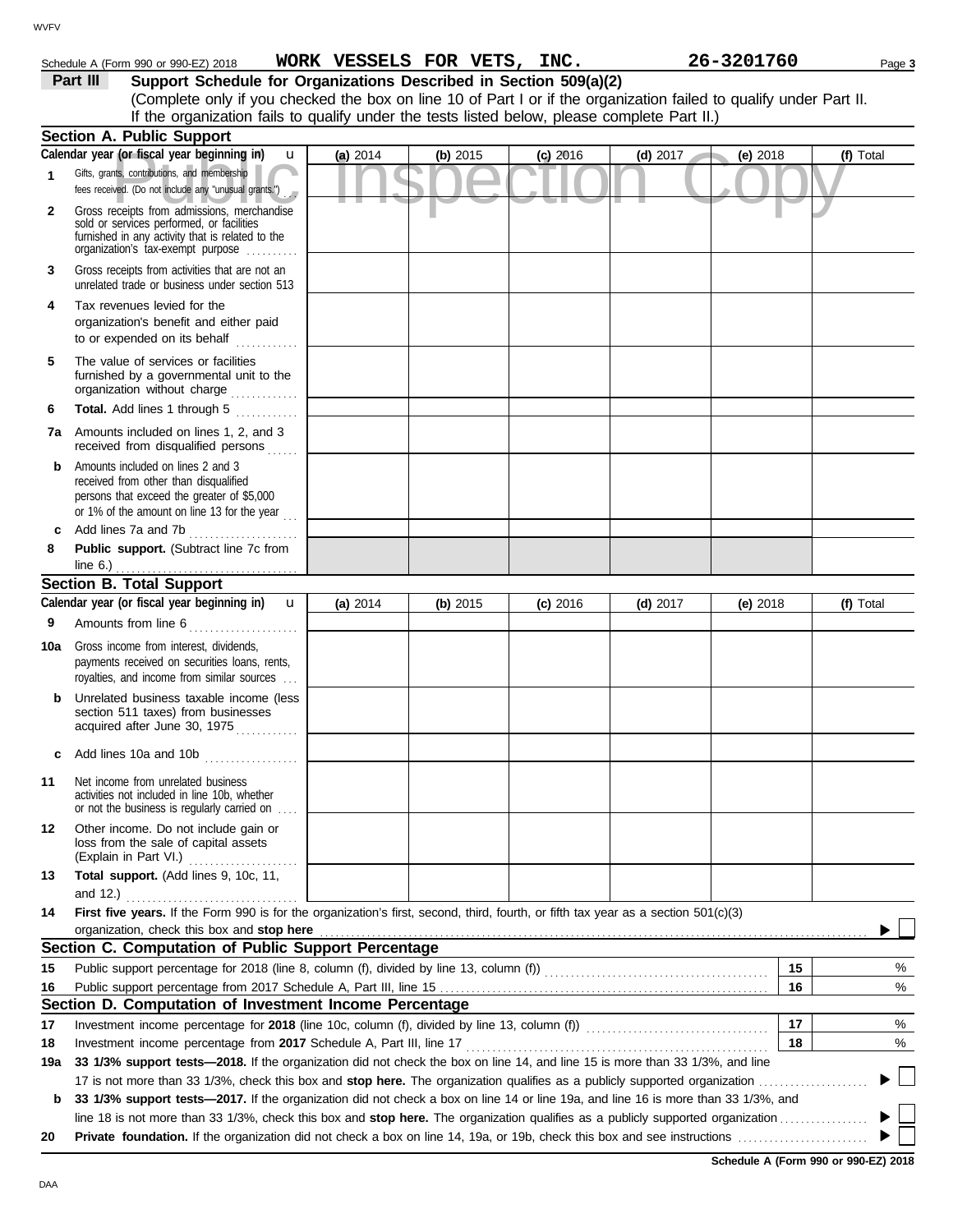|     | WORK VESSELS FOR VETS, INC.<br>Schedule A (Form 990 or 990-EZ) 2018                                                      | 26-3201760                                              | Page 4 |
|-----|--------------------------------------------------------------------------------------------------------------------------|---------------------------------------------------------|--------|
|     | Part IV<br><b>Supporting Organizations</b>                                                                               |                                                         |        |
|     | (Complete only if you checked a box in line 12 on Part I. If you checked 12a of Part I, complete Sections A              |                                                         |        |
|     | and B. If you checked 12b of Part I, complete Sections A and C. If you checked 12c of Part I, complete                   |                                                         |        |
|     | Sections A, D, and E. If you checked 12d of Part I, complete Sections A and D, and complete Part V.)                     |                                                         |        |
|     | Section A. All Supporting Organizations                                                                                  |                                                         |        |
|     |                                                                                                                          | Yes                                                     | No     |
| 1   | Are all of the organization's supported organizations listed by name in the organization's governing                     |                                                         |        |
|     | documents? If "No," describe in Part VI how the supported organizations are designated. If designated by                 |                                                         |        |
|     | class or purpose, describe the designation. If historic and continuing relationship, explain.                            | 1                                                       |        |
| 2   | Did the organization have any supported organization that does not have an IRS determination of status                   |                                                         |        |
|     | under section 509(a)(1) or (2)? If "Yes," explain in Part VI how the organization determined that the supported          |                                                         |        |
|     | organization was described in section 509(a)(1) or (2).                                                                  | $\mathbf{2}$                                            |        |
| За  | Did the organization have a supported organization described in section $501(c)(4)$ , (5), or (6)? If "Yes," answer      |                                                         |        |
|     | $(b)$ and $(c)$ below.                                                                                                   | 3a                                                      |        |
| b   | Did the organization confirm that each supported organization qualified under section $501(c)(4)$ , $(5)$ , or $(6)$ and |                                                         |        |
|     | satisfied the public support tests under section 509(a)(2)? If "Yes," describe in Part VI when and how the               |                                                         |        |
|     | organization made the determination.                                                                                     | 3b                                                      |        |
| c   | Did the organization ensure that all support to such organizations was used exclusively for section $170(c)(2)(B)$       |                                                         |        |
|     | purposes? If "Yes," explain in Part VI what controls the organization put in place to ensure such use.                   | 3c                                                      |        |
| 4a  | Was any supported organization not organized in the United States ("foreign supported organization")? If                 |                                                         |        |
|     | "Yes," and if you checked 12a or 12b in Part I, answer (b) and (c) below.                                                | 4a                                                      |        |
| b   | Did the organization have ultimate control and discretion in deciding whether to make grants to the foreign              |                                                         |        |
|     | supported organization? If "Yes," describe in Part VI how the organization had such control and discretion               |                                                         |        |
|     | despite being controlled or supervised by or in connection with its supported organizations.                             | 4b                                                      |        |
| с   | Did the organization support any foreign supported organization that does not have an IRS determination                  |                                                         |        |
|     | under sections $501(c)(3)$ and $509(a)(1)$ or (2)? If "Yes," explain in Part VI what controls the organization used      |                                                         |        |
|     | to ensure that all support to the foreign supported organization was used exclusively for section $170(c)(2)(B)$         |                                                         |        |
|     | purposes.                                                                                                                | 4c                                                      |        |
| 5a  | Did the organization add, substitute, or remove any supported organizations during the tax year? If "Yes,"               |                                                         |        |
|     | answer (b) and (c) below (if applicable). Also, provide detail in Part VI, including (i) the names and EIN               |                                                         |        |
|     | numbers of the supported organizations added, substituted, or removed; (ii) the reasons for each such action;            |                                                         |        |
|     | (iii) the authority under the organization's organizing document authorizing such action; and (iv) how the action        |                                                         |        |
|     | was accomplished (such as by amendment to the organizing document).                                                      | 5a                                                      |        |
| b   | Type I or Type II only. Was any added or substituted supported organization part of a class already                      |                                                         |        |
|     | designated in the organization's organizing document?                                                                    | 5b                                                      |        |
|     | <b>Substitutions only.</b> Was the substitution the result of an event beyond the organization's control?                | 5c                                                      |        |
| 6   | Did the organization provide support (whether in the form of grants or the provision of services or facilities) to       |                                                         |        |
|     | anyone other than (i) its supported organizations, (ii) individuals that are part of the charitable class benefited      |                                                         |        |
|     | by one or more of its supported organizations, or (iii) other supporting organizations that also support or              |                                                         |        |
|     | benefit one or more of the filing organization's supported organizations? If "Yes," provide detail in Part VI.           | 6                                                       |        |
| 7   | Did the organization provide a grant, loan, compensation, or other similar payment to a substantial contributor          |                                                         |        |
|     | (as defined in section $4958(c)(3)(C)$ ), a family member of a substantial contributor, or a 35% controlled entity       |                                                         |        |
|     | with regard to a substantial contributor? If "Yes," complete Part I of Schedule L (Form 990 or 990-EZ).                  | 7                                                       |        |
| 8   | Did the organization make a loan to a disqualified person (as defined in section 4958) not described in line 7?          |                                                         |        |
|     | If "Yes," complete Part I of Schedule L (Form 990 or 990-EZ).                                                            | 8                                                       |        |
| 9а  | Was the organization controlled directly or indirectly at any time during the tax year by one or more                    |                                                         |        |
|     | disqualified persons as defined in section 4946 (other than foundation managers and organizations described              |                                                         |        |
|     | in section $509(a)(1)$ or $(2)$ ? If "Yes," provide detail in Part VI.                                                   | 9а                                                      |        |
| b   | Did one or more disqualified persons (as defined in line 9a) hold a controlling interest in any entity in which          |                                                         |        |
|     | the supporting organization had an interest? If "Yes," provide detail in Part VI.                                        | 9b                                                      |        |
|     |                                                                                                                          |                                                         |        |
| c   | Did a disqualified person (as defined in line 9a) have an ownership interest in, or derive any personal benefit          |                                                         |        |
|     | from, assets in which the supporting organization also had an interest? If "Yes," provide detail in Part VI.             | 9с                                                      |        |
| 10a | Was the organization subject to the excess business holdings rules of section 4943 because of section                    |                                                         |        |
|     | 4943(f) (regarding certain Type II supporting organizations, and all Type III non-functionally integrated                |                                                         |        |
|     | supporting organizations)? If "Yes," answer 10b below.                                                                   | 10a                                                     |        |
| b   | Did the organization have any excess business holdings in the tax year? (Use Schedule C, Form 4720, to                   |                                                         |        |
|     | determine whether the organization had excess business holdings.)                                                        | 10 <sub>b</sub><br>Schedule A (Form 990 or 990-EZ) 2018 |        |
|     |                                                                                                                          |                                                         |        |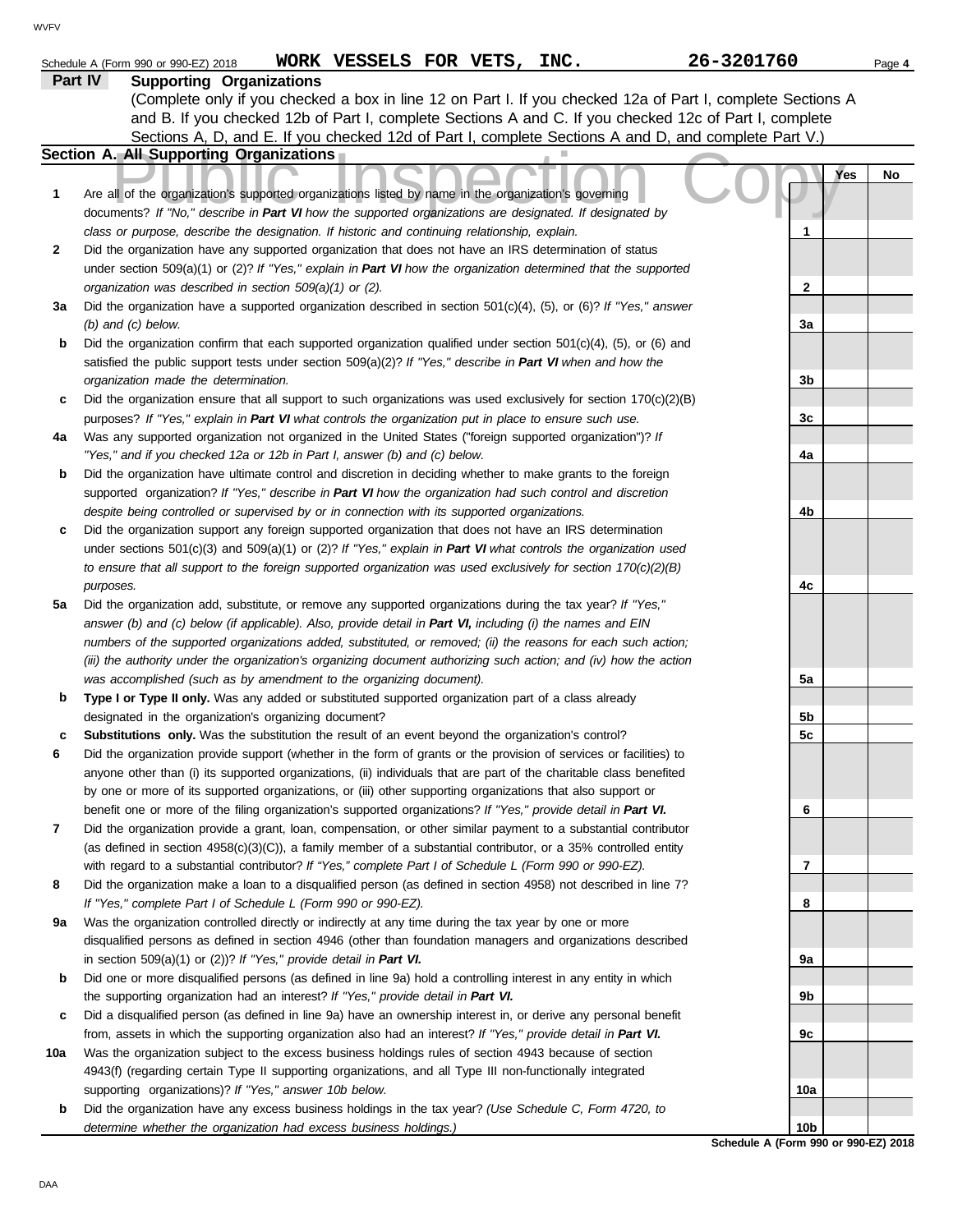|              | 26-3201760<br>WORK VESSELS FOR VETS, INC.<br>Schedule A (Form 990 or 990-EZ) 2018                                                                            |                 |     | Page 5 |
|--------------|--------------------------------------------------------------------------------------------------------------------------------------------------------------|-----------------|-----|--------|
|              | <b>Supporting Organizations (continued)</b><br>Part IV                                                                                                       |                 |     |        |
|              |                                                                                                                                                              |                 | Yes | No     |
| 11           | Has the organization accepted a gift or contribution from any of the following persons?                                                                      |                 |     |        |
| a            | A person who directly or indirectly controls, either alone or together with persons described in (b) and (c)                                                 |                 |     |        |
|              | below, the governing body of a supported organization?                                                                                                       | 11a             |     |        |
| b            | A family member of a person described in (a) above?                                                                                                          | 11 <sub>b</sub> |     |        |
| C            | A 35% controlled entity of a person described in (a) or (b) above? If "Yes" to a, b, or c, provide detail in Part VI                                         | 11c             |     |        |
|              | <b>Section B. Type I Supporting Organizations</b>                                                                                                            |                 |     |        |
|              |                                                                                                                                                              |                 | Yes | No     |
| 1            | Did the directors, trustees, or membership of one or more supported organizations have the power to                                                          |                 |     |        |
|              | regularly appoint or elect at least a majority of the organization's directors or trustees at all times during the                                           |                 |     |        |
|              | tax year? If "No," describe in Part VI how the supported organization(s) effectively operated, supervised, or                                                |                 |     |        |
|              | controlled the organization's activities. If the organization had more than one supported organization,                                                      |                 |     |        |
|              | describe how the powers to appoint and/or remove directors or trustees were allocated among the supported                                                    |                 |     |        |
|              | organizations and what conditions or restrictions, if any, applied to such powers during the tax year.                                                       | $\mathbf{1}$    |     |        |
| $\mathbf{2}$ | Did the organization operate for the benefit of any supported organization other than the supported                                                          |                 |     |        |
|              | organization(s) that operated, supervised, or controlled the supporting organization? If "Yes," explain in Part                                              |                 |     |        |
|              | VI how providing such benefit carried out the purposes of the supported organization(s) that operated,                                                       |                 |     |        |
|              | supervised, or controlled the supporting organization.                                                                                                       | $\mathbf{2}$    |     |        |
|              | Section C. Type II Supporting Organizations                                                                                                                  |                 |     |        |
|              |                                                                                                                                                              |                 | Yes | No     |
| 1            | Were a majority of the organization's directors or trustees during the tax year also a majority of the directors                                             |                 |     |        |
|              | or trustees of each of the organization's supported organization(s)? If "No," describe in Part VI how control                                                |                 |     |        |
|              | or management of the supporting organization was vested in the same persons that controlled or managed                                                       |                 |     |        |
|              | the supported organization(s).                                                                                                                               | 1               |     |        |
|              | Section D. All Type III Supporting Organizations                                                                                                             |                 |     |        |
|              |                                                                                                                                                              |                 | Yes | No     |
| 1            | Did the organization provide to each of its supported organizations, by the last day of the fifth month of the                                               |                 |     |        |
|              | organization's tax year, (i) a written notice describing the type and amount of support provided during the prior tax                                        |                 |     |        |
|              | year, (ii) a copy of the Form 990 that was most recently filed as of the date of notification, and (iii) copies of the                                       |                 |     |        |
|              |                                                                                                                                                              |                 |     |        |
| $\mathbf{2}$ |                                                                                                                                                              | 1               |     |        |
|              | organization's governing documents in effect on the date of notification, to the extent not previously provided?                                             |                 |     |        |
|              | Were any of the organization's officers, directors, or trustees either (i) appointed or elected by the supported                                             |                 |     |        |
|              | organization(s) or (ii) serving on the governing body of a supported organization? If "No," explain in Part VI how                                           | 2               |     |        |
|              | the organization maintained a close and continuous working relationship with the supported organization(s).                                                  |                 |     |        |
| 3            | By reason of the relationship described in (2), did the organization's supported organizations have a                                                        |                 |     |        |
|              | significant voice in the organization's investment policies and in directing the use of the organization's                                                   |                 |     |        |
|              | income or assets at all times during the tax year? If "Yes," describe in Part VI the role the organization's                                                 |                 |     |        |
|              | supported organizations played in this regard.                                                                                                               | 3               |     |        |
|              | Section E. Type III Functionally-Integrated Supporting Organizations                                                                                         |                 |     |        |
| 1            | Check the box next to the method that the organization used to satisfy the Integral Part Test during the year (see instructions).                            |                 |     |        |
| а            | The organization satisfied the Activities Test. Complete line 2 below.                                                                                       |                 |     |        |
| b            | The organization is the parent of each of its supported organizations. Complete line 3 below.                                                                |                 |     |        |
| c            | The organization supported a governmental entity. Describe in Part VI how you supported a government entity (see instructions).                              |                 |     |        |
|              |                                                                                                                                                              |                 |     |        |
| $\mathbf{z}$ | Activities Test. Answer (a) and (b) below.                                                                                                                   |                 | Yes | No     |
| а            | Did substantially all of the organization's activities during the tax year directly further the exempt purposes of                                           |                 |     |        |
|              | the supported organization(s) to which the organization was responsive? If "Yes," then in Part VI identify                                                   |                 |     |        |
|              | those supported organizations and explain how these activities directly furthered their exempt purposes,                                                     |                 |     |        |
|              | how the organization was responsive to those supported organizations, and how the organization determined                                                    |                 |     |        |
|              | that these activities constituted substantially all of its activities.                                                                                       | 2a              |     |        |
| b            | Did the activities described in (a) constitute activities that, but for the organization's involvement, one or more                                          |                 |     |        |
|              | of the organization's supported organization(s) would have been engaged in? If "Yes," explain in Part VI the                                                 |                 |     |        |
|              | reasons for the organization's position that its supported organization(s) would have engaged in these<br>activities but for the organization's involvement. | 2 <sub>b</sub>  |     |        |

- **3** Parent of Supported Organizations. *Answer (a) and (b) below.*
	- **a** Did the organization have the power to regularly appoint or elect a majority of the officers, directors, or trustees of each of the supported organizations? *Provide details in Part VI.*
	- **b** Did the organization exercise a substantial degree of direction over the policies, programs, and activities of each of its supported organizations? *If "Yes," describe in Part VI the role played by the organization in this regard.*

**3b**

DAA **Schedule A (Form 990 or 990-EZ) 2018** 

**3a**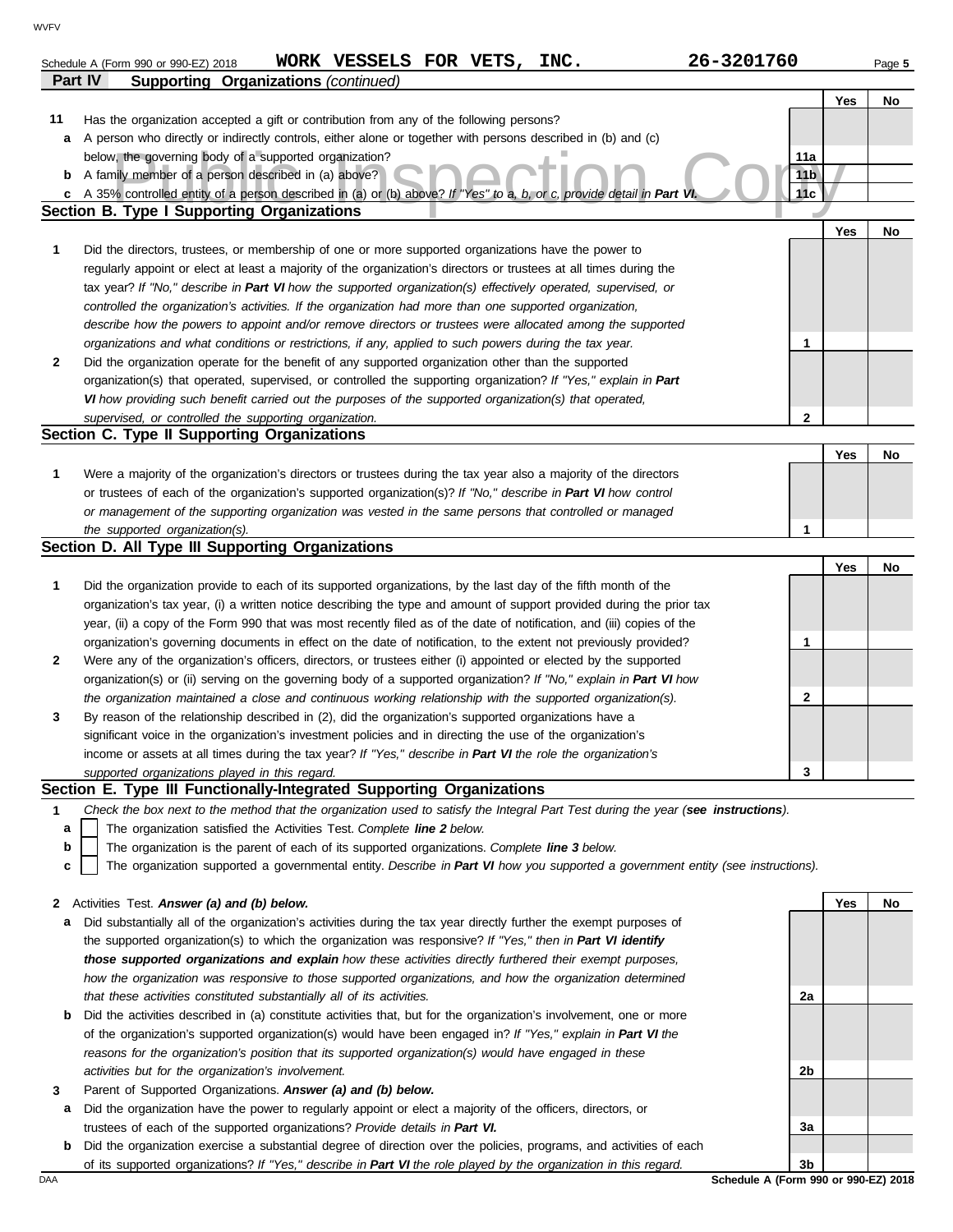| WORK VESSELS FOR VETS, INC.<br>Schedule A (Form 990 or 990-EZ) 2018                                                                              |                         | 26-3201760     | Page 6                         |
|--------------------------------------------------------------------------------------------------------------------------------------------------|-------------------------|----------------|--------------------------------|
| Type III Non-Functionally Integrated 509(a)(3) Supporting Organizations<br>Part V                                                                |                         |                |                                |
| Check here if the organization satisfied the Integral Part Test as a qualifying trust on Nov. 20, 1970 (explain in Part VI). See<br>$\mathbf{1}$ |                         |                |                                |
| <b>instructions.</b> All other Type III non-functionally integrated supporting organizations must complete Sections A through E.                 |                         |                |                                |
| Section A - Adjusted Net Income                                                                                                                  |                         | (A) Prior Year | (B) Current Year               |
|                                                                                                                                                  |                         |                | (optional)                     |
| Net short-term capital gain<br>1                                                                                                                 | $\mathbf{1}$            |                |                                |
| $\mathbf{2}$<br>Recoveries of prior-year distributions                                                                                           | $\overline{\mathbf{2}}$ |                |                                |
| 3<br>Other gross income (see instructions)                                                                                                       | 3                       |                |                                |
| Add lines 1 through 3.<br>4                                                                                                                      | 4                       |                |                                |
| 5<br>Depreciation and depletion                                                                                                                  | 5                       |                |                                |
| Portion of operating expenses paid or incurred for production or<br>6                                                                            |                         |                |                                |
| collection of gross income or for management, conservation, or                                                                                   |                         |                |                                |
| maintenance of property held for production of income (see instructions)                                                                         | 6                       |                |                                |
| 7<br>Other expenses (see instructions)                                                                                                           | 7                       |                |                                |
| 8<br>Adjusted Net Income (subtract lines 5, 6, and 7 from line 4)                                                                                | 8                       |                |                                |
| <b>Section B - Minimum Asset Amount</b>                                                                                                          |                         | (A) Prior Year | (B) Current Year<br>(optional) |
| 1<br>Aggregate fair market value of all non-exempt-use assets (see                                                                               |                         |                |                                |
| instructions for short tax year or assets held for part of year):                                                                                |                         |                |                                |
| <b>a</b> Average monthly value of securities                                                                                                     | 1a                      |                |                                |
| <b>b</b> Average monthly cash balances                                                                                                           | 1b                      |                |                                |
| Fair market value of other non-exempt-use assets<br>$\mathbf{c}$                                                                                 | 1c                      |                |                                |
| <b>Total</b> (add lines 1a, 1b, and 1c)<br>d                                                                                                     | 1d                      |                |                                |
| <b>Discount</b> claimed for blockage or other<br>е                                                                                               |                         |                |                                |
| factors (explain in detail in Part VI):                                                                                                          |                         |                |                                |
| Acquisition indebtedness applicable to non-exempt-use assets<br>$\mathbf{2}$                                                                     | $\mathbf{2}$            |                |                                |
| 3<br>Subtract line 2 from line 1d.                                                                                                               | 3                       |                |                                |
| Cash deemed held for exempt use. Enter 1-1/2% of line 3 (for greater amount,<br>4                                                                |                         |                |                                |
| see instructions).                                                                                                                               | 4                       |                |                                |
| 5<br>Net value of non-exempt-use assets (subtract line 4 from line 3)                                                                            | 5                       |                |                                |
| Multiply line 5 by .035.<br>6                                                                                                                    | 6                       |                |                                |
| 7<br>Recoveries of prior-year distributions                                                                                                      | $\overline{7}$          |                |                                |
| 8<br>Minimum Asset Amount (add line 7 to line 6)                                                                                                 | 8                       |                |                                |
| Section C - Distributable Amount                                                                                                                 |                         |                | Current Year                   |
| Adjusted net income for prior year (from Section A, line 8, Column A)<br>1                                                                       | $\mathbf{1}$            |                |                                |
| $\mathbf{2}$<br>Enter 85% of line 1.                                                                                                             | $\mathbf{2}$            |                |                                |
| 3<br>Minimum asset amount for prior year (from Section B, line 8, Column A)                                                                      | 3                       |                |                                |
| 4<br>Enter greater of line 2 or line 3.                                                                                                          | 4                       |                |                                |
| 5<br>Income tax imposed in prior year                                                                                                            | 5                       |                |                                |
| <b>Distributable Amount.</b> Subtract line 5 from line 4, unless subject to<br>6                                                                 |                         |                |                                |
| emergency temporary reduction (see instructions).                                                                                                | 6                       |                |                                |

**7** instructions). Check here if the current year is the organization's first as a non-functionally integrated Type III supporting organization (see

**Schedule A (Form 990 or 990-EZ) 2018**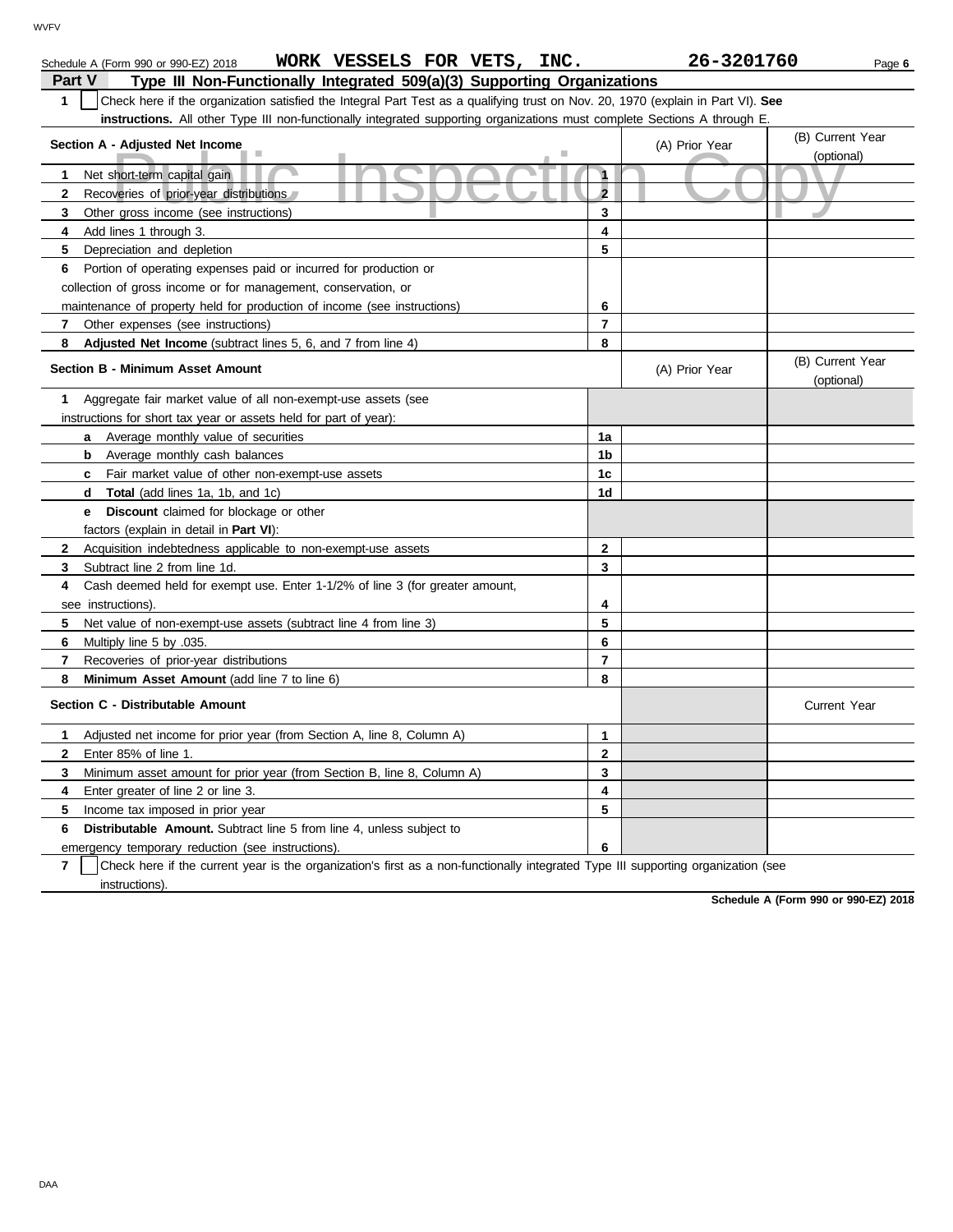| <b>WVFV</b>    |                                                                                                                                          |                             |                                       |                                         |
|----------------|------------------------------------------------------------------------------------------------------------------------------------------|-----------------------------|---------------------------------------|-----------------------------------------|
|                | WORK VESSELS FOR VETS, INC.<br>Schedule A (Form 990 or 990-EZ) 2018                                                                      |                             | 26-3201760                            | Page 7                                  |
|                | Part V<br>Type III Non-Functionally Integrated 509(a)(3) Supporting Organizations (continued)                                            |                             |                                       |                                         |
|                | <b>Section D - Distributions</b>                                                                                                         |                             |                                       | <b>Current Year</b>                     |
|                | Amounts paid to supported organizations to accomplish exempt purposes                                                                    |                             |                                       |                                         |
| $\mathbf{2}$   | Amounts paid to perform activity that directly furthers exempt purposes of supported<br>organizations, in excess of income from activity |                             |                                       |                                         |
| 3              | Administrative expenses paid to accomplish exempt purposes of supported organizations                                                    |                             |                                       |                                         |
| 4              | Amounts paid to acquire exempt-use assets                                                                                                |                             |                                       |                                         |
| 5              | Qualified set-aside amounts (prior IRS approval required)                                                                                |                             |                                       |                                         |
| 6              | Other distributions (describe in Part VI). See instructions.                                                                             |                             |                                       |                                         |
|                | Total annual distributions. Add lines 1 through 6.                                                                                       |                             |                                       |                                         |
| 8              | Distributions to attentive supported organizations to which the organization is responsive                                               |                             |                                       |                                         |
|                | (provide details in Part VI). See instructions.                                                                                          |                             |                                       |                                         |
| 9              | Distributable amount for 2018 from Section C. line 6                                                                                     |                             |                                       |                                         |
| 10             | Line 8 amount divided by line 9 amount                                                                                                   |                             |                                       |                                         |
|                |                                                                                                                                          | (i)                         | (ii)                                  | (iii)                                   |
|                | <b>Section E - Distribution Allocations (see instructions)</b>                                                                           | <b>Excess Distributions</b> | <b>Underdistributions</b><br>Pre-2018 | <b>Distributable</b><br>Amount for 2018 |
|                | Distributable amount for 2018 from Section C, line 6                                                                                     |                             |                                       |                                         |
| $\overline{2}$ | Underdistributions, if any, for years prior to 2018<br>(reasonable cause required-explain in Part VI). See<br>instructions.              |                             |                                       |                                         |
| 3              | Excess distributions carryover, if any, to 2018                                                                                          |                             |                                       |                                         |

**8**

and 4c.

**5**

**4** Distributions for 2018 from

Part VI. See instructions.

Breakdown of line 7:

**f Total** of lines 3a through e

**a** From 2013 . . . . . . . . . . . . . . . . . . . . . . . . . . . . . . . . . . **b** From 2014 . . . . . . . . . . . . . . . . . . . . . . . . . . . . . . . . . . **c** From 2015 . . . . . . . . . . . . . . . . . . . . . . . . . . . . . . . . . . **d** From 2016 . . . . . . . . . . . . . . . . . . . . . . . . . . . . . . . . . . . **e** From 2017 . . . . . . . . . . . . . . . . . . . . . . . . . . . . . . . . . . .

**g** Applied to underdistributions of prior years **h** Applied to 2018 distributable amount

**a** Applied to underdistributions of prior years **b** Applied to 2018 distributable amount **c** Remainder. Subtract lines 4a and 4b from 4.

**i** Carryover from 2013 not applied (see instructions) **j** Remainder. Subtract lines 3g, 3h, and 3i from 3f.

Section D, line 7: \$

**7 Excess distributions carryover to 2019.** Add lines 3j

**a** Excess from 2014 . . . . . . . . . . . . . . . . . . . . . . . . . . **b** Excess from 2015 . . . . . . . . . . . . . . . . . . . . . . . . . . **c** Excess from 2016 . . . . . . . . . . . . . . . . . . . . . . . . . . . **d** Excess from 2017 . . . . . . . . . . . . . . . . . . . . . . . . . . . **e** Excess from 2018 . . . . . . . . . . . . . . . . . . . . . . . . . . .

**6** Remaining underdistributions for 2018. Subtract lines 3h

and 4b from line 1. For result greater than zero, explain in

Remaining underdistributions for years prior to 2018, if any. Subtract lines 3g and 4a from line 2. For result greater than zero, explain in **Part VI**. See instructions.

**Schedule A (Form 990 or 990-EZ) 2018**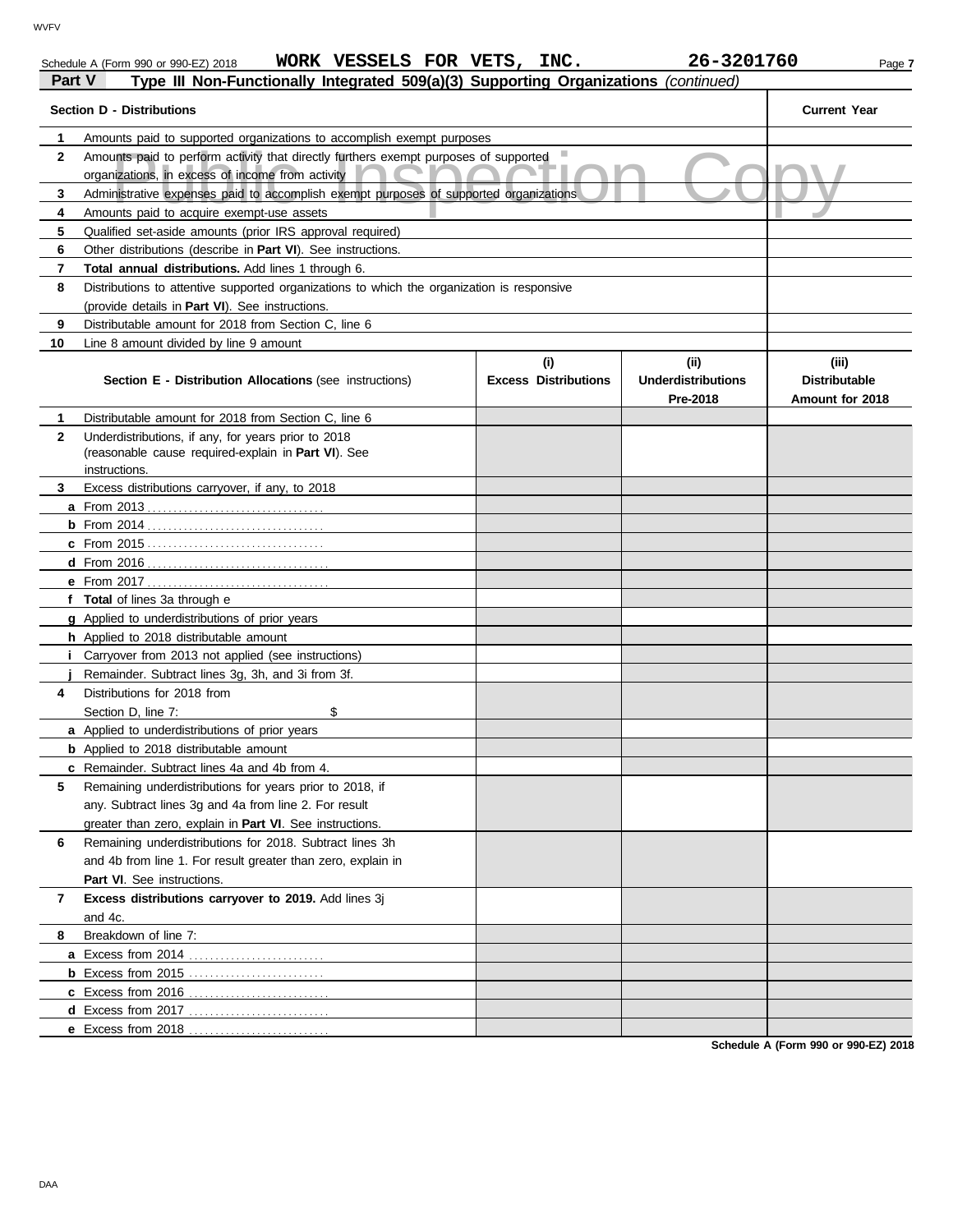|         | Schedule A (Form 990 or 990-EZ) 2018 | WORK VESSELS FOR VETS, INC. |  | 26-3201760                                                                                                             | Page 8 |
|---------|--------------------------------------|-----------------------------|--|------------------------------------------------------------------------------------------------------------------------|--------|
| Part VI |                                      |                             |  | Supplemental Information. Provide the explanations required by Part II, line 10; Part II, line 17a or 17b; Part        |        |
|         |                                      |                             |  | III, line 12; Part IV, Section A, lines 1, 2, 3b, 3c, 4b, 4c, 5a, 6, 9a, 9b, 9c, 11a, 11b, and 11c; Part IV, Section   |        |
|         |                                      |                             |  | B, lines 1 and 2; Part IV, Section C, line 1; Part IV, Section D, lines 2 and 3; Part IV, Section E, lines 1c, 2a, 2b, |        |
|         |                                      |                             |  | 3a, and 3b; Part V, line 1; Part V, Section B, line 1e; Part V, Section D, lines 5, 6, and 8; and Part V, Section E,   |        |
|         |                                      |                             |  | lines 2, 5, and 6. Also complete this part for any additional information. (See instructions.)                         |        |
|         |                                      |                             |  |                                                                                                                        |        |
|         |                                      |                             |  |                                                                                                                        |        |
|         |                                      |                             |  |                                                                                                                        |        |
|         |                                      |                             |  |                                                                                                                        |        |
|         |                                      |                             |  |                                                                                                                        |        |
|         |                                      |                             |  |                                                                                                                        |        |
|         |                                      |                             |  |                                                                                                                        |        |
|         |                                      |                             |  |                                                                                                                        |        |
|         |                                      |                             |  |                                                                                                                        |        |
|         |                                      |                             |  |                                                                                                                        |        |
|         |                                      |                             |  |                                                                                                                        |        |
|         |                                      |                             |  |                                                                                                                        |        |
|         |                                      |                             |  |                                                                                                                        |        |
|         |                                      |                             |  |                                                                                                                        |        |
|         |                                      |                             |  |                                                                                                                        |        |
|         |                                      |                             |  |                                                                                                                        |        |
|         |                                      |                             |  |                                                                                                                        |        |
|         |                                      |                             |  |                                                                                                                        |        |
|         |                                      |                             |  |                                                                                                                        |        |
|         |                                      |                             |  |                                                                                                                        |        |
|         |                                      |                             |  |                                                                                                                        |        |
|         |                                      |                             |  |                                                                                                                        |        |
|         |                                      |                             |  |                                                                                                                        |        |
|         |                                      |                             |  |                                                                                                                        |        |
|         |                                      |                             |  |                                                                                                                        |        |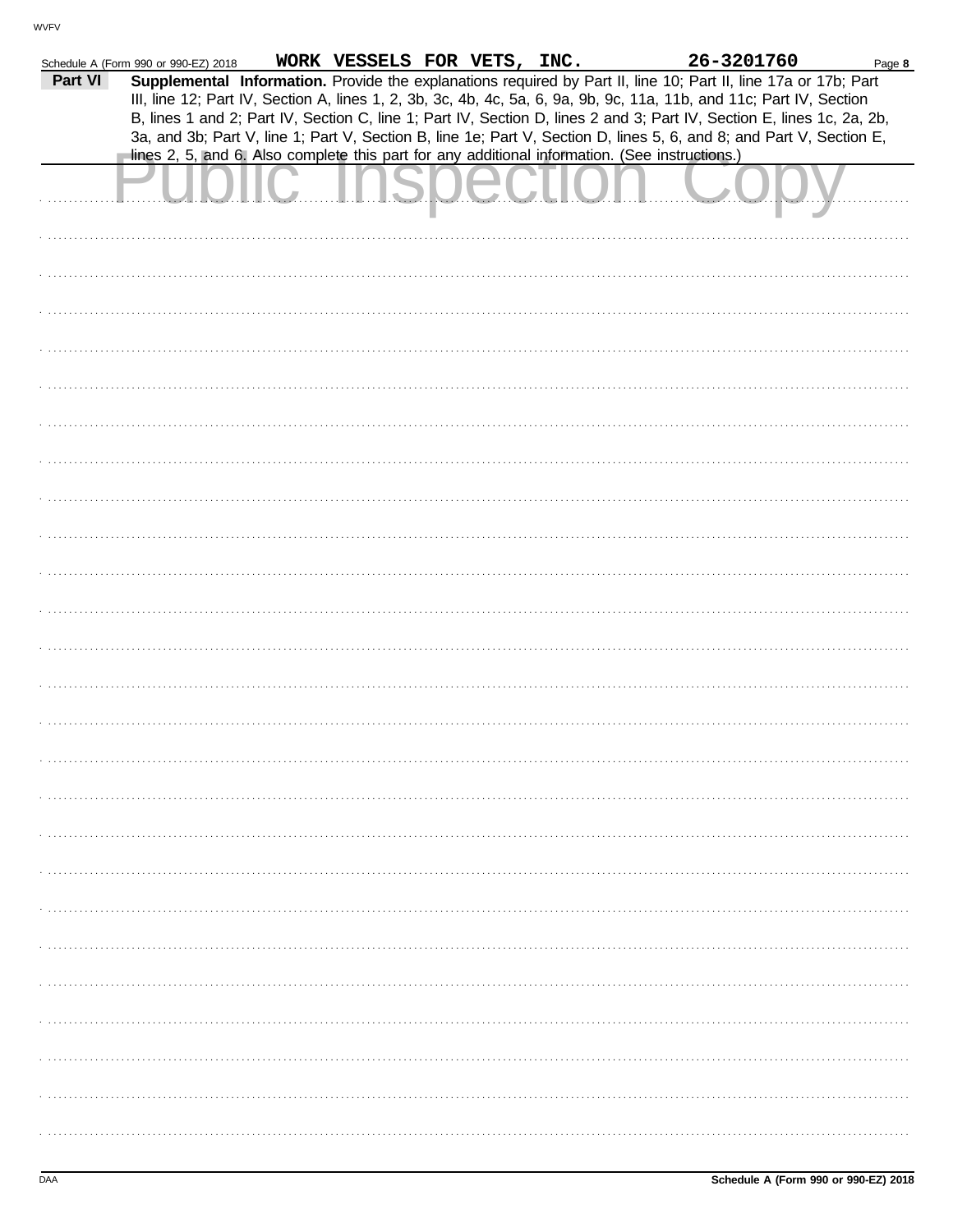| <b>Schedule B</b><br>(Form 990, 990-EZ,<br>or 990-PF)<br>Department of the Treasury<br>Internal Revenue Service<br>Name of the organization<br>WORK VESSELS<br>Organization type (check one):                                                                                       | OMB No. 1545-0047<br><b>Schedule of Contributors</b><br>2018<br>u Attach to Form 990, Form 990-EZ, or Form 990-PF.<br>u Go to www.irs.gov/Form990 for the latest information.<br>Employer identification number<br>26-3201760<br>FOR VETS,<br>INC. |  |  |  |  |  |  |
|-------------------------------------------------------------------------------------------------------------------------------------------------------------------------------------------------------------------------------------------------------------------------------------|----------------------------------------------------------------------------------------------------------------------------------------------------------------------------------------------------------------------------------------------------|--|--|--|--|--|--|
| Filers of:                                                                                                                                                                                                                                                                          | Section:                                                                                                                                                                                                                                           |  |  |  |  |  |  |
| Form 990 or 990-EZ                                                                                                                                                                                                                                                                  | 3 ) (enter number) organization<br>$ \mathbf{X} $ 501(c)(                                                                                                                                                                                          |  |  |  |  |  |  |
|                                                                                                                                                                                                                                                                                     | $4947(a)(1)$ nonexempt charitable trust not treated as a private foundation                                                                                                                                                                        |  |  |  |  |  |  |
|                                                                                                                                                                                                                                                                                     | 527 political organization                                                                                                                                                                                                                         |  |  |  |  |  |  |
| Form 990-PF                                                                                                                                                                                                                                                                         | 501(c)(3) exempt private foundation                                                                                                                                                                                                                |  |  |  |  |  |  |
|                                                                                                                                                                                                                                                                                     | 4947(a)(1) nonexempt charitable trust treated as a private foundation                                                                                                                                                                              |  |  |  |  |  |  |
|                                                                                                                                                                                                                                                                                     | 501(c)(3) taxable private foundation                                                                                                                                                                                                               |  |  |  |  |  |  |
|                                                                                                                                                                                                                                                                                     |                                                                                                                                                                                                                                                    |  |  |  |  |  |  |
| Check if your organization is covered by the General Rule or a Special Rule.<br>Note: Only a section 501(c)(7), (8), or (10) organization can check boxes for both the General Rule and a Special Rule. See<br>instructions.                                                        |                                                                                                                                                                                                                                                    |  |  |  |  |  |  |
| <b>General Rule</b>                                                                                                                                                                                                                                                                 |                                                                                                                                                                                                                                                    |  |  |  |  |  |  |
| For an organization filing Form 990, 990-EZ, or 990-PF that received, during the year, contributions totaling \$5,000<br>or more (in money or property) from any one contributor. Complete Parts I and II. See instructions for determining a<br>contributor's total contributions. |                                                                                                                                                                                                                                                    |  |  |  |  |  |  |

#### **Special Rules**

| <b>X</b> For an organization described in section 501(c)(3) filing Form 990 or 990-EZ that met the 33 <sup>1</sup> /3% support test of the |
|--------------------------------------------------------------------------------------------------------------------------------------------|
| regulations under sections 509(a)(1) and 170(b)(1)(A)(vi), that checked Schedule A (Form 990 or 990-EZ), Part II, line                     |
| 13, 16a, or 16b, and that received from any one contributor, during the year, total contributions of the greater of (1)                    |
| \$5,000; or (2) 2% of the amount on (i) Form 990, Part VIII, line 1h; or (ii) Form 990-EZ, line 1. Complete Parts I and II.                |

literary, or educational purposes, or for the prevention of cruelty to children or animals. Complete Parts I (entering) For an organization described in section 501(c)(7), (8), or (10) filing Form 990 or 990-EZ that received from any one contributor, during the year, total contributions of more than \$1,000 *exclusively* for religious, charitable, scientific, "N/A" in column (b) instead of the contributor name and address), II, and III.

For an organization described in section 501(c)(7), (8), or (10) filing Form 990 or 990-EZ that received from any one contributor, during the year, contributions *exclusively* for religious, charitable, etc., purposes, but no such contributions totaled more than \$1,000. If this box is checked, enter here the total contributions that were received during the year for an *exclusively* religious, charitable, etc., purpose. Don't complete any of the parts unless the **General Rule** applies to this organization because it received *nonexclusively* religious, charitable, etc., contributions totaling \$5,000 or more during the year . . . . . . . . . . . . . . . . . . . . . . . . . . . . . . . . . . . . . . . . . . . . . . . . . . . . . . . . . . . . . . . . . . . . . . . . . . . . . . . .

990-EZ, or 990-PF), but it **must** answer "No" on Part IV, line 2, of its Form 990; or check the box on line H of its Form 990-EZ or on its Form 990-PF, Part I, line 2, to certify that it doesn't meet the filing requirements of Schedule B (Form 990, 990-EZ, or 990-PF). **Caution:** An organization that isn't covered by the General Rule and/or the Special Rules doesn't file Schedule B (Form 990,

**For Paperwork Reduction Act Notice, see the instructions for Form 990, 990-EZ, or 990-PF.**

 $\triangleright$  \$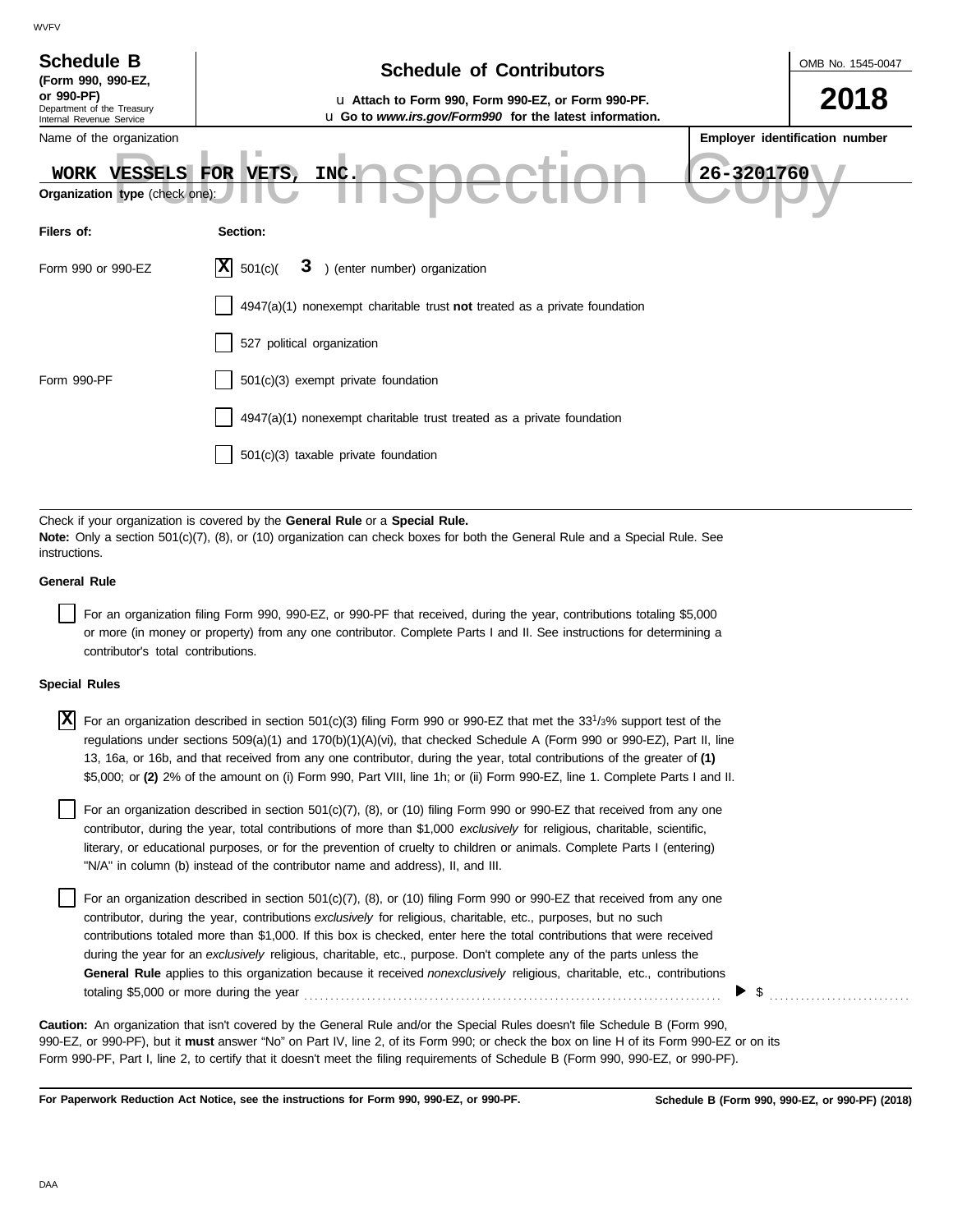Schedule B (Form 990, 990-EZ, or 990-PF) (2018)

| Name of organization | WORK VESSELS FOR VETS, INC.                                                                    |                                   | Employer identification number<br>26-3201760                                                 |
|----------------------|------------------------------------------------------------------------------------------------|-----------------------------------|----------------------------------------------------------------------------------------------|
| Part I               | Contributors (see instructions). Use duplicate copies of Part I if additional space is needed. |                                   |                                                                                              |
| (a)<br>No.           | (b)<br>Name, address, and ZIP + 4                                                              | (c)<br><b>Total contributions</b> | (d)<br>Type of contribution                                                                  |
| 1                    |                                                                                                | 50,000<br>$\sim$                  | X<br>Person<br>Payroll<br><b>Noncash</b><br>(Complete Part II for<br>noncash contributions.) |
| (a)<br>No.           | (b)<br>Name, address, and ZIP + 4                                                              | (c)<br><b>Total contributions</b> | (d)<br>Type of contribution                                                                  |
| $\overline{2}$       |                                                                                                | 23,000<br>$\sim$                  | х<br>Person<br>Payroll<br><b>Noncash</b><br>(Complete Part II for<br>noncash contributions.) |
| (a)<br>No.           | (b)<br>Name, address, and ZIP + 4                                                              | (c)<br><b>Total contributions</b> | (d)<br>Type of contribution                                                                  |
| $\mathbf{3}$         |                                                                                                | 32,000<br>$\frac{1}{2}$           | Person<br>Payroll<br>X<br><b>Noncash</b><br>(Complete Part II for<br>noncash contributions.) |
| (a)<br>No.           | (b)<br>Name, address, and ZIP + 4                                                              | (c)<br><b>Total contributions</b> | (d)<br>Type of contribution                                                                  |
| 4                    |                                                                                                | 73,504<br>$\mathsf{S}$ .          | Person<br>Payroll<br>Х<br><b>Noncash</b><br>(Complete Part II for<br>noncash contributions.) |
| (a)<br>No.           | (b)<br>Name, address, and ZIP + 4                                                              | (c)<br><b>Total contributions</b> | (d)<br>Type of contribution                                                                  |
| $\overline{5}$       |                                                                                                | 6,500<br>\$                       | Person<br>Payroll<br>X<br><b>Noncash</b><br>(Complete Part II for<br>noncash contributions.) |
| (a)<br>No.           | (b)<br>Name, address, and ZIP + 4                                                              | (c)<br><b>Total contributions</b> | (d)<br>Type of contribution                                                                  |
| 6                    |                                                                                                | 38,000<br>\$                      | Person<br>Payroll<br>X<br>Noncash<br>(Complete Part II for<br>noncash contributions.)        |

Page **2**

**PAGE 1 OF 1**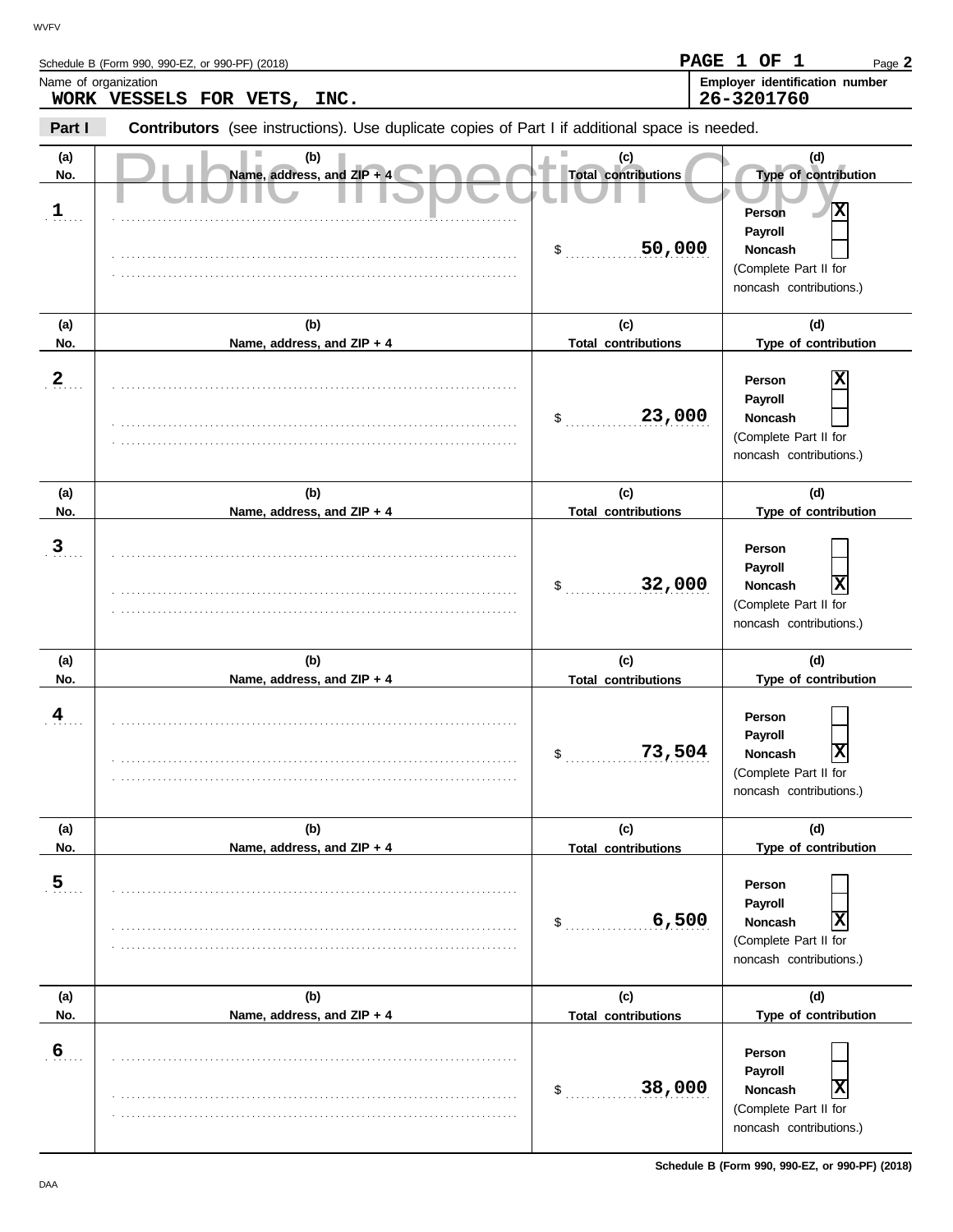Schedule B (Form 990, 990-EZ, or 990-PF) (2018)

| Name of organization      | WORK VESSELS FOR VETS, INC.                                                                         |                                                  | Employer identification number<br>26-3201760 |
|---------------------------|-----------------------------------------------------------------------------------------------------|--------------------------------------------------|----------------------------------------------|
| Part II                   | Noncash Property (see instructions). Use duplicate copies of Part II if additional space is needed. |                                                  |                                              |
| (a) No.<br>from<br>Part I | (b)<br>Description of noncash property given                                                        | (c).<br>FMV (or estimate)<br>(See instructions.) | Date received                                |
| 3                         | STATLER STITCHER,<br>TABLE AND ACCE                                                                 |                                                  |                                              |
|                           |                                                                                                     | 32,000<br>$\mathsf{\$}$                          | 01/12/18                                     |
| (a) No.<br>from<br>Part I | (b)<br>Description of noncash property given                                                        | (c)<br>FMV (or estimate)<br>(See instructions.)  | (d)<br>Date received                         |
| $\frac{4}{1}$             | 2017 TOYOTA XLE VAN                                                                                 |                                                  |                                              |
|                           |                                                                                                     | 73,504<br>$\mathsf{\$}$                          | 02/14/18                                     |
| (a) No.<br>from<br>Part I | (b)<br>Description of noncash property given                                                        | (c)<br>FMV (or estimate)<br>(See instructions.)  | (d)<br>Date received                         |
| 5 <sub>1</sub>            | 2013 POLARIS RANGER UTV                                                                             |                                                  |                                              |
|                           |                                                                                                     | 6,500<br>\$                                      | 07/15/18                                     |
| (a) No.<br>from<br>Part I | (b)<br>Description of noncash property given                                                        | (c)<br>FMV (or estimate)<br>(See instructions.)  | (d)<br>Date received                         |
|                           | 1980 DUFFY & DUFFY 35FT DECKHOUS                                                                    |                                                  |                                              |
| $6\overline{6}$           |                                                                                                     | 38,000<br>\$                                     | 11/01/18                                     |
| (a) No.<br>from<br>Part I | (b)<br>Description of noncash property given                                                        | (c)<br>FMV (or estimate)<br>(See instructions.)  | (d)<br>Date received                         |
|                           |                                                                                                     |                                                  |                                              |
| .                         |                                                                                                     | \$                                               | .                                            |
| (a) No.<br>from<br>Part I | (b)<br>Description of noncash property given                                                        | (c)<br>FMV (or estimate)<br>(See instructions.)  | (d)<br>Date received                         |
|                           |                                                                                                     |                                                  |                                              |
| .                         |                                                                                                     | \$                                               | .                                            |

Page **3**

**PAGE 1 OF 1**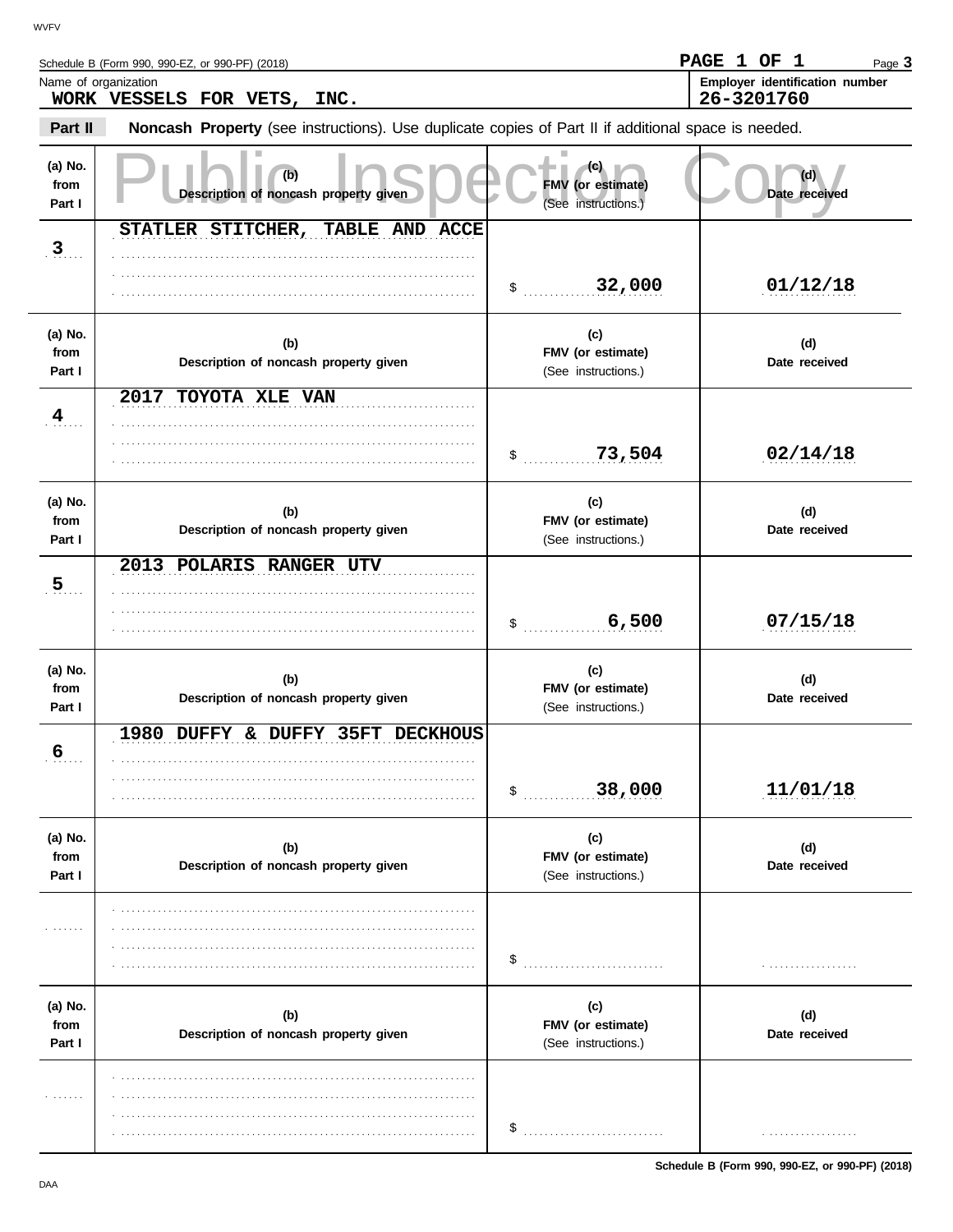| u Complete if the organization answered "Yes" on Form 990,<br>(Form 990)<br>Part IV, line 6, 7, 8, 9, 10, 11a, 11b, 11c, 11d, 11e, 11f, 12a, or 12b.<br>Open to Public<br>u Attach to Form 990.<br>Department of the Treasury<br>Internal Revenue Service<br><b>Inspection</b><br><b>u</b> Go to <i>www.irs.gov/Form990</i> for instructions and the latest information.<br>Name of the organization<br>Employer identification number<br>WORK VESSELS FOR VETS, INC.<br>26-3201760<br>Organizations Maintaining Donor Advised Funds or Other Similar Funds or Accounts.<br>Part I<br>Complete if the organization answered "Yes" on Form 990, Part IV, line 6.<br>(a) Donor advised funds<br>(b) Funds and other accounts<br>1<br>2<br>3<br>Aggregate value at end of year<br>4<br>Did the organization inform all donors and donor advisors in writing that the assets held in donor advised<br>5<br>Yes<br>No<br>Did the organization inform all grantees, donors, and donor advisors in writing that grant funds can be used<br>6<br>only for charitable purposes and not for the benefit of the donor or donor advisor, or for any other purpose<br>Yes<br>No<br>Part II<br><b>Conservation Easements.</b><br>Complete if the organization answered "Yes" on Form 990, Part IV, line 7.<br>Purpose(s) of conservation easements held by the organization (check all that apply).<br>1<br>Preservation of land for public use (e.g., recreation or education)<br>Preservation of a historically important land area<br>Protection of natural habitat<br>Preservation of a certified historic structure<br>Preservation of open space<br>Complete lines 2a through 2d if the organization held a qualified conservation contribution in the form of a conservation<br>2<br>easement on the last day of the tax year.<br>2a<br>2b<br>b<br>Number of conservation easements on a certified historic structure included in (a) [11] Number of conservation easements on a certified historic structure included in (a)<br>2c<br>c<br>d Number of conservation easements included in (c) acquired after 7/25/06, and not on a<br>2d<br>historic structure listed in the National Register<br>Number of conservation easements modified, transferred, released, extinguished, or terminated by the organization during the<br>3<br>tax year $\mathbf{u}$<br>Number of states where property subject to conservation easement is located u<br>Does the organization have a written policy regarding the periodic monitoring, inspection, handling of<br>5<br>violations, and enforcement of the conservation easements it holds? $\Box$ Yes $\Box$ No<br>Staff and volunteer hours devoted to monitoring, inspecting, handling of violations, and enforcing conservation easements during the year<br>6<br>$\mathbf{u}$<br>Amount of expenses incurred in monitoring, inspecting, handling of violations, and enforcing conservation easements during the year<br>7<br><b>u</b> \$<br>Does each conservation easement reported on line 2(d) above satisfy the requirements of section 170(h)(4)(B)(i)<br>8<br>Yes<br>No<br>In Part XIII, describe how the organization reports conservation easements in its revenue and expense statement, and<br>9<br>balance sheet, and include, if applicable, the text of the footnote to the organization's financial statements that describes the<br>organization's accounting for conservation easements.<br>Organizations Maintaining Collections of Art, Historical Treasures, or Other Similar Assets.<br>Part III<br>Complete if the organization answered "Yes" on Form 990, Part IV, line 8.<br>1a If the organization elected, as permitted under SFAS 116 (ASC 958), not to report in its revenue statement and balance sheet<br>works of art, historical treasures, or other similar assets held for public exhibition, education, or research in furtherance of<br>public service, provide, in Part XIII, the text of the footnote to its financial statements that describes these items.<br><b>b</b> If the organization elected, as permitted under SFAS 116 (ASC 958), to report in its revenue statement and balance sheet<br>works of art, historical treasures, or other similar assets held for public exhibition, education, or research in furtherance of<br>public service, provide the following amounts relating to these items:<br>If the organization received or held works of art, historical treasures, or other similar assets for financial gain, provide the<br>2<br>following amounts required to be reported under SFAS 116 (ASC 958) relating to these items:<br><b>a</b> Revenue included on Form 990, Part VIII, line 1 $\ldots$ $\ldots$ $\ldots$ $\ldots$ $\ldots$ $\ldots$ $\ldots$ $\ldots$ $\ldots$ $\ldots$ $\ldots$ $\ldots$ $\ldots$ | <b>SCHEDULE D</b> | Supplemental Financial Statements |  | OMB No. 1545-0047 |
|------------------------------------------------------------------------------------------------------------------------------------------------------------------------------------------------------------------------------------------------------------------------------------------------------------------------------------------------------------------------------------------------------------------------------------------------------------------------------------------------------------------------------------------------------------------------------------------------------------------------------------------------------------------------------------------------------------------------------------------------------------------------------------------------------------------------------------------------------------------------------------------------------------------------------------------------------------------------------------------------------------------------------------------------------------------------------------------------------------------------------------------------------------------------------------------------------------------------------------------------------------------------------------------------------------------------------------------------------------------------------------------------------------------------------------------------------------------------------------------------------------------------------------------------------------------------------------------------------------------------------------------------------------------------------------------------------------------------------------------------------------------------------------------------------------------------------------------------------------------------------------------------------------------------------------------------------------------------------------------------------------------------------------------------------------------------------------------------------------------------------------------------------------------------------------------------------------------------------------------------------------------------------------------------------------------------------------------------------------------------------------------------------------------------------------------------------------------------------------------------------------------------------------------------------------------------------------------------------------------------------------------------------------------------------------------------------------------------------------------------------------------------------------------------------------------------------------------------------------------------------------------------------------------------------------------------------------------------------------------------------------------------------------------------------------------------------------------------------------------------------------------------------------------------------------------------------------------------------------------------------------------------------------------------------------------------------------------------------------------------------------------------------------------------------------------------------------------------------------------------------------------------------------------------------------------------------------------------------------------------------------------------------------------------------------------------------------------------------------------------------------------------------------------------------------------------------------------------------------------------------------------------------------------------------------------------------------------------------------------------------------------------------------------------------------------------------------------------------------------------------------------------------------------------------------------------------------------------------------------------------------------------------------------------------------------------------------------------------------------------------------------------------------------------------------------------------------------------------------------------------------------------------------------------------------------------------------------------------------------------------------------------------------------------------------------------------------------------------------------------------------------------------------------------------------------------|-------------------|-----------------------------------|--|-------------------|
|                                                                                                                                                                                                                                                                                                                                                                                                                                                                                                                                                                                                                                                                                                                                                                                                                                                                                                                                                                                                                                                                                                                                                                                                                                                                                                                                                                                                                                                                                                                                                                                                                                                                                                                                                                                                                                                                                                                                                                                                                                                                                                                                                                                                                                                                                                                                                                                                                                                                                                                                                                                                                                                                                                                                                                                                                                                                                                                                                                                                                                                                                                                                                                                                                                                                                                                                                                                                                                                                                                                                                                                                                                                                                                                                                                                                                                                                                                                                                                                                                                                                                                                                                                                                                                                                                                                                                                                                                                                                                                                                                                                                                                                                                                                                                                                                                        |                   |                                   |  |                   |
| Held at the End of the Tax Year<br>Schodule D (Form 000) 2019                                                                                                                                                                                                                                                                                                                                                                                                                                                                                                                                                                                                                                                                                                                                                                                                                                                                                                                                                                                                                                                                                                                                                                                                                                                                                                                                                                                                                                                                                                                                                                                                                                                                                                                                                                                                                                                                                                                                                                                                                                                                                                                                                                                                                                                                                                                                                                                                                                                                                                                                                                                                                                                                                                                                                                                                                                                                                                                                                                                                                                                                                                                                                                                                                                                                                                                                                                                                                                                                                                                                                                                                                                                                                                                                                                                                                                                                                                                                                                                                                                                                                                                                                                                                                                                                                                                                                                                                                                                                                                                                                                                                                                                                                                                                                          |                   |                                   |  |                   |
|                                                                                                                                                                                                                                                                                                                                                                                                                                                                                                                                                                                                                                                                                                                                                                                                                                                                                                                                                                                                                                                                                                                                                                                                                                                                                                                                                                                                                                                                                                                                                                                                                                                                                                                                                                                                                                                                                                                                                                                                                                                                                                                                                                                                                                                                                                                                                                                                                                                                                                                                                                                                                                                                                                                                                                                                                                                                                                                                                                                                                                                                                                                                                                                                                                                                                                                                                                                                                                                                                                                                                                                                                                                                                                                                                                                                                                                                                                                                                                                                                                                                                                                                                                                                                                                                                                                                                                                                                                                                                                                                                                                                                                                                                                                                                                                                                        |                   |                                   |  |                   |
|                                                                                                                                                                                                                                                                                                                                                                                                                                                                                                                                                                                                                                                                                                                                                                                                                                                                                                                                                                                                                                                                                                                                                                                                                                                                                                                                                                                                                                                                                                                                                                                                                                                                                                                                                                                                                                                                                                                                                                                                                                                                                                                                                                                                                                                                                                                                                                                                                                                                                                                                                                                                                                                                                                                                                                                                                                                                                                                                                                                                                                                                                                                                                                                                                                                                                                                                                                                                                                                                                                                                                                                                                                                                                                                                                                                                                                                                                                                                                                                                                                                                                                                                                                                                                                                                                                                                                                                                                                                                                                                                                                                                                                                                                                                                                                                                                        |                   |                                   |  |                   |
|                                                                                                                                                                                                                                                                                                                                                                                                                                                                                                                                                                                                                                                                                                                                                                                                                                                                                                                                                                                                                                                                                                                                                                                                                                                                                                                                                                                                                                                                                                                                                                                                                                                                                                                                                                                                                                                                                                                                                                                                                                                                                                                                                                                                                                                                                                                                                                                                                                                                                                                                                                                                                                                                                                                                                                                                                                                                                                                                                                                                                                                                                                                                                                                                                                                                                                                                                                                                                                                                                                                                                                                                                                                                                                                                                                                                                                                                                                                                                                                                                                                                                                                                                                                                                                                                                                                                                                                                                                                                                                                                                                                                                                                                                                                                                                                                                        |                   |                                   |  |                   |
|                                                                                                                                                                                                                                                                                                                                                                                                                                                                                                                                                                                                                                                                                                                                                                                                                                                                                                                                                                                                                                                                                                                                                                                                                                                                                                                                                                                                                                                                                                                                                                                                                                                                                                                                                                                                                                                                                                                                                                                                                                                                                                                                                                                                                                                                                                                                                                                                                                                                                                                                                                                                                                                                                                                                                                                                                                                                                                                                                                                                                                                                                                                                                                                                                                                                                                                                                                                                                                                                                                                                                                                                                                                                                                                                                                                                                                                                                                                                                                                                                                                                                                                                                                                                                                                                                                                                                                                                                                                                                                                                                                                                                                                                                                                                                                                                                        |                   |                                   |  |                   |
|                                                                                                                                                                                                                                                                                                                                                                                                                                                                                                                                                                                                                                                                                                                                                                                                                                                                                                                                                                                                                                                                                                                                                                                                                                                                                                                                                                                                                                                                                                                                                                                                                                                                                                                                                                                                                                                                                                                                                                                                                                                                                                                                                                                                                                                                                                                                                                                                                                                                                                                                                                                                                                                                                                                                                                                                                                                                                                                                                                                                                                                                                                                                                                                                                                                                                                                                                                                                                                                                                                                                                                                                                                                                                                                                                                                                                                                                                                                                                                                                                                                                                                                                                                                                                                                                                                                                                                                                                                                                                                                                                                                                                                                                                                                                                                                                                        |                   |                                   |  |                   |
|                                                                                                                                                                                                                                                                                                                                                                                                                                                                                                                                                                                                                                                                                                                                                                                                                                                                                                                                                                                                                                                                                                                                                                                                                                                                                                                                                                                                                                                                                                                                                                                                                                                                                                                                                                                                                                                                                                                                                                                                                                                                                                                                                                                                                                                                                                                                                                                                                                                                                                                                                                                                                                                                                                                                                                                                                                                                                                                                                                                                                                                                                                                                                                                                                                                                                                                                                                                                                                                                                                                                                                                                                                                                                                                                                                                                                                                                                                                                                                                                                                                                                                                                                                                                                                                                                                                                                                                                                                                                                                                                                                                                                                                                                                                                                                                                                        |                   |                                   |  |                   |
|                                                                                                                                                                                                                                                                                                                                                                                                                                                                                                                                                                                                                                                                                                                                                                                                                                                                                                                                                                                                                                                                                                                                                                                                                                                                                                                                                                                                                                                                                                                                                                                                                                                                                                                                                                                                                                                                                                                                                                                                                                                                                                                                                                                                                                                                                                                                                                                                                                                                                                                                                                                                                                                                                                                                                                                                                                                                                                                                                                                                                                                                                                                                                                                                                                                                                                                                                                                                                                                                                                                                                                                                                                                                                                                                                                                                                                                                                                                                                                                                                                                                                                                                                                                                                                                                                                                                                                                                                                                                                                                                                                                                                                                                                                                                                                                                                        |                   |                                   |  |                   |
|                                                                                                                                                                                                                                                                                                                                                                                                                                                                                                                                                                                                                                                                                                                                                                                                                                                                                                                                                                                                                                                                                                                                                                                                                                                                                                                                                                                                                                                                                                                                                                                                                                                                                                                                                                                                                                                                                                                                                                                                                                                                                                                                                                                                                                                                                                                                                                                                                                                                                                                                                                                                                                                                                                                                                                                                                                                                                                                                                                                                                                                                                                                                                                                                                                                                                                                                                                                                                                                                                                                                                                                                                                                                                                                                                                                                                                                                                                                                                                                                                                                                                                                                                                                                                                                                                                                                                                                                                                                                                                                                                                                                                                                                                                                                                                                                                        |                   |                                   |  |                   |
|                                                                                                                                                                                                                                                                                                                                                                                                                                                                                                                                                                                                                                                                                                                                                                                                                                                                                                                                                                                                                                                                                                                                                                                                                                                                                                                                                                                                                                                                                                                                                                                                                                                                                                                                                                                                                                                                                                                                                                                                                                                                                                                                                                                                                                                                                                                                                                                                                                                                                                                                                                                                                                                                                                                                                                                                                                                                                                                                                                                                                                                                                                                                                                                                                                                                                                                                                                                                                                                                                                                                                                                                                                                                                                                                                                                                                                                                                                                                                                                                                                                                                                                                                                                                                                                                                                                                                                                                                                                                                                                                                                                                                                                                                                                                                                                                                        |                   |                                   |  |                   |
|                                                                                                                                                                                                                                                                                                                                                                                                                                                                                                                                                                                                                                                                                                                                                                                                                                                                                                                                                                                                                                                                                                                                                                                                                                                                                                                                                                                                                                                                                                                                                                                                                                                                                                                                                                                                                                                                                                                                                                                                                                                                                                                                                                                                                                                                                                                                                                                                                                                                                                                                                                                                                                                                                                                                                                                                                                                                                                                                                                                                                                                                                                                                                                                                                                                                                                                                                                                                                                                                                                                                                                                                                                                                                                                                                                                                                                                                                                                                                                                                                                                                                                                                                                                                                                                                                                                                                                                                                                                                                                                                                                                                                                                                                                                                                                                                                        |                   |                                   |  |                   |
|                                                                                                                                                                                                                                                                                                                                                                                                                                                                                                                                                                                                                                                                                                                                                                                                                                                                                                                                                                                                                                                                                                                                                                                                                                                                                                                                                                                                                                                                                                                                                                                                                                                                                                                                                                                                                                                                                                                                                                                                                                                                                                                                                                                                                                                                                                                                                                                                                                                                                                                                                                                                                                                                                                                                                                                                                                                                                                                                                                                                                                                                                                                                                                                                                                                                                                                                                                                                                                                                                                                                                                                                                                                                                                                                                                                                                                                                                                                                                                                                                                                                                                                                                                                                                                                                                                                                                                                                                                                                                                                                                                                                                                                                                                                                                                                                                        |                   |                                   |  |                   |
|                                                                                                                                                                                                                                                                                                                                                                                                                                                                                                                                                                                                                                                                                                                                                                                                                                                                                                                                                                                                                                                                                                                                                                                                                                                                                                                                                                                                                                                                                                                                                                                                                                                                                                                                                                                                                                                                                                                                                                                                                                                                                                                                                                                                                                                                                                                                                                                                                                                                                                                                                                                                                                                                                                                                                                                                                                                                                                                                                                                                                                                                                                                                                                                                                                                                                                                                                                                                                                                                                                                                                                                                                                                                                                                                                                                                                                                                                                                                                                                                                                                                                                                                                                                                                                                                                                                                                                                                                                                                                                                                                                                                                                                                                                                                                                                                                        |                   |                                   |  |                   |
|                                                                                                                                                                                                                                                                                                                                                                                                                                                                                                                                                                                                                                                                                                                                                                                                                                                                                                                                                                                                                                                                                                                                                                                                                                                                                                                                                                                                                                                                                                                                                                                                                                                                                                                                                                                                                                                                                                                                                                                                                                                                                                                                                                                                                                                                                                                                                                                                                                                                                                                                                                                                                                                                                                                                                                                                                                                                                                                                                                                                                                                                                                                                                                                                                                                                                                                                                                                                                                                                                                                                                                                                                                                                                                                                                                                                                                                                                                                                                                                                                                                                                                                                                                                                                                                                                                                                                                                                                                                                                                                                                                                                                                                                                                                                                                                                                        |                   |                                   |  |                   |
|                                                                                                                                                                                                                                                                                                                                                                                                                                                                                                                                                                                                                                                                                                                                                                                                                                                                                                                                                                                                                                                                                                                                                                                                                                                                                                                                                                                                                                                                                                                                                                                                                                                                                                                                                                                                                                                                                                                                                                                                                                                                                                                                                                                                                                                                                                                                                                                                                                                                                                                                                                                                                                                                                                                                                                                                                                                                                                                                                                                                                                                                                                                                                                                                                                                                                                                                                                                                                                                                                                                                                                                                                                                                                                                                                                                                                                                                                                                                                                                                                                                                                                                                                                                                                                                                                                                                                                                                                                                                                                                                                                                                                                                                                                                                                                                                                        |                   |                                   |  |                   |
|                                                                                                                                                                                                                                                                                                                                                                                                                                                                                                                                                                                                                                                                                                                                                                                                                                                                                                                                                                                                                                                                                                                                                                                                                                                                                                                                                                                                                                                                                                                                                                                                                                                                                                                                                                                                                                                                                                                                                                                                                                                                                                                                                                                                                                                                                                                                                                                                                                                                                                                                                                                                                                                                                                                                                                                                                                                                                                                                                                                                                                                                                                                                                                                                                                                                                                                                                                                                                                                                                                                                                                                                                                                                                                                                                                                                                                                                                                                                                                                                                                                                                                                                                                                                                                                                                                                                                                                                                                                                                                                                                                                                                                                                                                                                                                                                                        |                   |                                   |  |                   |
|                                                                                                                                                                                                                                                                                                                                                                                                                                                                                                                                                                                                                                                                                                                                                                                                                                                                                                                                                                                                                                                                                                                                                                                                                                                                                                                                                                                                                                                                                                                                                                                                                                                                                                                                                                                                                                                                                                                                                                                                                                                                                                                                                                                                                                                                                                                                                                                                                                                                                                                                                                                                                                                                                                                                                                                                                                                                                                                                                                                                                                                                                                                                                                                                                                                                                                                                                                                                                                                                                                                                                                                                                                                                                                                                                                                                                                                                                                                                                                                                                                                                                                                                                                                                                                                                                                                                                                                                                                                                                                                                                                                                                                                                                                                                                                                                                        |                   |                                   |  |                   |
|                                                                                                                                                                                                                                                                                                                                                                                                                                                                                                                                                                                                                                                                                                                                                                                                                                                                                                                                                                                                                                                                                                                                                                                                                                                                                                                                                                                                                                                                                                                                                                                                                                                                                                                                                                                                                                                                                                                                                                                                                                                                                                                                                                                                                                                                                                                                                                                                                                                                                                                                                                                                                                                                                                                                                                                                                                                                                                                                                                                                                                                                                                                                                                                                                                                                                                                                                                                                                                                                                                                                                                                                                                                                                                                                                                                                                                                                                                                                                                                                                                                                                                                                                                                                                                                                                                                                                                                                                                                                                                                                                                                                                                                                                                                                                                                                                        |                   |                                   |  |                   |
|                                                                                                                                                                                                                                                                                                                                                                                                                                                                                                                                                                                                                                                                                                                                                                                                                                                                                                                                                                                                                                                                                                                                                                                                                                                                                                                                                                                                                                                                                                                                                                                                                                                                                                                                                                                                                                                                                                                                                                                                                                                                                                                                                                                                                                                                                                                                                                                                                                                                                                                                                                                                                                                                                                                                                                                                                                                                                                                                                                                                                                                                                                                                                                                                                                                                                                                                                                                                                                                                                                                                                                                                                                                                                                                                                                                                                                                                                                                                                                                                                                                                                                                                                                                                                                                                                                                                                                                                                                                                                                                                                                                                                                                                                                                                                                                                                        |                   |                                   |  |                   |
|                                                                                                                                                                                                                                                                                                                                                                                                                                                                                                                                                                                                                                                                                                                                                                                                                                                                                                                                                                                                                                                                                                                                                                                                                                                                                                                                                                                                                                                                                                                                                                                                                                                                                                                                                                                                                                                                                                                                                                                                                                                                                                                                                                                                                                                                                                                                                                                                                                                                                                                                                                                                                                                                                                                                                                                                                                                                                                                                                                                                                                                                                                                                                                                                                                                                                                                                                                                                                                                                                                                                                                                                                                                                                                                                                                                                                                                                                                                                                                                                                                                                                                                                                                                                                                                                                                                                                                                                                                                                                                                                                                                                                                                                                                                                                                                                                        |                   |                                   |  |                   |
|                                                                                                                                                                                                                                                                                                                                                                                                                                                                                                                                                                                                                                                                                                                                                                                                                                                                                                                                                                                                                                                                                                                                                                                                                                                                                                                                                                                                                                                                                                                                                                                                                                                                                                                                                                                                                                                                                                                                                                                                                                                                                                                                                                                                                                                                                                                                                                                                                                                                                                                                                                                                                                                                                                                                                                                                                                                                                                                                                                                                                                                                                                                                                                                                                                                                                                                                                                                                                                                                                                                                                                                                                                                                                                                                                                                                                                                                                                                                                                                                                                                                                                                                                                                                                                                                                                                                                                                                                                                                                                                                                                                                                                                                                                                                                                                                                        |                   |                                   |  |                   |
|                                                                                                                                                                                                                                                                                                                                                                                                                                                                                                                                                                                                                                                                                                                                                                                                                                                                                                                                                                                                                                                                                                                                                                                                                                                                                                                                                                                                                                                                                                                                                                                                                                                                                                                                                                                                                                                                                                                                                                                                                                                                                                                                                                                                                                                                                                                                                                                                                                                                                                                                                                                                                                                                                                                                                                                                                                                                                                                                                                                                                                                                                                                                                                                                                                                                                                                                                                                                                                                                                                                                                                                                                                                                                                                                                                                                                                                                                                                                                                                                                                                                                                                                                                                                                                                                                                                                                                                                                                                                                                                                                                                                                                                                                                                                                                                                                        |                   |                                   |  |                   |
|                                                                                                                                                                                                                                                                                                                                                                                                                                                                                                                                                                                                                                                                                                                                                                                                                                                                                                                                                                                                                                                                                                                                                                                                                                                                                                                                                                                                                                                                                                                                                                                                                                                                                                                                                                                                                                                                                                                                                                                                                                                                                                                                                                                                                                                                                                                                                                                                                                                                                                                                                                                                                                                                                                                                                                                                                                                                                                                                                                                                                                                                                                                                                                                                                                                                                                                                                                                                                                                                                                                                                                                                                                                                                                                                                                                                                                                                                                                                                                                                                                                                                                                                                                                                                                                                                                                                                                                                                                                                                                                                                                                                                                                                                                                                                                                                                        |                   |                                   |  |                   |
|                                                                                                                                                                                                                                                                                                                                                                                                                                                                                                                                                                                                                                                                                                                                                                                                                                                                                                                                                                                                                                                                                                                                                                                                                                                                                                                                                                                                                                                                                                                                                                                                                                                                                                                                                                                                                                                                                                                                                                                                                                                                                                                                                                                                                                                                                                                                                                                                                                                                                                                                                                                                                                                                                                                                                                                                                                                                                                                                                                                                                                                                                                                                                                                                                                                                                                                                                                                                                                                                                                                                                                                                                                                                                                                                                                                                                                                                                                                                                                                                                                                                                                                                                                                                                                                                                                                                                                                                                                                                                                                                                                                                                                                                                                                                                                                                                        |                   |                                   |  |                   |
|                                                                                                                                                                                                                                                                                                                                                                                                                                                                                                                                                                                                                                                                                                                                                                                                                                                                                                                                                                                                                                                                                                                                                                                                                                                                                                                                                                                                                                                                                                                                                                                                                                                                                                                                                                                                                                                                                                                                                                                                                                                                                                                                                                                                                                                                                                                                                                                                                                                                                                                                                                                                                                                                                                                                                                                                                                                                                                                                                                                                                                                                                                                                                                                                                                                                                                                                                                                                                                                                                                                                                                                                                                                                                                                                                                                                                                                                                                                                                                                                                                                                                                                                                                                                                                                                                                                                                                                                                                                                                                                                                                                                                                                                                                                                                                                                                        |                   |                                   |  |                   |
|                                                                                                                                                                                                                                                                                                                                                                                                                                                                                                                                                                                                                                                                                                                                                                                                                                                                                                                                                                                                                                                                                                                                                                                                                                                                                                                                                                                                                                                                                                                                                                                                                                                                                                                                                                                                                                                                                                                                                                                                                                                                                                                                                                                                                                                                                                                                                                                                                                                                                                                                                                                                                                                                                                                                                                                                                                                                                                                                                                                                                                                                                                                                                                                                                                                                                                                                                                                                                                                                                                                                                                                                                                                                                                                                                                                                                                                                                                                                                                                                                                                                                                                                                                                                                                                                                                                                                                                                                                                                                                                                                                                                                                                                                                                                                                                                                        |                   |                                   |  |                   |
|                                                                                                                                                                                                                                                                                                                                                                                                                                                                                                                                                                                                                                                                                                                                                                                                                                                                                                                                                                                                                                                                                                                                                                                                                                                                                                                                                                                                                                                                                                                                                                                                                                                                                                                                                                                                                                                                                                                                                                                                                                                                                                                                                                                                                                                                                                                                                                                                                                                                                                                                                                                                                                                                                                                                                                                                                                                                                                                                                                                                                                                                                                                                                                                                                                                                                                                                                                                                                                                                                                                                                                                                                                                                                                                                                                                                                                                                                                                                                                                                                                                                                                                                                                                                                                                                                                                                                                                                                                                                                                                                                                                                                                                                                                                                                                                                                        |                   |                                   |  |                   |
|                                                                                                                                                                                                                                                                                                                                                                                                                                                                                                                                                                                                                                                                                                                                                                                                                                                                                                                                                                                                                                                                                                                                                                                                                                                                                                                                                                                                                                                                                                                                                                                                                                                                                                                                                                                                                                                                                                                                                                                                                                                                                                                                                                                                                                                                                                                                                                                                                                                                                                                                                                                                                                                                                                                                                                                                                                                                                                                                                                                                                                                                                                                                                                                                                                                                                                                                                                                                                                                                                                                                                                                                                                                                                                                                                                                                                                                                                                                                                                                                                                                                                                                                                                                                                                                                                                                                                                                                                                                                                                                                                                                                                                                                                                                                                                                                                        |                   |                                   |  |                   |
|                                                                                                                                                                                                                                                                                                                                                                                                                                                                                                                                                                                                                                                                                                                                                                                                                                                                                                                                                                                                                                                                                                                                                                                                                                                                                                                                                                                                                                                                                                                                                                                                                                                                                                                                                                                                                                                                                                                                                                                                                                                                                                                                                                                                                                                                                                                                                                                                                                                                                                                                                                                                                                                                                                                                                                                                                                                                                                                                                                                                                                                                                                                                                                                                                                                                                                                                                                                                                                                                                                                                                                                                                                                                                                                                                                                                                                                                                                                                                                                                                                                                                                                                                                                                                                                                                                                                                                                                                                                                                                                                                                                                                                                                                                                                                                                                                        |                   |                                   |  |                   |
|                                                                                                                                                                                                                                                                                                                                                                                                                                                                                                                                                                                                                                                                                                                                                                                                                                                                                                                                                                                                                                                                                                                                                                                                                                                                                                                                                                                                                                                                                                                                                                                                                                                                                                                                                                                                                                                                                                                                                                                                                                                                                                                                                                                                                                                                                                                                                                                                                                                                                                                                                                                                                                                                                                                                                                                                                                                                                                                                                                                                                                                                                                                                                                                                                                                                                                                                                                                                                                                                                                                                                                                                                                                                                                                                                                                                                                                                                                                                                                                                                                                                                                                                                                                                                                                                                                                                                                                                                                                                                                                                                                                                                                                                                                                                                                                                                        |                   |                                   |  |                   |
|                                                                                                                                                                                                                                                                                                                                                                                                                                                                                                                                                                                                                                                                                                                                                                                                                                                                                                                                                                                                                                                                                                                                                                                                                                                                                                                                                                                                                                                                                                                                                                                                                                                                                                                                                                                                                                                                                                                                                                                                                                                                                                                                                                                                                                                                                                                                                                                                                                                                                                                                                                                                                                                                                                                                                                                                                                                                                                                                                                                                                                                                                                                                                                                                                                                                                                                                                                                                                                                                                                                                                                                                                                                                                                                                                                                                                                                                                                                                                                                                                                                                                                                                                                                                                                                                                                                                                                                                                                                                                                                                                                                                                                                                                                                                                                                                                        |                   |                                   |  |                   |
|                                                                                                                                                                                                                                                                                                                                                                                                                                                                                                                                                                                                                                                                                                                                                                                                                                                                                                                                                                                                                                                                                                                                                                                                                                                                                                                                                                                                                                                                                                                                                                                                                                                                                                                                                                                                                                                                                                                                                                                                                                                                                                                                                                                                                                                                                                                                                                                                                                                                                                                                                                                                                                                                                                                                                                                                                                                                                                                                                                                                                                                                                                                                                                                                                                                                                                                                                                                                                                                                                                                                                                                                                                                                                                                                                                                                                                                                                                                                                                                                                                                                                                                                                                                                                                                                                                                                                                                                                                                                                                                                                                                                                                                                                                                                                                                                                        |                   |                                   |  |                   |
|                                                                                                                                                                                                                                                                                                                                                                                                                                                                                                                                                                                                                                                                                                                                                                                                                                                                                                                                                                                                                                                                                                                                                                                                                                                                                                                                                                                                                                                                                                                                                                                                                                                                                                                                                                                                                                                                                                                                                                                                                                                                                                                                                                                                                                                                                                                                                                                                                                                                                                                                                                                                                                                                                                                                                                                                                                                                                                                                                                                                                                                                                                                                                                                                                                                                                                                                                                                                                                                                                                                                                                                                                                                                                                                                                                                                                                                                                                                                                                                                                                                                                                                                                                                                                                                                                                                                                                                                                                                                                                                                                                                                                                                                                                                                                                                                                        |                   |                                   |  |                   |
|                                                                                                                                                                                                                                                                                                                                                                                                                                                                                                                                                                                                                                                                                                                                                                                                                                                                                                                                                                                                                                                                                                                                                                                                                                                                                                                                                                                                                                                                                                                                                                                                                                                                                                                                                                                                                                                                                                                                                                                                                                                                                                                                                                                                                                                                                                                                                                                                                                                                                                                                                                                                                                                                                                                                                                                                                                                                                                                                                                                                                                                                                                                                                                                                                                                                                                                                                                                                                                                                                                                                                                                                                                                                                                                                                                                                                                                                                                                                                                                                                                                                                                                                                                                                                                                                                                                                                                                                                                                                                                                                                                                                                                                                                                                                                                                                                        |                   |                                   |  |                   |
|                                                                                                                                                                                                                                                                                                                                                                                                                                                                                                                                                                                                                                                                                                                                                                                                                                                                                                                                                                                                                                                                                                                                                                                                                                                                                                                                                                                                                                                                                                                                                                                                                                                                                                                                                                                                                                                                                                                                                                                                                                                                                                                                                                                                                                                                                                                                                                                                                                                                                                                                                                                                                                                                                                                                                                                                                                                                                                                                                                                                                                                                                                                                                                                                                                                                                                                                                                                                                                                                                                                                                                                                                                                                                                                                                                                                                                                                                                                                                                                                                                                                                                                                                                                                                                                                                                                                                                                                                                                                                                                                                                                                                                                                                                                                                                                                                        |                   |                                   |  |                   |
|                                                                                                                                                                                                                                                                                                                                                                                                                                                                                                                                                                                                                                                                                                                                                                                                                                                                                                                                                                                                                                                                                                                                                                                                                                                                                                                                                                                                                                                                                                                                                                                                                                                                                                                                                                                                                                                                                                                                                                                                                                                                                                                                                                                                                                                                                                                                                                                                                                                                                                                                                                                                                                                                                                                                                                                                                                                                                                                                                                                                                                                                                                                                                                                                                                                                                                                                                                                                                                                                                                                                                                                                                                                                                                                                                                                                                                                                                                                                                                                                                                                                                                                                                                                                                                                                                                                                                                                                                                                                                                                                                                                                                                                                                                                                                                                                                        |                   |                                   |  |                   |
|                                                                                                                                                                                                                                                                                                                                                                                                                                                                                                                                                                                                                                                                                                                                                                                                                                                                                                                                                                                                                                                                                                                                                                                                                                                                                                                                                                                                                                                                                                                                                                                                                                                                                                                                                                                                                                                                                                                                                                                                                                                                                                                                                                                                                                                                                                                                                                                                                                                                                                                                                                                                                                                                                                                                                                                                                                                                                                                                                                                                                                                                                                                                                                                                                                                                                                                                                                                                                                                                                                                                                                                                                                                                                                                                                                                                                                                                                                                                                                                                                                                                                                                                                                                                                                                                                                                                                                                                                                                                                                                                                                                                                                                                                                                                                                                                                        |                   |                                   |  |                   |
|                                                                                                                                                                                                                                                                                                                                                                                                                                                                                                                                                                                                                                                                                                                                                                                                                                                                                                                                                                                                                                                                                                                                                                                                                                                                                                                                                                                                                                                                                                                                                                                                                                                                                                                                                                                                                                                                                                                                                                                                                                                                                                                                                                                                                                                                                                                                                                                                                                                                                                                                                                                                                                                                                                                                                                                                                                                                                                                                                                                                                                                                                                                                                                                                                                                                                                                                                                                                                                                                                                                                                                                                                                                                                                                                                                                                                                                                                                                                                                                                                                                                                                                                                                                                                                                                                                                                                                                                                                                                                                                                                                                                                                                                                                                                                                                                                        |                   |                                   |  |                   |
|                                                                                                                                                                                                                                                                                                                                                                                                                                                                                                                                                                                                                                                                                                                                                                                                                                                                                                                                                                                                                                                                                                                                                                                                                                                                                                                                                                                                                                                                                                                                                                                                                                                                                                                                                                                                                                                                                                                                                                                                                                                                                                                                                                                                                                                                                                                                                                                                                                                                                                                                                                                                                                                                                                                                                                                                                                                                                                                                                                                                                                                                                                                                                                                                                                                                                                                                                                                                                                                                                                                                                                                                                                                                                                                                                                                                                                                                                                                                                                                                                                                                                                                                                                                                                                                                                                                                                                                                                                                                                                                                                                                                                                                                                                                                                                                                                        |                   |                                   |  |                   |
|                                                                                                                                                                                                                                                                                                                                                                                                                                                                                                                                                                                                                                                                                                                                                                                                                                                                                                                                                                                                                                                                                                                                                                                                                                                                                                                                                                                                                                                                                                                                                                                                                                                                                                                                                                                                                                                                                                                                                                                                                                                                                                                                                                                                                                                                                                                                                                                                                                                                                                                                                                                                                                                                                                                                                                                                                                                                                                                                                                                                                                                                                                                                                                                                                                                                                                                                                                                                                                                                                                                                                                                                                                                                                                                                                                                                                                                                                                                                                                                                                                                                                                                                                                                                                                                                                                                                                                                                                                                                                                                                                                                                                                                                                                                                                                                                                        |                   |                                   |  |                   |
|                                                                                                                                                                                                                                                                                                                                                                                                                                                                                                                                                                                                                                                                                                                                                                                                                                                                                                                                                                                                                                                                                                                                                                                                                                                                                                                                                                                                                                                                                                                                                                                                                                                                                                                                                                                                                                                                                                                                                                                                                                                                                                                                                                                                                                                                                                                                                                                                                                                                                                                                                                                                                                                                                                                                                                                                                                                                                                                                                                                                                                                                                                                                                                                                                                                                                                                                                                                                                                                                                                                                                                                                                                                                                                                                                                                                                                                                                                                                                                                                                                                                                                                                                                                                                                                                                                                                                                                                                                                                                                                                                                                                                                                                                                                                                                                                                        |                   |                                   |  |                   |
|                                                                                                                                                                                                                                                                                                                                                                                                                                                                                                                                                                                                                                                                                                                                                                                                                                                                                                                                                                                                                                                                                                                                                                                                                                                                                                                                                                                                                                                                                                                                                                                                                                                                                                                                                                                                                                                                                                                                                                                                                                                                                                                                                                                                                                                                                                                                                                                                                                                                                                                                                                                                                                                                                                                                                                                                                                                                                                                                                                                                                                                                                                                                                                                                                                                                                                                                                                                                                                                                                                                                                                                                                                                                                                                                                                                                                                                                                                                                                                                                                                                                                                                                                                                                                                                                                                                                                                                                                                                                                                                                                                                                                                                                                                                                                                                                                        |                   |                                   |  |                   |
|                                                                                                                                                                                                                                                                                                                                                                                                                                                                                                                                                                                                                                                                                                                                                                                                                                                                                                                                                                                                                                                                                                                                                                                                                                                                                                                                                                                                                                                                                                                                                                                                                                                                                                                                                                                                                                                                                                                                                                                                                                                                                                                                                                                                                                                                                                                                                                                                                                                                                                                                                                                                                                                                                                                                                                                                                                                                                                                                                                                                                                                                                                                                                                                                                                                                                                                                                                                                                                                                                                                                                                                                                                                                                                                                                                                                                                                                                                                                                                                                                                                                                                                                                                                                                                                                                                                                                                                                                                                                                                                                                                                                                                                                                                                                                                                                                        |                   |                                   |  |                   |
|                                                                                                                                                                                                                                                                                                                                                                                                                                                                                                                                                                                                                                                                                                                                                                                                                                                                                                                                                                                                                                                                                                                                                                                                                                                                                                                                                                                                                                                                                                                                                                                                                                                                                                                                                                                                                                                                                                                                                                                                                                                                                                                                                                                                                                                                                                                                                                                                                                                                                                                                                                                                                                                                                                                                                                                                                                                                                                                                                                                                                                                                                                                                                                                                                                                                                                                                                                                                                                                                                                                                                                                                                                                                                                                                                                                                                                                                                                                                                                                                                                                                                                                                                                                                                                                                                                                                                                                                                                                                                                                                                                                                                                                                                                                                                                                                                        |                   |                                   |  |                   |
|                                                                                                                                                                                                                                                                                                                                                                                                                                                                                                                                                                                                                                                                                                                                                                                                                                                                                                                                                                                                                                                                                                                                                                                                                                                                                                                                                                                                                                                                                                                                                                                                                                                                                                                                                                                                                                                                                                                                                                                                                                                                                                                                                                                                                                                                                                                                                                                                                                                                                                                                                                                                                                                                                                                                                                                                                                                                                                                                                                                                                                                                                                                                                                                                                                                                                                                                                                                                                                                                                                                                                                                                                                                                                                                                                                                                                                                                                                                                                                                                                                                                                                                                                                                                                                                                                                                                                                                                                                                                                                                                                                                                                                                                                                                                                                                                                        |                   |                                   |  |                   |
|                                                                                                                                                                                                                                                                                                                                                                                                                                                                                                                                                                                                                                                                                                                                                                                                                                                                                                                                                                                                                                                                                                                                                                                                                                                                                                                                                                                                                                                                                                                                                                                                                                                                                                                                                                                                                                                                                                                                                                                                                                                                                                                                                                                                                                                                                                                                                                                                                                                                                                                                                                                                                                                                                                                                                                                                                                                                                                                                                                                                                                                                                                                                                                                                                                                                                                                                                                                                                                                                                                                                                                                                                                                                                                                                                                                                                                                                                                                                                                                                                                                                                                                                                                                                                                                                                                                                                                                                                                                                                                                                                                                                                                                                                                                                                                                                                        |                   |                                   |  |                   |
|                                                                                                                                                                                                                                                                                                                                                                                                                                                                                                                                                                                                                                                                                                                                                                                                                                                                                                                                                                                                                                                                                                                                                                                                                                                                                                                                                                                                                                                                                                                                                                                                                                                                                                                                                                                                                                                                                                                                                                                                                                                                                                                                                                                                                                                                                                                                                                                                                                                                                                                                                                                                                                                                                                                                                                                                                                                                                                                                                                                                                                                                                                                                                                                                                                                                                                                                                                                                                                                                                                                                                                                                                                                                                                                                                                                                                                                                                                                                                                                                                                                                                                                                                                                                                                                                                                                                                                                                                                                                                                                                                                                                                                                                                                                                                                                                                        |                   |                                   |  |                   |
|                                                                                                                                                                                                                                                                                                                                                                                                                                                                                                                                                                                                                                                                                                                                                                                                                                                                                                                                                                                                                                                                                                                                                                                                                                                                                                                                                                                                                                                                                                                                                                                                                                                                                                                                                                                                                                                                                                                                                                                                                                                                                                                                                                                                                                                                                                                                                                                                                                                                                                                                                                                                                                                                                                                                                                                                                                                                                                                                                                                                                                                                                                                                                                                                                                                                                                                                                                                                                                                                                                                                                                                                                                                                                                                                                                                                                                                                                                                                                                                                                                                                                                                                                                                                                                                                                                                                                                                                                                                                                                                                                                                                                                                                                                                                                                                                                        |                   |                                   |  |                   |
|                                                                                                                                                                                                                                                                                                                                                                                                                                                                                                                                                                                                                                                                                                                                                                                                                                                                                                                                                                                                                                                                                                                                                                                                                                                                                                                                                                                                                                                                                                                                                                                                                                                                                                                                                                                                                                                                                                                                                                                                                                                                                                                                                                                                                                                                                                                                                                                                                                                                                                                                                                                                                                                                                                                                                                                                                                                                                                                                                                                                                                                                                                                                                                                                                                                                                                                                                                                                                                                                                                                                                                                                                                                                                                                                                                                                                                                                                                                                                                                                                                                                                                                                                                                                                                                                                                                                                                                                                                                                                                                                                                                                                                                                                                                                                                                                                        |                   |                                   |  |                   |
|                                                                                                                                                                                                                                                                                                                                                                                                                                                                                                                                                                                                                                                                                                                                                                                                                                                                                                                                                                                                                                                                                                                                                                                                                                                                                                                                                                                                                                                                                                                                                                                                                                                                                                                                                                                                                                                                                                                                                                                                                                                                                                                                                                                                                                                                                                                                                                                                                                                                                                                                                                                                                                                                                                                                                                                                                                                                                                                                                                                                                                                                                                                                                                                                                                                                                                                                                                                                                                                                                                                                                                                                                                                                                                                                                                                                                                                                                                                                                                                                                                                                                                                                                                                                                                                                                                                                                                                                                                                                                                                                                                                                                                                                                                                                                                                                                        |                   |                                   |  |                   |
|                                                                                                                                                                                                                                                                                                                                                                                                                                                                                                                                                                                                                                                                                                                                                                                                                                                                                                                                                                                                                                                                                                                                                                                                                                                                                                                                                                                                                                                                                                                                                                                                                                                                                                                                                                                                                                                                                                                                                                                                                                                                                                                                                                                                                                                                                                                                                                                                                                                                                                                                                                                                                                                                                                                                                                                                                                                                                                                                                                                                                                                                                                                                                                                                                                                                                                                                                                                                                                                                                                                                                                                                                                                                                                                                                                                                                                                                                                                                                                                                                                                                                                                                                                                                                                                                                                                                                                                                                                                                                                                                                                                                                                                                                                                                                                                                                        |                   |                                   |  |                   |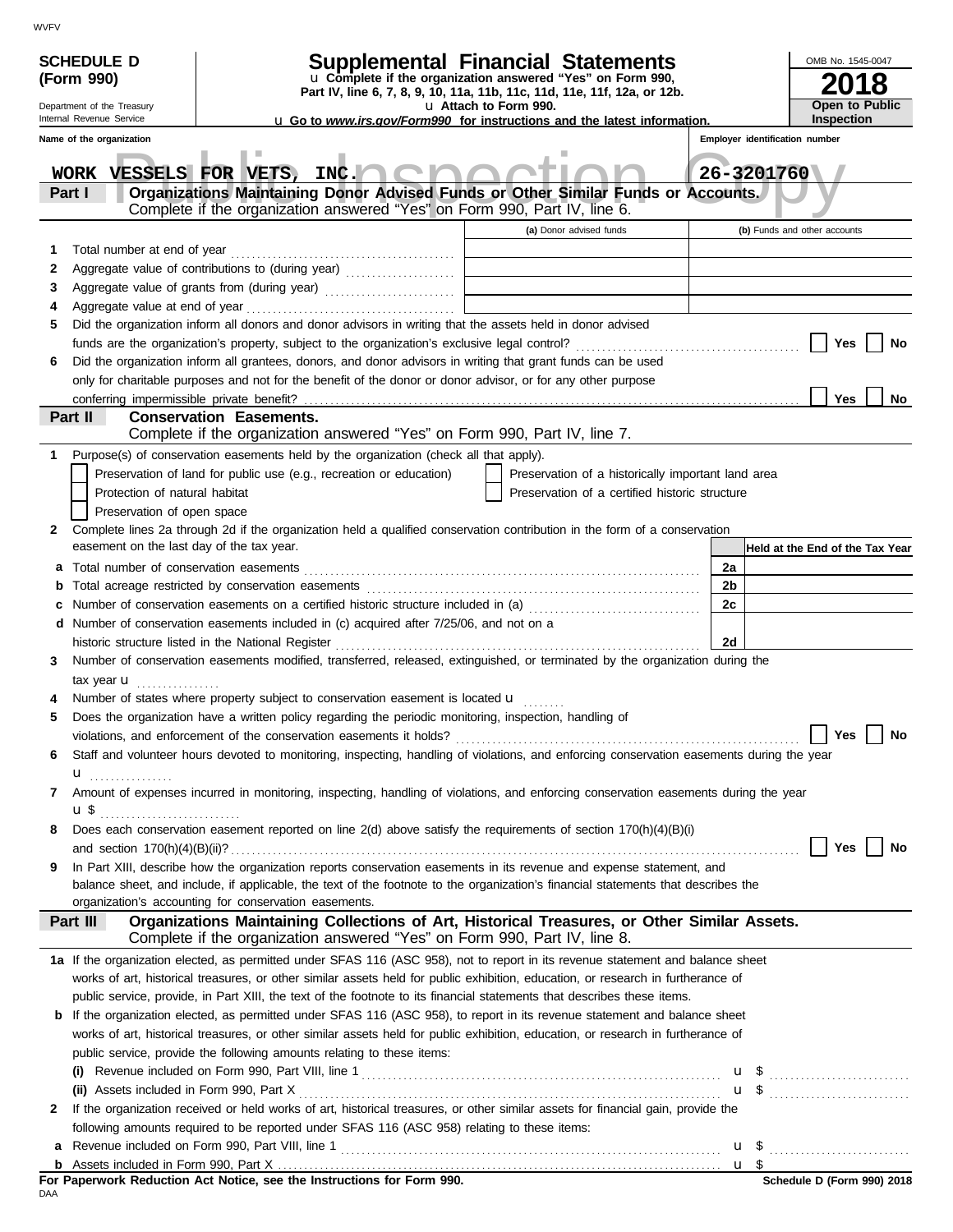|   | Schedule D (Form 990) 2018 WORK VESSELS FOR VETS, INC.                                                                                                                                                                                                                                                                                                     |                         |  |                           |                    | 26-3201760      |                      |   |                     |     | Page 2 |
|---|------------------------------------------------------------------------------------------------------------------------------------------------------------------------------------------------------------------------------------------------------------------------------------------------------------------------------------------------------------|-------------------------|--|---------------------------|--------------------|-----------------|----------------------|---|---------------------|-----|--------|
|   | Organizations Maintaining Collections of Art, Historical Treasures, or Other Similar Assets (continued)<br>Part III                                                                                                                                                                                                                                        |                         |  |                           |                    |                 |                      |   |                     |     |        |
|   | Using the organization's acquisition, accession, and other records, check any of the following that are a significant use of its<br>3<br>collection items (check all that apply):                                                                                                                                                                          |                         |  |                           |                    |                 |                      |   |                     |     |        |
| a | Public exhibition                                                                                                                                                                                                                                                                                                                                          | d                       |  | Loan or exchange programs |                    |                 |                      |   |                     |     |        |
| b | Scholarly research                                                                                                                                                                                                                                                                                                                                         | е                       |  | Other<br>                 |                    |                 |                      |   |                     |     |        |
| c | Preservation for future generations                                                                                                                                                                                                                                                                                                                        |                         |  |                           |                    |                 |                      |   |                     |     |        |
| 4 | Provide a description of the organization's collections and explain how they further the organization's exempt purpose in Part                                                                                                                                                                                                                             |                         |  |                           |                    |                 |                      |   |                     |     |        |
|   | XIII.                                                                                                                                                                                                                                                                                                                                                      |                         |  |                           |                    |                 |                      |   |                     |     |        |
| 5 | During the year, did the organization solicit or receive donations of art, historical treasures, or other similar                                                                                                                                                                                                                                          |                         |  |                           |                    |                 |                      |   |                     |     |        |
|   |                                                                                                                                                                                                                                                                                                                                                            |                         |  |                           |                    |                 |                      |   | Yes                 |     | No     |
|   | Part IV<br><b>Escrow and Custodial Arrangements.</b>                                                                                                                                                                                                                                                                                                       |                         |  |                           |                    |                 |                      |   |                     |     |        |
|   | Complete if the organization answered "Yes" on Form 990, Part IV, line 9, or reported an amount on Form                                                                                                                                                                                                                                                    |                         |  |                           |                    |                 |                      |   |                     |     |        |
|   | 990, Part X, line 21.                                                                                                                                                                                                                                                                                                                                      |                         |  |                           |                    |                 |                      |   |                     |     |        |
|   | 1a Is the organization an agent, trustee, custodian or other intermediary for contributions or other assets not                                                                                                                                                                                                                                            |                         |  |                           |                    |                 |                      |   |                     |     |        |
|   |                                                                                                                                                                                                                                                                                                                                                            |                         |  |                           |                    |                 |                      |   | Yes                 |     | No     |
|   | <b>b</b> If "Yes," explain the arrangement in Part XIII and complete the following table:                                                                                                                                                                                                                                                                  |                         |  |                           |                    |                 |                      |   |                     |     |        |
|   |                                                                                                                                                                                                                                                                                                                                                            |                         |  |                           |                    |                 |                      |   | Amount              |     |        |
|   |                                                                                                                                                                                                                                                                                                                                                            |                         |  |                           |                    |                 | 1c                   |   |                     |     |        |
|   | c Beginning balance <b>contract to the contract of the contract of the contract of the contract of the contract of the contract of the contract of the contract of the contract of the contract of the contract of the contract </b>                                                                                                                       |                         |  |                           |                    |                 | 1d                   |   |                     |     |        |
|   |                                                                                                                                                                                                                                                                                                                                                            |                         |  |                           |                    |                 | 1е                   |   |                     |     |        |
|   |                                                                                                                                                                                                                                                                                                                                                            |                         |  |                           |                    |                 | 1f                   |   |                     |     |        |
| f | Ending balance <i>communical contract contract contract contract contract contract contract contract contract contract contract contract contract contract contract contract contract contract contract contract contract contra</i><br>2a Did the organization include an amount on Form 990, Part X, line 21, for escrow or custodial account liability? |                         |  |                           |                    |                 |                      |   |                     |     |        |
|   |                                                                                                                                                                                                                                                                                                                                                            |                         |  |                           |                    |                 |                      |   | Yes                 |     | No     |
|   | <b>Endowment Funds.</b>                                                                                                                                                                                                                                                                                                                                    |                         |  |                           |                    |                 |                      |   |                     |     |        |
|   | Part V                                                                                                                                                                                                                                                                                                                                                     |                         |  |                           |                    |                 |                      |   |                     |     |        |
|   | Complete if the organization answered "Yes" on Form 990, Part IV, line 10.                                                                                                                                                                                                                                                                                 |                         |  |                           |                    |                 |                      |   |                     |     |        |
|   |                                                                                                                                                                                                                                                                                                                                                            | (a) Current year        |  | (b) Prior year            | (c) Two years back |                 | (d) Three years back |   | (e) Four years back |     |        |
|   | 1a Beginning of year balance                                                                                                                                                                                                                                                                                                                               |                         |  |                           |                    |                 |                      |   |                     |     |        |
|   | <b>b</b> Contributions <b>contributions</b>                                                                                                                                                                                                                                                                                                                |                         |  |                           |                    |                 |                      |   |                     |     |        |
|   | c Net investment earnings, gains, and                                                                                                                                                                                                                                                                                                                      |                         |  |                           |                    |                 |                      |   |                     |     |        |
|   | d Grants or scholarships                                                                                                                                                                                                                                                                                                                                   |                         |  |                           |                    |                 |                      |   |                     |     |        |
|   | e Other expenditures for facilities and                                                                                                                                                                                                                                                                                                                    |                         |  |                           |                    |                 |                      |   |                     |     |        |
|   |                                                                                                                                                                                                                                                                                                                                                            |                         |  |                           |                    |                 |                      |   |                     |     |        |
|   | f Administrative expenses                                                                                                                                                                                                                                                                                                                                  |                         |  |                           |                    |                 |                      |   |                     |     |        |
| g |                                                                                                                                                                                                                                                                                                                                                            |                         |  |                           |                    |                 |                      |   |                     |     |        |
|   | 2 Provide the estimated percentage of the current year end balance (line 1g, column (a)) held as:                                                                                                                                                                                                                                                          |                         |  |                           |                    |                 |                      |   |                     |     |        |
|   | a Board designated or quasi-endowment u %                                                                                                                                                                                                                                                                                                                  |                         |  |                           |                    |                 |                      |   |                     |     |        |
|   | Permanent endowment <b>u</b> %                                                                                                                                                                                                                                                                                                                             |                         |  |                           |                    |                 |                      |   |                     |     |        |
|   | c Temporarily restricted endowment <b>u</b>                                                                                                                                                                                                                                                                                                                | %                       |  |                           |                    |                 |                      |   |                     |     |        |
|   | The percentages on lines 2a, 2b, and 2c should equal 100%.                                                                                                                                                                                                                                                                                                 |                         |  |                           |                    |                 |                      |   |                     |     |        |
|   | 3a Are there endowment funds not in the possession of the organization that are held and administered for the                                                                                                                                                                                                                                              |                         |  |                           |                    |                 |                      |   |                     |     |        |
|   | organization by:                                                                                                                                                                                                                                                                                                                                           |                         |  |                           |                    |                 |                      |   |                     | Yes | No.    |
|   |                                                                                                                                                                                                                                                                                                                                                            |                         |  |                           |                    |                 |                      |   | 3a(i)               |     |        |
|   |                                                                                                                                                                                                                                                                                                                                                            |                         |  |                           |                    |                 |                      |   |                     |     |        |
|   |                                                                                                                                                                                                                                                                                                                                                            |                         |  |                           |                    |                 |                      |   | 3a(ii)              |     |        |
|   |                                                                                                                                                                                                                                                                                                                                                            |                         |  |                           |                    |                 |                      |   | 3b                  |     |        |
|   | Describe in Part XIII the intended uses of the organization's endowment funds.                                                                                                                                                                                                                                                                             |                         |  |                           |                    |                 |                      |   |                     |     |        |
|   | Part VI<br>Land, Buildings, and Equipment.                                                                                                                                                                                                                                                                                                                 |                         |  |                           |                    |                 |                      |   |                     |     |        |
|   | Complete if the organization answered "Yes" on Form 990, Part IV, line 11a. See Form 990, Part X, line 10.                                                                                                                                                                                                                                                 |                         |  |                           |                    |                 |                      |   |                     |     |        |
|   | Description of property                                                                                                                                                                                                                                                                                                                                    | (a) Cost or other basis |  | (b) Cost or other basis   |                    | (c) Accumulated |                      |   | (d) Book value      |     |        |
|   |                                                                                                                                                                                                                                                                                                                                                            | (investment)            |  | (other)                   |                    | depreciation    |                      |   |                     |     |        |
|   |                                                                                                                                                                                                                                                                                                                                                            |                         |  |                           |                    |                 |                      |   |                     |     |        |
|   |                                                                                                                                                                                                                                                                                                                                                            |                         |  |                           |                    |                 |                      |   |                     |     |        |
|   | c Leasehold improvements                                                                                                                                                                                                                                                                                                                                   |                         |  |                           |                    |                 |                      |   |                     |     |        |
|   |                                                                                                                                                                                                                                                                                                                                                            |                         |  |                           | 3,500              |                 | 3,500                |   |                     |     |        |
|   |                                                                                                                                                                                                                                                                                                                                                            |                         |  |                           | 2,265              |                 | 2,243                |   |                     |     | 22     |
|   |                                                                                                                                                                                                                                                                                                                                                            |                         |  |                           |                    |                 |                      | u |                     |     | 22     |

**Schedule D (Form 990) 2018**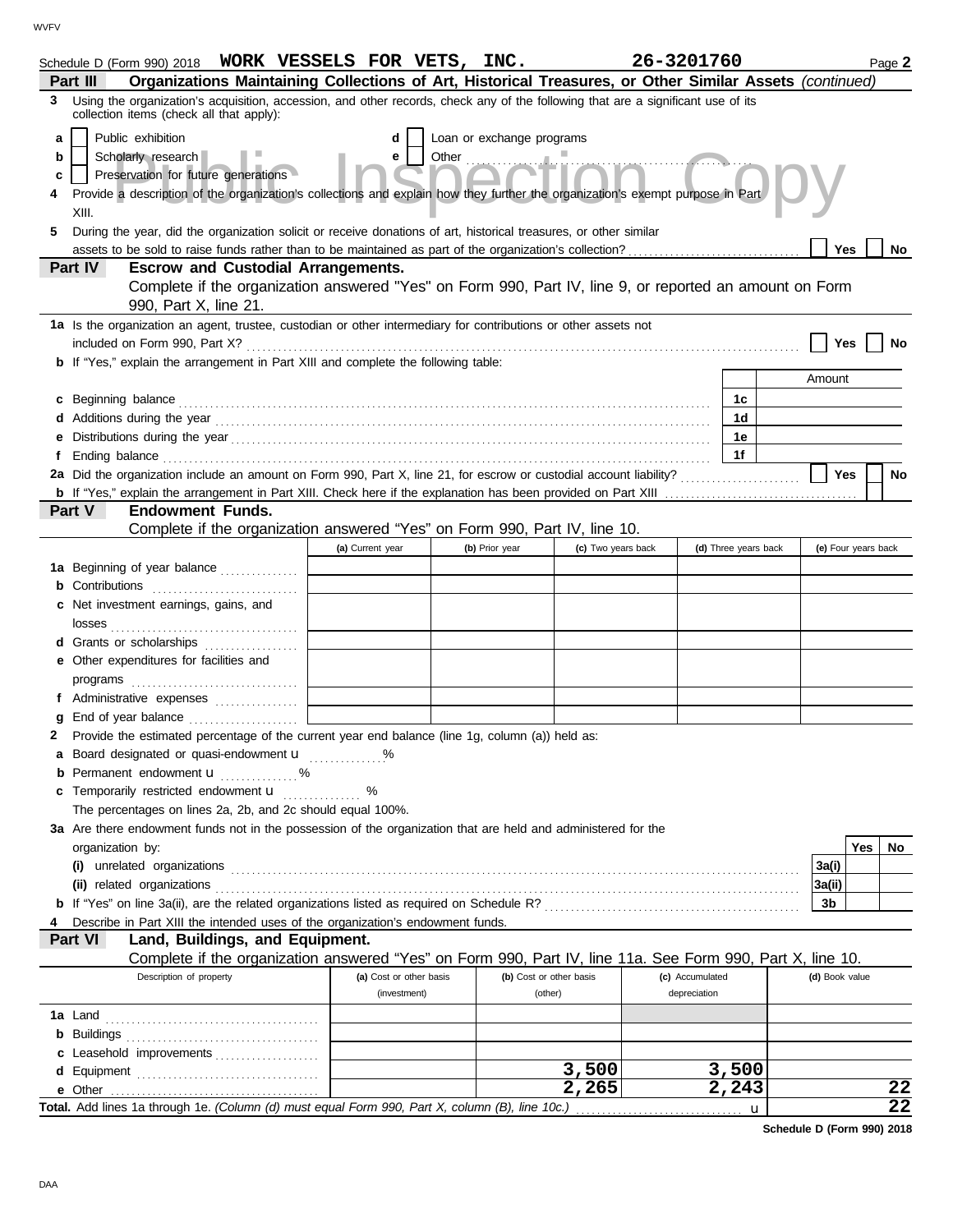|                           | WORK VESSELS FOR VETS,<br>Schedule D (Form 990) 2018                                                       | INC.           | 26-3201760                                                   | Page 3         |
|---------------------------|------------------------------------------------------------------------------------------------------------|----------------|--------------------------------------------------------------|----------------|
| Part VII                  | <b>Investments-Other Securities.</b>                                                                       |                |                                                              |                |
|                           | Complete if the organization answered "Yes" on Form 990, Part IV, line 11b. See Form 990, Part X, line 12. |                |                                                              |                |
|                           | (a) Description of security or category<br>(including name of security)                                    | (b) Book value | (c) Method of valuation:<br>Cost or end-of-year market value |                |
| (1) Financial derivatives |                                                                                                            |                |                                                              |                |
|                           | (2) Closely-held equity interests                                                                          |                |                                                              |                |
|                           |                                                                                                            |                |                                                              |                |
| (A)                       |                                                                                                            |                |                                                              |                |
| (B)                       |                                                                                                            |                |                                                              |                |
| (C)                       |                                                                                                            |                |                                                              |                |
| $\overline{D}$ (D)        |                                                                                                            |                |                                                              |                |
| $\mathbf{E}$ (E)          |                                                                                                            |                |                                                              |                |
| (F)                       |                                                                                                            |                |                                                              |                |
| (G)<br>(H)                |                                                                                                            |                |                                                              |                |
|                           | Total. (Column (b) must equal Form 990, Part X, col. (B) line 12.) u                                       |                |                                                              |                |
| Part VIII                 | Investments-Program Related.                                                                               |                |                                                              |                |
|                           | Complete if the organization answered "Yes" on Form 990, Part IV, line 11c. See Form 990, Part X, line 13. |                |                                                              |                |
|                           | (a) Description of investment                                                                              | (b) Book value | (c) Method of valuation:                                     |                |
|                           |                                                                                                            |                | Cost or end-of-year market value                             |                |
| (1)                       |                                                                                                            |                |                                                              |                |
| (2)                       |                                                                                                            |                |                                                              |                |
| (3)                       |                                                                                                            |                |                                                              |                |
| (4)                       |                                                                                                            |                |                                                              |                |
| (5)                       |                                                                                                            |                |                                                              |                |
| (6)                       |                                                                                                            |                |                                                              |                |
| (7)<br>(8)                |                                                                                                            |                |                                                              |                |
| (9)                       |                                                                                                            |                |                                                              |                |
|                           | Total. (Column (b) must equal Form 990, Part X, col. (B) line 13.) u                                       |                |                                                              |                |
| Part IX                   | Other Assets.                                                                                              |                |                                                              |                |
|                           | Complete if the organization answered "Yes" on Form 990, Part IV, line 11d. See Form 990, Part X, line 15. |                |                                                              |                |
|                           | (a) Description                                                                                            |                |                                                              | (b) Book value |
| (1)                       |                                                                                                            |                |                                                              |                |
| (2)                       |                                                                                                            |                |                                                              |                |
| (3)                       |                                                                                                            |                |                                                              |                |
| (4)                       |                                                                                                            |                |                                                              |                |
| (5)                       |                                                                                                            |                |                                                              |                |
| (6)<br>(7)                |                                                                                                            |                |                                                              |                |
| (8)                       |                                                                                                            |                |                                                              |                |
| (9)                       |                                                                                                            |                |                                                              |                |
|                           | Total. (Column (b) must equal Form 990, Part X, col. (B) line 15.)                                         |                | u                                                            |                |
| Part X                    | Other Liabilities.                                                                                         |                |                                                              |                |
|                           | Complete if the organization answered "Yes" on Form 990, Part IV, line 11e or 11f. See Form 990, Part X,   |                |                                                              |                |
|                           | line 25.                                                                                                   |                |                                                              |                |
| 1.                        | (a) Description of liability                                                                               | (b) Book value |                                                              |                |
| (1)                       | Federal income taxes                                                                                       |                |                                                              |                |
| (2)                       |                                                                                                            |                |                                                              |                |
| (3)<br>(4)                |                                                                                                            |                |                                                              |                |
| (5)                       |                                                                                                            |                |                                                              |                |
| (6)                       |                                                                                                            |                |                                                              |                |
| (7)                       |                                                                                                            |                |                                                              |                |

**Total.** *(Column (b) must equal Form 990, Part X, col. (B) line 25.)* u  $(9)$ 

Liability for uncertain tax positions. In Part XIII, provide the text of the footnote to the organization's financial statements that reports the **2.** organization's liability for uncertain tax positions under FIN 48 (ASC 740). Check here if the text of the footnote has been provided in Part XIII

(8)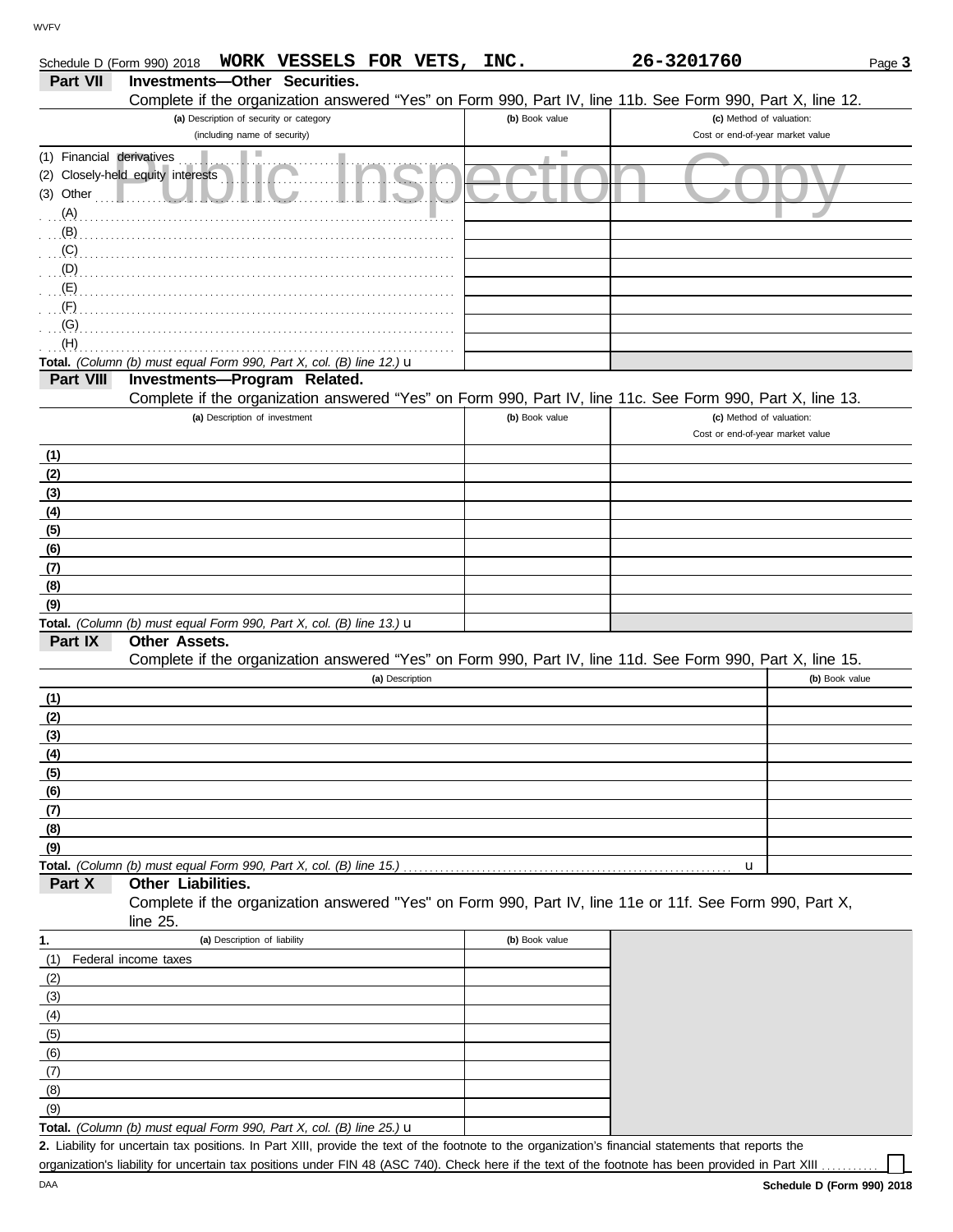|    | Schedule D (Form 990) 2018 WORK VESSELS FOR VETS, INC.                                                                                                                                                                         | 26-3201760     |              | Page 4 |
|----|--------------------------------------------------------------------------------------------------------------------------------------------------------------------------------------------------------------------------------|----------------|--------------|--------|
|    | Reconciliation of Revenue per Audited Financial Statements With Revenue per Return.<br>Part XI                                                                                                                                 |                |              |        |
|    | Complete if the organization answered "Yes" on Form 990, Part IV, line 12a.                                                                                                                                                    |                |              |        |
| 1  | Total revenue, gains, and other support per audited financial statements [11] [11] Total revenue controller to the statements [11] Total revenue of the statements [11] Total revenue of the statements of the statements of t |                | $\mathbf{1}$ |        |
| 2  | Amounts included on line 1 but not on Form 990, Part VIII, line 12:                                                                                                                                                            |                |              |        |
| а  | Net unrealized gains (losses) on investments                                                                                                                                                                                   | 2a             |              |        |
|    | Donated services and use of facilities                                                                                                                                                                                         | 2 <sub>b</sub> |              |        |
| c  |                                                                                                                                                                                                                                | 2c             |              |        |
| d  |                                                                                                                                                                                                                                | 2d             |              |        |
| е  |                                                                                                                                                                                                                                |                | 2e           |        |
| 3  |                                                                                                                                                                                                                                |                | 3            |        |
|    | Amounts included on Form 990, Part VIII, line 12, but not on line 1:                                                                                                                                                           |                |              |        |
|    |                                                                                                                                                                                                                                | 4а             |              |        |
| а  |                                                                                                                                                                                                                                | 4b             |              |        |
| b  | c Add lines 4a and 4b                                                                                                                                                                                                          |                | 4c           |        |
| 5. |                                                                                                                                                                                                                                |                | 5            |        |
|    |                                                                                                                                                                                                                                |                |              |        |
|    | Part XII<br>Reconciliation of Expenses per Audited Financial Statements With Expenses per Return.                                                                                                                              |                |              |        |
|    | Complete if the organization answered "Yes" on Form 990, Part IV, line 12a.                                                                                                                                                    |                |              |        |
| 1  | Total expenses and losses per audited financial statements                                                                                                                                                                     |                | 1            |        |
| 2  | Amounts included on line 1 but not on Form 990, Part IX, line 25:                                                                                                                                                              |                |              |        |
| а  |                                                                                                                                                                                                                                | 2a             |              |        |
| b  |                                                                                                                                                                                                                                | 2 <sub>b</sub> |              |        |
| c  | Other losses                                                                                                                                                                                                                   | 2c             |              |        |
| d  |                                                                                                                                                                                                                                | 2d             |              |        |
| е  |                                                                                                                                                                                                                                |                | 2e           |        |
| 3  |                                                                                                                                                                                                                                |                | 3            |        |
|    | Amounts included on Form 990, Part IX, line 25, but not on line 1:                                                                                                                                                             |                |              |        |
| а  |                                                                                                                                                                                                                                | 4a             |              |        |
| b  |                                                                                                                                                                                                                                | 4 <sub>b</sub> |              |        |
|    | c Add lines 4a and 4b                                                                                                                                                                                                          |                | 4c           |        |
|    |                                                                                                                                                                                                                                |                | 5            |        |
|    | Part XIII Supplemental Information.                                                                                                                                                                                            |                |              |        |
|    | Provide the descriptions required for Part II, lines 3, 5, and 9; Part III, lines 1a and 4; Part IV, lines 1b and 2b; Part V, line 4; Part X, line                                                                             |                |              |        |
|    | 2; Part XI, lines 2d and 4b; and Part XII, lines 2d and 4b. Also complete this part to provide any additional information.                                                                                                     |                |              |        |
|    |                                                                                                                                                                                                                                |                |              |        |
|    |                                                                                                                                                                                                                                |                |              |        |
|    |                                                                                                                                                                                                                                |                |              |        |
|    |                                                                                                                                                                                                                                |                |              |        |
|    |                                                                                                                                                                                                                                |                |              |        |
|    |                                                                                                                                                                                                                                |                |              |        |
|    |                                                                                                                                                                                                                                |                |              |        |
|    |                                                                                                                                                                                                                                |                |              |        |
|    |                                                                                                                                                                                                                                |                |              |        |
|    |                                                                                                                                                                                                                                |                |              |        |
|    |                                                                                                                                                                                                                                |                |              |        |
|    |                                                                                                                                                                                                                                |                |              |        |
|    |                                                                                                                                                                                                                                |                |              |        |
|    |                                                                                                                                                                                                                                |                |              |        |
|    |                                                                                                                                                                                                                                |                |              |        |
|    |                                                                                                                                                                                                                                |                |              |        |
|    |                                                                                                                                                                                                                                |                |              |        |
|    |                                                                                                                                                                                                                                |                |              |        |
|    |                                                                                                                                                                                                                                |                |              |        |
|    |                                                                                                                                                                                                                                |                |              |        |
|    |                                                                                                                                                                                                                                |                |              |        |
|    |                                                                                                                                                                                                                                |                |              |        |
|    |                                                                                                                                                                                                                                |                |              |        |
|    |                                                                                                                                                                                                                                |                |              |        |
|    |                                                                                                                                                                                                                                |                |              |        |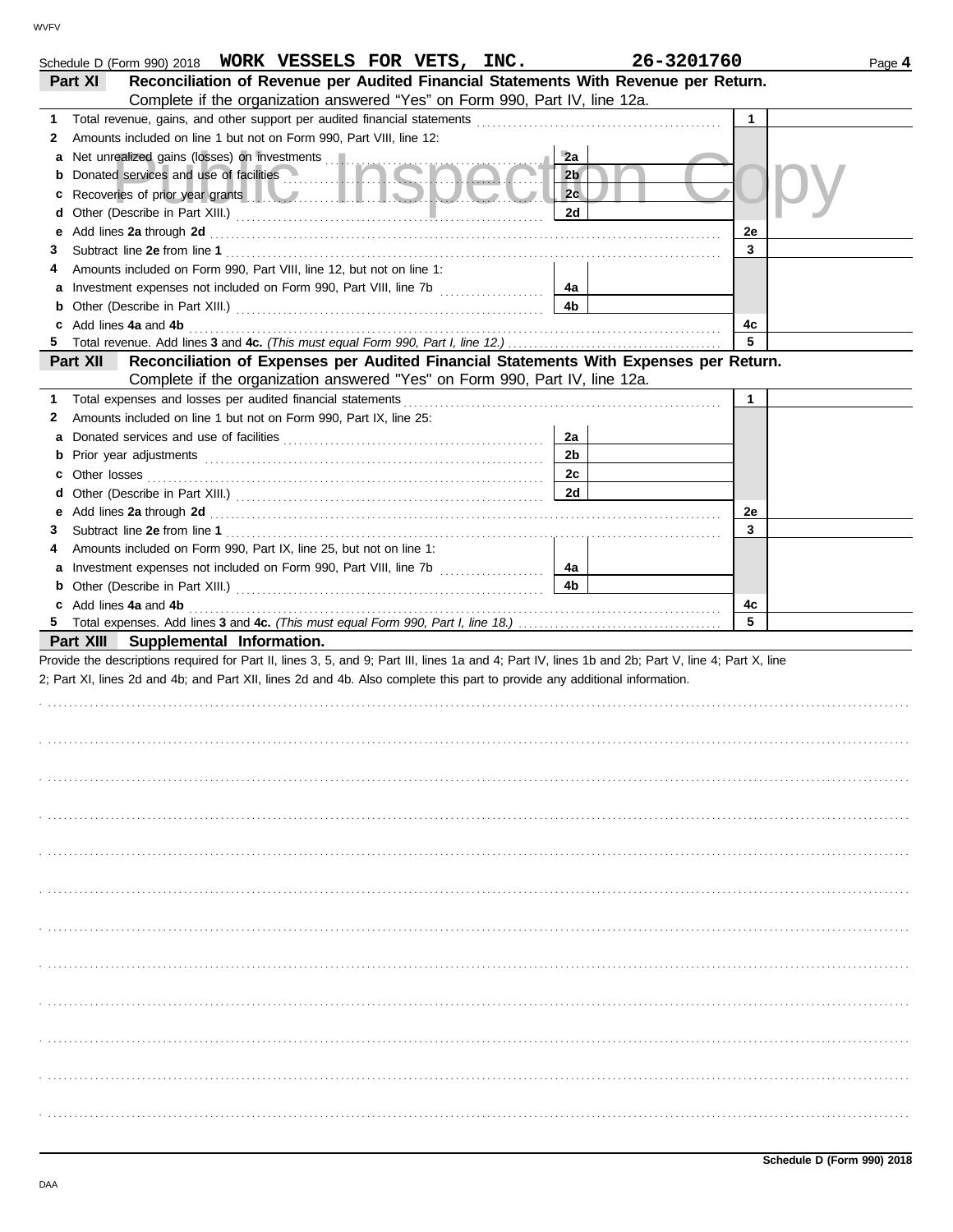|  |                                                | Schedule D (Form 990) 2018  WORK VESSELS FOR VETS, INC. | 26-3201760             | Page 5 |
|--|------------------------------------------------|---------------------------------------------------------|------------------------|--------|
|  | Part XIII Supplemental Information (continued) |                                                         |                        |        |
|  |                                                |                                                         |                        |        |
|  |                                                |                                                         |                        |        |
|  |                                                |                                                         | Public Inspection Copy |        |
|  |                                                |                                                         |                        |        |
|  |                                                |                                                         |                        |        |
|  |                                                |                                                         |                        |        |
|  |                                                |                                                         |                        |        |
|  |                                                |                                                         |                        |        |
|  |                                                |                                                         |                        |        |
|  |                                                |                                                         |                        |        |
|  |                                                |                                                         |                        |        |
|  |                                                |                                                         |                        |        |
|  |                                                |                                                         |                        |        |
|  |                                                |                                                         |                        |        |
|  |                                                |                                                         |                        |        |
|  |                                                |                                                         |                        |        |
|  |                                                |                                                         |                        |        |
|  |                                                |                                                         |                        |        |
|  |                                                |                                                         |                        |        |
|  |                                                |                                                         |                        |        |
|  |                                                |                                                         |                        |        |
|  |                                                |                                                         |                        |        |
|  |                                                |                                                         |                        |        |
|  |                                                |                                                         |                        |        |
|  |                                                |                                                         |                        |        |
|  |                                                |                                                         |                        |        |
|  |                                                |                                                         |                        |        |
|  |                                                |                                                         |                        |        |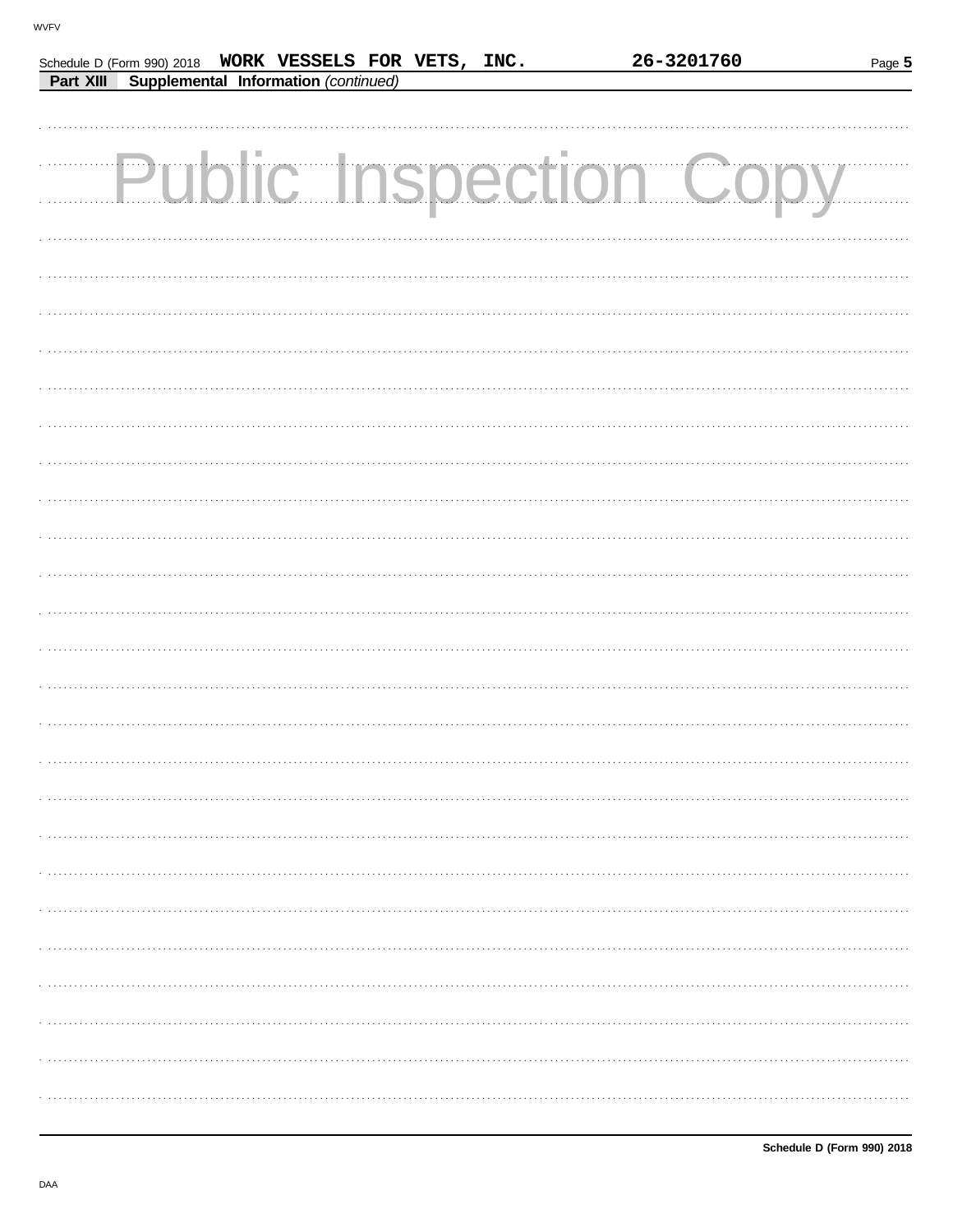| <b>SCHEDULE G</b>                                      | Supplemental Information Regarding Fundraising or Gaming Activities                                                                                                                                                                      |                                                                  |                              |    |                                                                                                 |                                  | OMB No. 1545-0047            |
|--------------------------------------------------------|------------------------------------------------------------------------------------------------------------------------------------------------------------------------------------------------------------------------------------------|------------------------------------------------------------------|------------------------------|----|-------------------------------------------------------------------------------------------------|----------------------------------|------------------------------|
| (Form 990 or 990-EZ)                                   |                                                                                                                                                                                                                                          | organization entered more than \$15,000 on Form 990-EZ, line 6a. |                              |    | Complete if the organization answered "Yes" on Form 990, Part IV, line 17, 18, or 19, or if the |                                  |                              |
| Department of the Treasury<br>Internal Revenue Service |                                                                                                                                                                                                                                          | LI Attach to Form 990 or Form 990-EZ.                            |                              |    | U Go to www.irs.gov/Form990 for instructions and the latest information.                        |                                  | Open to Public<br>Inspection |
| Name of the organization                               |                                                                                                                                                                                                                                          |                                                                  |                              |    |                                                                                                 | Employer identification number   |                              |
|                                                        | WORK VESSELS FOR VETS, INC.                                                                                                                                                                                                              |                                                                  |                              |    | ш                                                                                               | 26-3201760                       |                              |
| Part I                                                 | Fundraising Activities. Complete if the organization answered "Yes" on Form 990, Part IV, line 17.<br>Form 990-EZ filers are not required to complete this part.                                                                         |                                                                  |                              |    |                                                                                                 |                                  |                              |
| 1                                                      | Indicate whether the organization raised funds through any of the following activities. Check all that apply.                                                                                                                            |                                                                  |                              |    |                                                                                                 |                                  |                              |
| Mail solicitations<br>a                                |                                                                                                                                                                                                                                          | e                                                                |                              |    | Solicitation of non-government grants                                                           |                                  |                              |
| Internet and email solicitations<br>b                  |                                                                                                                                                                                                                                          |                                                                  |                              |    | Solicitation of government grants                                                               |                                  |                              |
| Phone solicitations                                    |                                                                                                                                                                                                                                          | Special fundraising events<br>a                                  |                              |    |                                                                                                 |                                  |                              |
| In-person solicitations<br>d                           |                                                                                                                                                                                                                                          |                                                                  |                              |    |                                                                                                 |                                  |                              |
|                                                        | 2a Did the organization have a written or oral agreement with any individual (including officers, directors, trustees,<br>or key employees listed in Form 990, Part VII) or entity in connection with professional fundraising services? |                                                                  |                              |    |                                                                                                 |                                  | Yes<br>No                    |
|                                                        | b If "Yes," list the 10 highest paid individuals or entities (fundraisers) pursuant to agreements under which the fundraiser is to be<br>compensated at least \$5,000 by the organization.                                               |                                                                  |                              |    |                                                                                                 |                                  |                              |
|                                                        |                                                                                                                                                                                                                                          |                                                                  | (iii) Did fund-              |    |                                                                                                 | (v) Amount paid to               | (vi) Amount paid to          |
|                                                        | (i) Name and address of individual                                                                                                                                                                                                       | (ii) Activity                                                    | raiser have<br>custody or    |    | (iv) Gross receipts<br>from activity                                                            | (or retained by)                 | (or retained by)             |
|                                                        | or entity (fundraiser)                                                                                                                                                                                                                   |                                                                  | control of<br>contributions? |    |                                                                                                 | fundraiser listed in<br>col. (i) | organization                 |
|                                                        |                                                                                                                                                                                                                                          |                                                                  | Yes l                        | No |                                                                                                 |                                  |                              |
| 1                                                      |                                                                                                                                                                                                                                          |                                                                  |                              |    |                                                                                                 |                                  |                              |
| $\mathbf{2}$                                           |                                                                                                                                                                                                                                          |                                                                  |                              |    |                                                                                                 |                                  |                              |
|                                                        |                                                                                                                                                                                                                                          |                                                                  |                              |    |                                                                                                 |                                  |                              |
| 3                                                      |                                                                                                                                                                                                                                          |                                                                  |                              |    |                                                                                                 |                                  |                              |
|                                                        |                                                                                                                                                                                                                                          |                                                                  |                              |    |                                                                                                 |                                  |                              |
| 4                                                      |                                                                                                                                                                                                                                          |                                                                  |                              |    |                                                                                                 |                                  |                              |
|                                                        |                                                                                                                                                                                                                                          |                                                                  |                              |    |                                                                                                 |                                  |                              |
| 5                                                      |                                                                                                                                                                                                                                          |                                                                  |                              |    |                                                                                                 |                                  |                              |
|                                                        |                                                                                                                                                                                                                                          |                                                                  |                              |    |                                                                                                 |                                  |                              |
|                                                        |                                                                                                                                                                                                                                          |                                                                  |                              |    |                                                                                                 |                                  |                              |
|                                                        |                                                                                                                                                                                                                                          |                                                                  |                              |    |                                                                                                 |                                  |                              |
| 7                                                      |                                                                                                                                                                                                                                          |                                                                  |                              |    |                                                                                                 |                                  |                              |
|                                                        |                                                                                                                                                                                                                                          |                                                                  |                              |    |                                                                                                 |                                  |                              |
| 8                                                      |                                                                                                                                                                                                                                          |                                                                  |                              |    |                                                                                                 |                                  |                              |
|                                                        |                                                                                                                                                                                                                                          |                                                                  |                              |    |                                                                                                 |                                  |                              |
| 9                                                      |                                                                                                                                                                                                                                          |                                                                  |                              |    |                                                                                                 |                                  |                              |
|                                                        |                                                                                                                                                                                                                                          |                                                                  |                              |    |                                                                                                 |                                  |                              |
| 10                                                     |                                                                                                                                                                                                                                          |                                                                  |                              |    |                                                                                                 |                                  |                              |
|                                                        |                                                                                                                                                                                                                                          |                                                                  |                              |    |                                                                                                 |                                  |                              |
| Total                                                  |                                                                                                                                                                                                                                          |                                                                  |                              |    |                                                                                                 |                                  |                              |
| 3<br>registration or licensing.                        | List all states in which the organization is registered or licensed to solicit contributions or has been notified it is exempt from                                                                                                      |                                                                  |                              |    |                                                                                                 |                                  |                              |
|                                                        |                                                                                                                                                                                                                                          |                                                                  |                              |    |                                                                                                 |                                  |                              |
|                                                        |                                                                                                                                                                                                                                          |                                                                  |                              |    |                                                                                                 |                                  |                              |
|                                                        |                                                                                                                                                                                                                                          |                                                                  |                              |    |                                                                                                 |                                  |                              |
|                                                        |                                                                                                                                                                                                                                          |                                                                  |                              |    |                                                                                                 |                                  |                              |
|                                                        |                                                                                                                                                                                                                                          |                                                                  |                              |    |                                                                                                 |                                  |                              |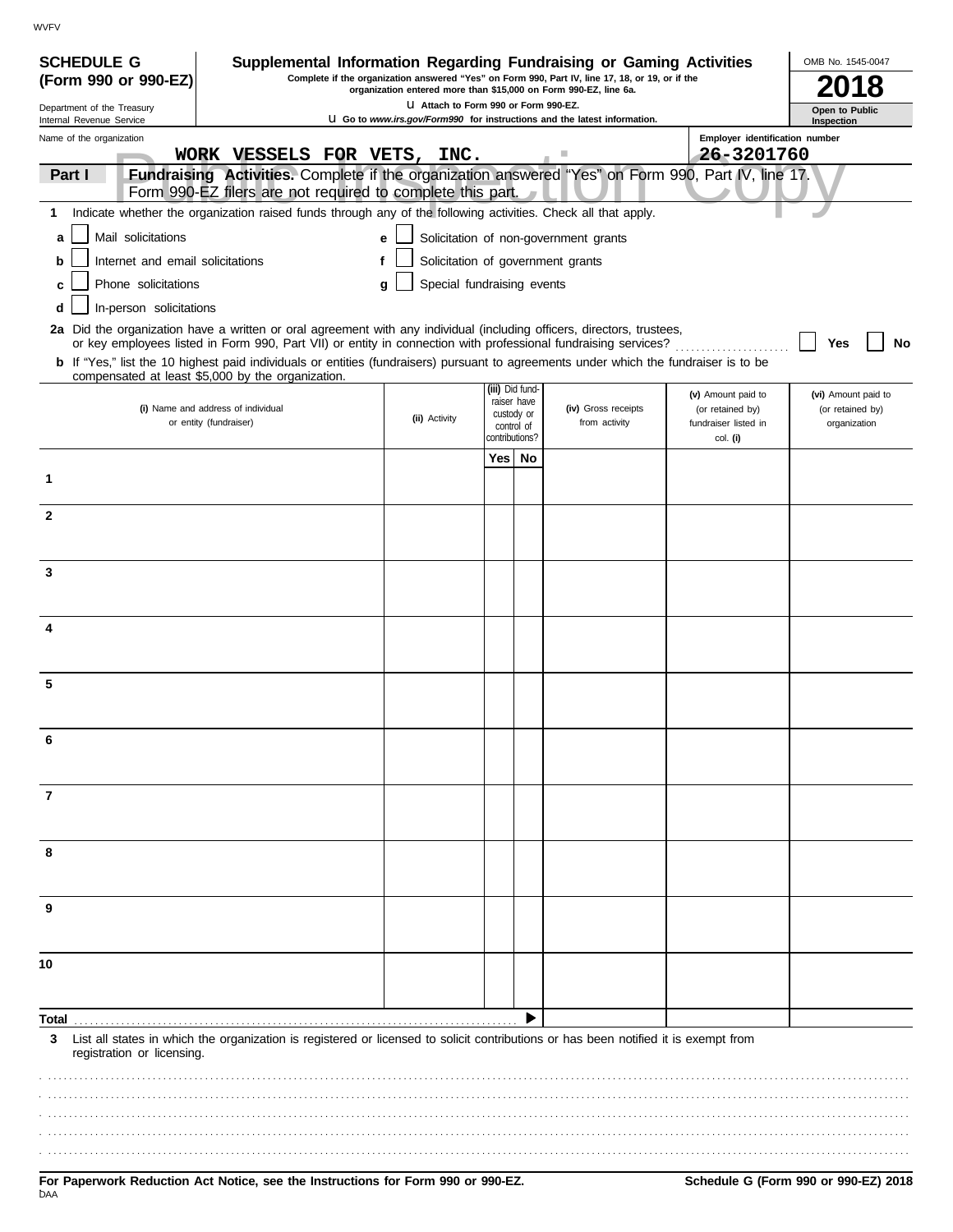|          |                                                       | than \$15,000 of fundraising event contributions and gross income on Form 990-EZ, lines 1 and 6b. List events with<br>gross receipts greater than \$5,000. |                                                                                                     |                                                   |                                                       |
|----------|-------------------------------------------------------|------------------------------------------------------------------------------------------------------------------------------------------------------------|-----------------------------------------------------------------------------------------------------|---------------------------------------------------|-------------------------------------------------------|
|          |                                                       | (a) Event #1<br>CONCERT AUCTION<br>(event type)                                                                                                            | (b) Event #2<br>ш<br>(event type)                                                                   | (c) Other events<br><b>NONE</b><br>(total number) | (d) Total events<br>(add col. (a) through<br>col. (c) |
| Revenue  | 1 Gross receipts                                      | 17,121                                                                                                                                                     |                                                                                                     |                                                   | <u>17,121</u>                                         |
|          | 2 Less: Contributions<br>3 Gross income (line 1 minus | 17,121                                                                                                                                                     |                                                                                                     |                                                   | 17,121                                                |
|          | 4 Cash prizes                                         |                                                                                                                                                            |                                                                                                     |                                                   |                                                       |
|          | 5 Noncash prizes                                      |                                                                                                                                                            |                                                                                                     |                                                   |                                                       |
|          | 6 Rent/facility costs                                 |                                                                                                                                                            |                                                                                                     |                                                   |                                                       |
| Expenses | 7 Food and beverages                                  |                                                                                                                                                            |                                                                                                     |                                                   |                                                       |
| Direct   | 8 Entertainment                                       |                                                                                                                                                            |                                                                                                     |                                                   |                                                       |
|          | 9 Other direct expenses                               | 9,137                                                                                                                                                      |                                                                                                     |                                                   | 9,137                                                 |
|          |                                                       |                                                                                                                                                            |                                                                                                     |                                                   | 9,137<br>7,984                                        |
|          | Part III                                              | than \$15,000 on Form 990-EZ, line 6a.                                                                                                                     | Gaming. Complete if the organization answered "Yes" on Form 990, Part IV, line 19, or reported more |                                                   |                                                       |
|          |                                                       |                                                                                                                                                            |                                                                                                     |                                                   |                                                       |
|          |                                                       | (a) Bingo                                                                                                                                                  | (b) Pull tabs/instant<br>bingo/progressive bingo                                                    | (c) Other gaming                                  | (d) Total gaming (add<br>col. (a) through col. (c))   |
| Revenue  | 1 Gross revenue                                       |                                                                                                                                                            |                                                                                                     |                                                   |                                                       |
|          | 2 Cash prizes                                         |                                                                                                                                                            |                                                                                                     |                                                   |                                                       |
| Expenses | 3 Noncash prizes                                      |                                                                                                                                                            |                                                                                                     |                                                   |                                                       |
| Direct   | 4 Rent/facility costs                                 |                                                                                                                                                            |                                                                                                     |                                                   |                                                       |
|          | 5 Other direct expenses                               |                                                                                                                                                            |                                                                                                     |                                                   |                                                       |
|          | 6 Volunteer labor                                     | Yes 2000<br>No                                                                                                                                             | No                                                                                                  | %<br><b>Yes</b><br>No                             |                                                       |
|          |                                                       |                                                                                                                                                            |                                                                                                     |                                                   |                                                       |
|          |                                                       |                                                                                                                                                            |                                                                                                     |                                                   |                                                       |
| 9        | b If "No," explain:                                   |                                                                                                                                                            |                                                                                                     |                                                   | Yes<br>No                                             |
|          |                                                       |                                                                                                                                                            |                                                                                                     |                                                   |                                                       |
|          | <b>b</b> If "Yes," explain:                           |                                                                                                                                                            |                                                                                                     |                                                   | Yes<br>No                                             |

Schedule G (Form 990 or 990-EZ) 2018 **WORK VESSELS FOR VETS, INC.** 26-3201760 Page 2 **Part II Fundraising Events.** Complete if the organization answered "Yes" on Form 990, Part IV, line 18, or reported more

**WORK VESSELS FOR VETS, INC. 26-3201760**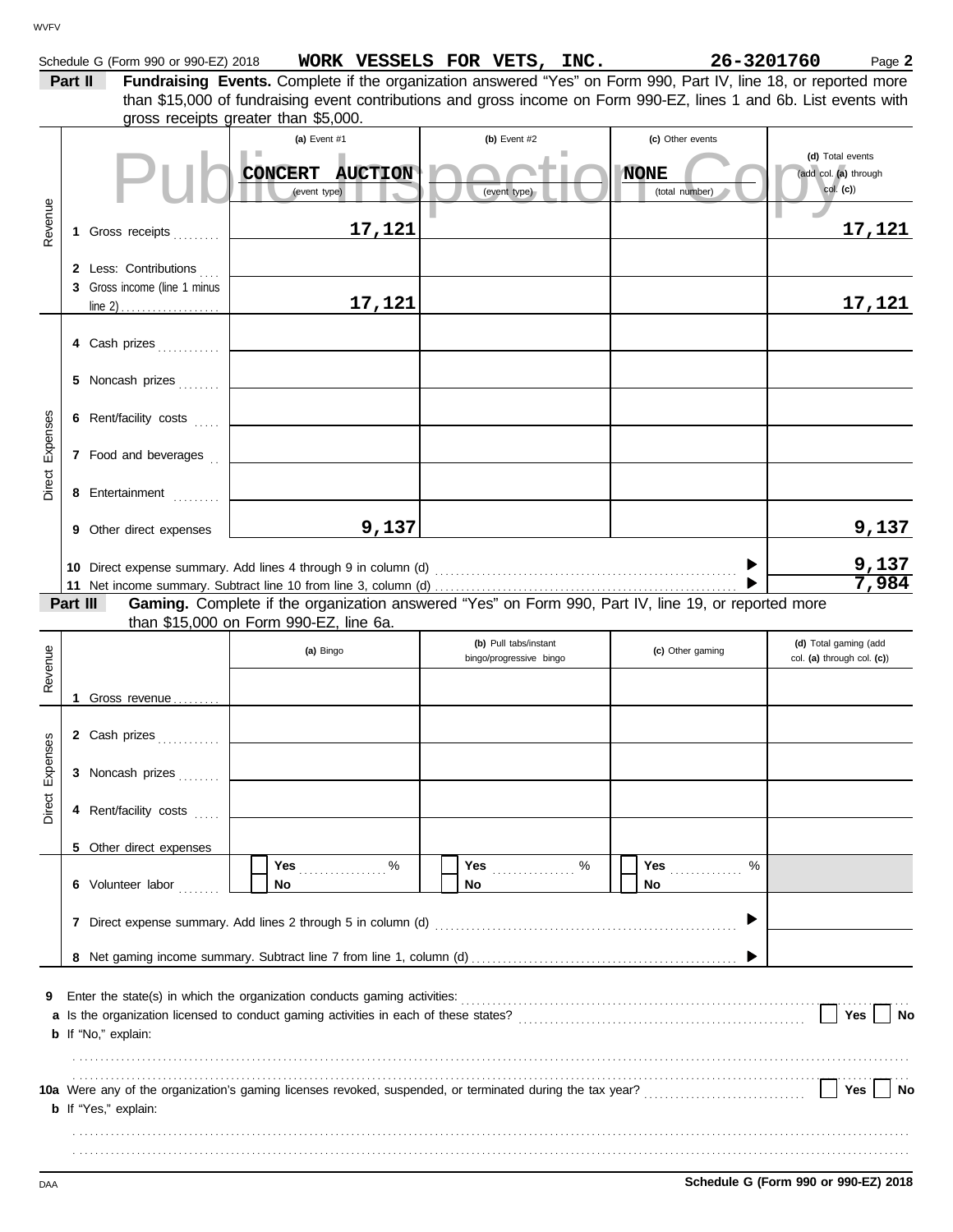|     | Schedule G (Form 990 or 990-EZ) 2018                                                                                  | WORK VESSELS FOR VETS, INC. |  | 26-3201760 |     | Page 3    |
|-----|-----------------------------------------------------------------------------------------------------------------------|-----------------------------|--|------------|-----|-----------|
| 11  | Does the organization conduct gaming activities with nonmembers?                                                      |                             |  |            | Yes | No        |
| 12  | Is the organization a grantor, beneficiary or trustee of a trust, or a member of a partnership or other entity        |                             |  |            |     |           |
|     |                                                                                                                       |                             |  |            | Yes | $ $ No    |
| 13  | Indicate the percentage of gaming activity conducted in:                                                              |                             |  |            |     |           |
| a   |                                                                                                                       |                             |  | 13a        |     | %         |
| b   |                                                                                                                       |                             |  | 13b        |     | $\%$      |
| 14  | Enter the name and address of the person who prepares the organization's gaming/special events books and              |                             |  |            |     |           |
|     | records:                                                                                                              |                             |  |            |     |           |
|     |                                                                                                                       |                             |  |            |     |           |
|     |                                                                                                                       |                             |  |            |     |           |
|     | Name $\mathbf{u}$                                                                                                     |                             |  |            |     |           |
|     |                                                                                                                       |                             |  |            |     |           |
|     | Address <b>u</b>                                                                                                      |                             |  |            |     |           |
|     |                                                                                                                       |                             |  |            |     |           |
| 15a | Does the organization have a contract with a third party from whom the organization receives gaming                   |                             |  |            |     |           |
|     | revenue?                                                                                                              |                             |  |            | Yes | No        |
| b   |                                                                                                                       |                             |  |            |     |           |
|     |                                                                                                                       |                             |  |            |     |           |
|     | If "Yes," enter name and address of the third party:                                                                  |                             |  |            |     |           |
|     |                                                                                                                       |                             |  |            |     |           |
|     | Name $\mathbf{u}$                                                                                                     |                             |  |            |     |           |
|     |                                                                                                                       |                             |  |            |     |           |
|     | Address <b>u</b>                                                                                                      |                             |  |            |     |           |
|     |                                                                                                                       |                             |  |            |     |           |
| 16  | Gaming manager information:                                                                                           |                             |  |            |     |           |
|     |                                                                                                                       |                             |  |            |     |           |
|     |                                                                                                                       |                             |  |            |     |           |
|     |                                                                                                                       |                             |  |            |     |           |
|     |                                                                                                                       |                             |  |            |     |           |
|     |                                                                                                                       |                             |  |            |     |           |
|     |                                                                                                                       |                             |  |            |     |           |
|     |                                                                                                                       |                             |  |            |     |           |
|     | Director/officer<br>Employee                                                                                          | Independent contractor      |  |            |     |           |
|     |                                                                                                                       |                             |  |            |     |           |
| 17  | Mandatory distributions:                                                                                              |                             |  |            |     |           |
| a   | Is the organization required under state law to make charitable distributions from the gaming proceeds to             |                             |  |            |     |           |
|     |                                                                                                                       |                             |  |            | Yes | <b>No</b> |
|     | Enter the amount of distributions required under state law to be distributed to other exempt organizations or         |                             |  |            |     |           |
|     | spent in the organization's own exempt activities during the tax year $\mathbf{u}$ \$                                 |                             |  |            |     |           |
|     | Supplemental Information. Provide the explanations required by Part I, line 2b, columns (iii) and (v); and<br>Part IV |                             |  |            |     |           |
|     | Part III, lines 9, 9b, 10b, 15b, 15c, 16, and 17b, as applicable. Also provide any additional information.            |                             |  |            |     |           |
|     | See instructions.                                                                                                     |                             |  |            |     |           |
|     |                                                                                                                       |                             |  |            |     |           |
|     |                                                                                                                       |                             |  |            |     |           |
|     |                                                                                                                       |                             |  |            |     |           |
|     |                                                                                                                       |                             |  |            |     |           |
|     |                                                                                                                       |                             |  |            |     |           |
|     |                                                                                                                       |                             |  |            |     |           |
|     |                                                                                                                       |                             |  |            |     |           |
|     |                                                                                                                       |                             |  |            |     |           |
|     |                                                                                                                       |                             |  |            |     |           |
|     |                                                                                                                       |                             |  |            |     |           |
|     |                                                                                                                       |                             |  |            |     |           |
|     |                                                                                                                       |                             |  |            |     |           |
|     |                                                                                                                       |                             |  |            |     |           |
|     |                                                                                                                       |                             |  |            |     |           |

Schedule G (Form 990 or 990-EZ) 2018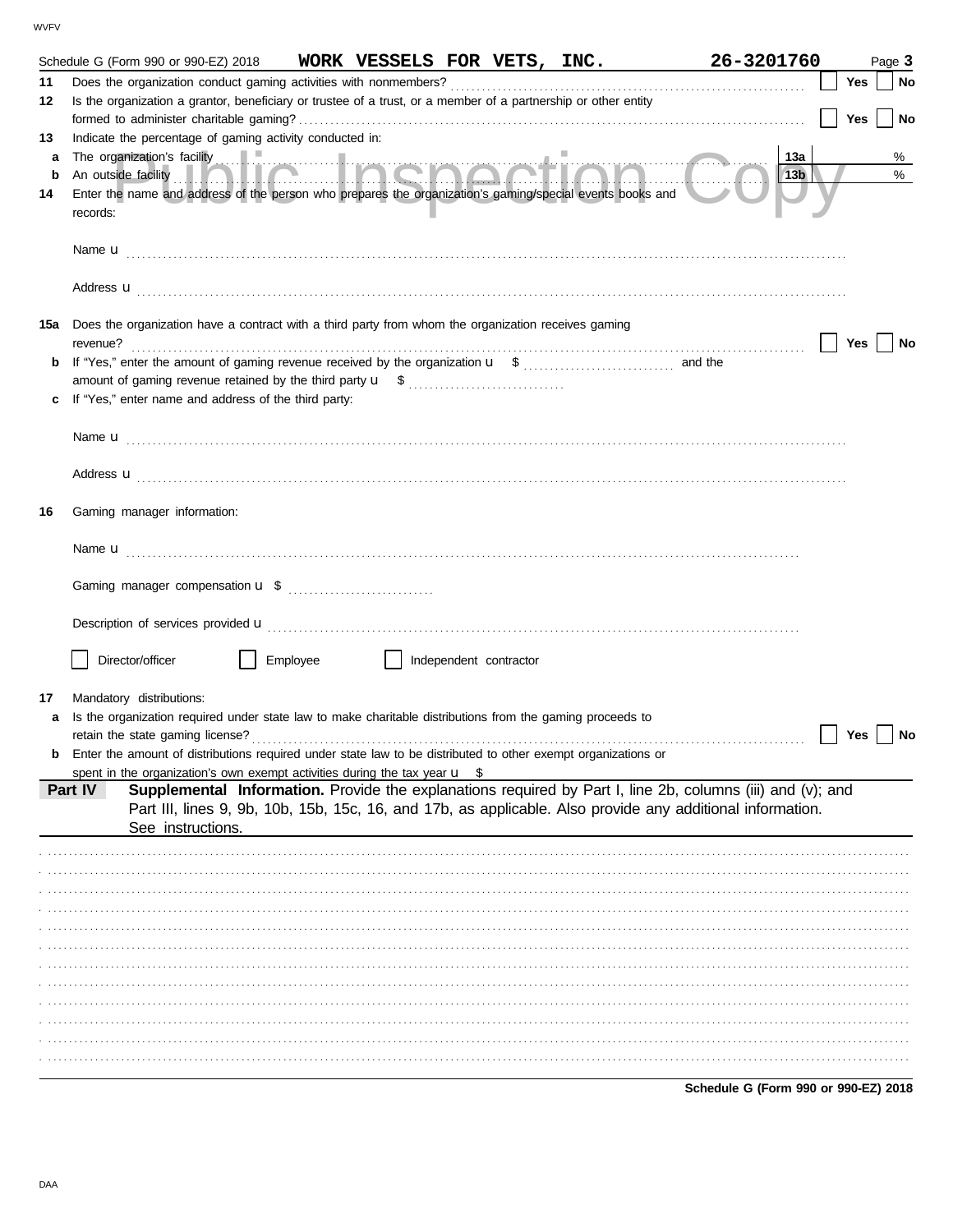| <b>SCHEDULE I</b><br>(Form 990)                                                                                                                                                                                                                                                      |                                                                                                                                                                                                                                                                                                                                                 |  |  | Grants and Other Assistance to Organizations,<br>Governments, and Individuals in the United States        |  |  |  |                                              | OMB No. 1545-0047                     |    |
|--------------------------------------------------------------------------------------------------------------------------------------------------------------------------------------------------------------------------------------------------------------------------------------|-------------------------------------------------------------------------------------------------------------------------------------------------------------------------------------------------------------------------------------------------------------------------------------------------------------------------------------------------|--|--|-----------------------------------------------------------------------------------------------------------|--|--|--|----------------------------------------------|---------------------------------------|----|
|                                                                                                                                                                                                                                                                                      |                                                                                                                                                                                                                                                                                                                                                 |  |  | Complete if the organization answered "Yes" on Form 990, Part IV, line 21 or 22.<br>u Attach to Form 990. |  |  |  |                                              | <b>Open to Public</b>                 |    |
| Department of the Treasury<br>Internal Revenue Service                                                                                                                                                                                                                               |                                                                                                                                                                                                                                                                                                                                                 |  |  | u Go to www.irs.gov/Form990 for the latest information.                                                   |  |  |  |                                              | Inspection                            |    |
| Name of the organization                                                                                                                                                                                                                                                             | WORK VESSELS FOR VETS, INC.                                                                                                                                                                                                                                                                                                                     |  |  |                                                                                                           |  |  |  | Employer identification number<br>26-3201760 |                                       |    |
| Part I                                                                                                                                                                                                                                                                               | <b>General Information on Grants and Assistance</b>                                                                                                                                                                                                                                                                                             |  |  |                                                                                                           |  |  |  |                                              |                                       |    |
| $\mathbf{1}$                                                                                                                                                                                                                                                                         | Does the organization maintain records to substantiate the amount of the grants or assistance, the grantees' eligibility for the grants or assistance, and<br>the selection criteria used to award the grants or assistance?<br>2 Describe in Part IV the organization's procedures for monitoring the use of grant funds in the United States. |  |  |                                                                                                           |  |  |  |                                              | $ X $ Yes                             | No |
| Grants and Other Assistance to Domestic Organizations and Domestic Governments. Complete if the organization answered "Yes" on Form 990,<br>Part II<br>Part IV, line 21, for any recipient that received more than \$5,000. Part II can be duplicated if additional space is needed. |                                                                                                                                                                                                                                                                                                                                                 |  |  |                                                                                                           |  |  |  |                                              |                                       |    |
| -1                                                                                                                                                                                                                                                                                   | $(c)$ IRC<br>(f) Method of valuation<br>(d) Amount of cash<br>(e) Amount of non-<br>(a) Name and address of organization<br>$(b)$ EIN<br>(q) Description of<br>(book, FMV, appraisal,<br>section<br>cash assistance<br>or government<br>grant<br>noncash assistance<br>(if applicable)<br>other)                                                |  |  |                                                                                                           |  |  |  |                                              | (h) Purpose of grant<br>or assistance |    |
| (1)                                                                                                                                                                                                                                                                                  |                                                                                                                                                                                                                                                                                                                                                 |  |  |                                                                                                           |  |  |  |                                              |                                       |    |
|                                                                                                                                                                                                                                                                                      |                                                                                                                                                                                                                                                                                                                                                 |  |  |                                                                                                           |  |  |  |                                              |                                       |    |
| (2)                                                                                                                                                                                                                                                                                  |                                                                                                                                                                                                                                                                                                                                                 |  |  |                                                                                                           |  |  |  |                                              |                                       |    |
|                                                                                                                                                                                                                                                                                      |                                                                                                                                                                                                                                                                                                                                                 |  |  |                                                                                                           |  |  |  |                                              |                                       |    |
| (3)                                                                                                                                                                                                                                                                                  |                                                                                                                                                                                                                                                                                                                                                 |  |  |                                                                                                           |  |  |  |                                              |                                       |    |
|                                                                                                                                                                                                                                                                                      |                                                                                                                                                                                                                                                                                                                                                 |  |  |                                                                                                           |  |  |  |                                              |                                       |    |
| (4)                                                                                                                                                                                                                                                                                  |                                                                                                                                                                                                                                                                                                                                                 |  |  |                                                                                                           |  |  |  |                                              |                                       |    |
|                                                                                                                                                                                                                                                                                      |                                                                                                                                                                                                                                                                                                                                                 |  |  |                                                                                                           |  |  |  |                                              |                                       |    |
| (5)                                                                                                                                                                                                                                                                                  |                                                                                                                                                                                                                                                                                                                                                 |  |  |                                                                                                           |  |  |  |                                              |                                       |    |
|                                                                                                                                                                                                                                                                                      |                                                                                                                                                                                                                                                                                                                                                 |  |  |                                                                                                           |  |  |  |                                              |                                       |    |
| (6)                                                                                                                                                                                                                                                                                  |                                                                                                                                                                                                                                                                                                                                                 |  |  |                                                                                                           |  |  |  |                                              |                                       |    |
|                                                                                                                                                                                                                                                                                      |                                                                                                                                                                                                                                                                                                                                                 |  |  |                                                                                                           |  |  |  |                                              |                                       |    |
| (7)                                                                                                                                                                                                                                                                                  |                                                                                                                                                                                                                                                                                                                                                 |  |  |                                                                                                           |  |  |  |                                              |                                       |    |
|                                                                                                                                                                                                                                                                                      |                                                                                                                                                                                                                                                                                                                                                 |  |  |                                                                                                           |  |  |  |                                              |                                       |    |
| (8)                                                                                                                                                                                                                                                                                  |                                                                                                                                                                                                                                                                                                                                                 |  |  |                                                                                                           |  |  |  |                                              |                                       |    |
|                                                                                                                                                                                                                                                                                      |                                                                                                                                                                                                                                                                                                                                                 |  |  |                                                                                                           |  |  |  |                                              |                                       |    |
| (9)                                                                                                                                                                                                                                                                                  |                                                                                                                                                                                                                                                                                                                                                 |  |  |                                                                                                           |  |  |  |                                              |                                       |    |
|                                                                                                                                                                                                                                                                                      |                                                                                                                                                                                                                                                                                                                                                 |  |  |                                                                                                           |  |  |  |                                              |                                       |    |
| 3                                                                                                                                                                                                                                                                                    | Enter total number of other organizations listed in the line 1 table <i>manufacture in the content of the line</i> 1 table manufacture in the line 1 table                                                                                                                                                                                      |  |  |                                                                                                           |  |  |  | $\mathbf{u}$                                 |                                       |    |
|                                                                                                                                                                                                                                                                                      | For Paperwork Reduction Act Notice, see the Instructions for Form 990.                                                                                                                                                                                                                                                                          |  |  |                                                                                                           |  |  |  |                                              | Schedule I (Form 990) (2018)          |    |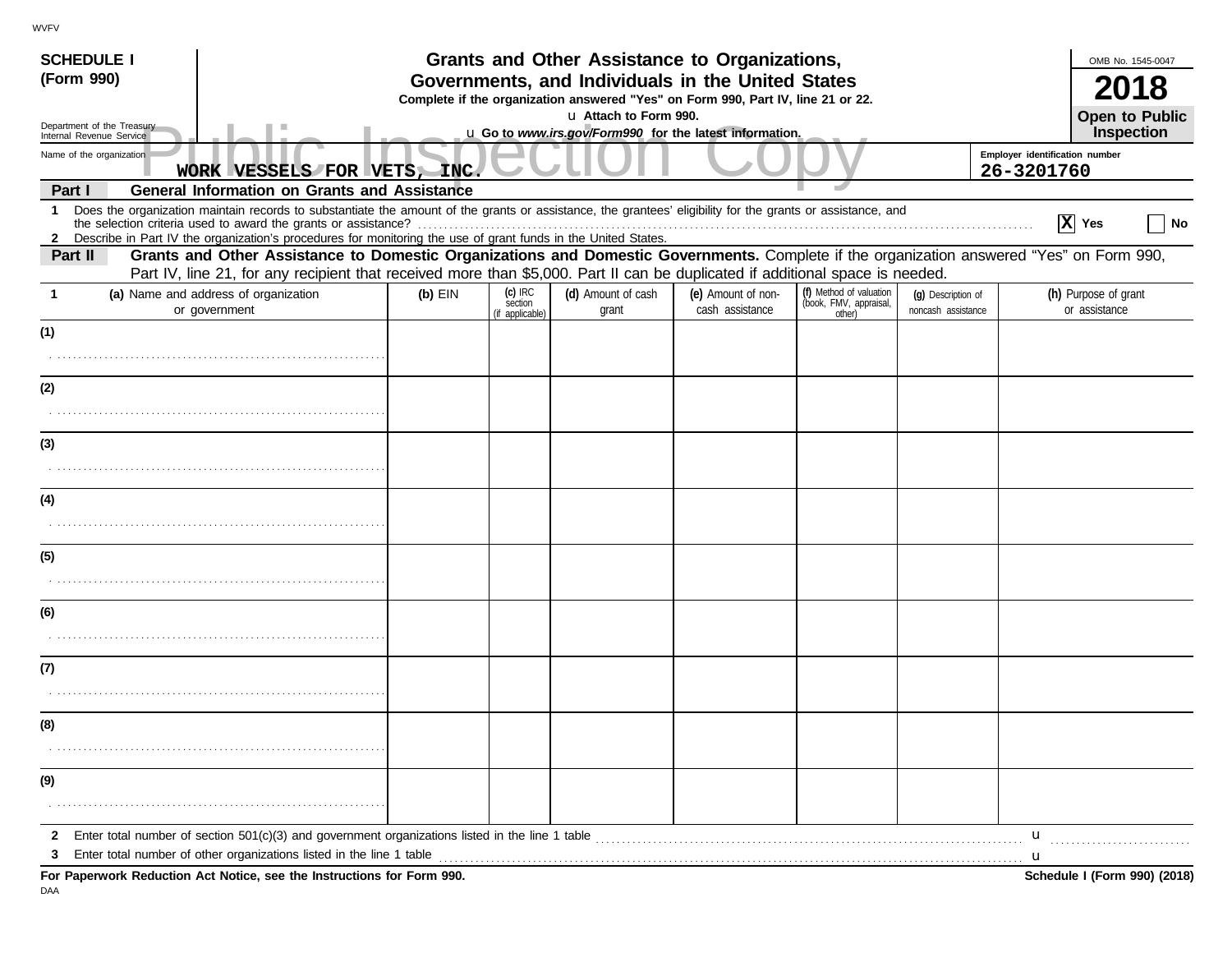| Schedule I (Form 990) (2018) WORK VESSELS FOR VETS, INC.                                                                                             |               |               | 26-3201760         |                                | Page 2                                |
|------------------------------------------------------------------------------------------------------------------------------------------------------|---------------|---------------|--------------------|--------------------------------|---------------------------------------|
| Grants and Other Assistance to Domestic Individuals. Complete if the organization answered "Yes" on Form 990, Part IV, line 22.<br>Part III          |               |               |                    |                                |                                       |
| Part III can be duplicated if additional space is needed.                                                                                            |               |               |                    |                                |                                       |
| (a) Type of grant or assistance                                                                                                                      | (b) Number of | (c) Amount of | (d) Amount of      | (e) Method of valuation (book, | (f) Description of noncash assistance |
|                                                                                                                                                      | recipients    | cash grant    | noncash assistance | FMV, appraisal, other)         |                                       |
| 1 TOOLS,<br>VEHICLES, EQUIPMENT                                                                                                                      | 67            | 136,934       | 160,397            | <b>FMV</b>                     | VHCL, VSSL, TOOL                      |
| $\mathbf{2}$                                                                                                                                         |               |               |                    |                                |                                       |
| $\mathbf{3}$                                                                                                                                         |               |               |                    |                                |                                       |
|                                                                                                                                                      |               |               |                    |                                |                                       |
| -5                                                                                                                                                   |               |               |                    |                                |                                       |
| -6                                                                                                                                                   |               |               |                    |                                |                                       |
| 7                                                                                                                                                    |               |               |                    |                                |                                       |
| Supplemental Information. Provide the information required in Part I, line 2; Part III, column (b); and any other additional information.<br>Part IV |               |               |                    |                                |                                       |
|                                                                                                                                                      |               |               |                    |                                |                                       |
|                                                                                                                                                      |               |               |                    |                                |                                       |
|                                                                                                                                                      |               |               |                    |                                |                                       |
|                                                                                                                                                      |               |               |                    |                                |                                       |
|                                                                                                                                                      |               |               |                    |                                |                                       |
|                                                                                                                                                      |               |               |                    |                                |                                       |
|                                                                                                                                                      |               |               |                    |                                |                                       |
|                                                                                                                                                      |               |               |                    |                                |                                       |
|                                                                                                                                                      |               |               |                    |                                |                                       |
|                                                                                                                                                      |               |               |                    |                                |                                       |
|                                                                                                                                                      |               |               |                    |                                |                                       |

26-3201760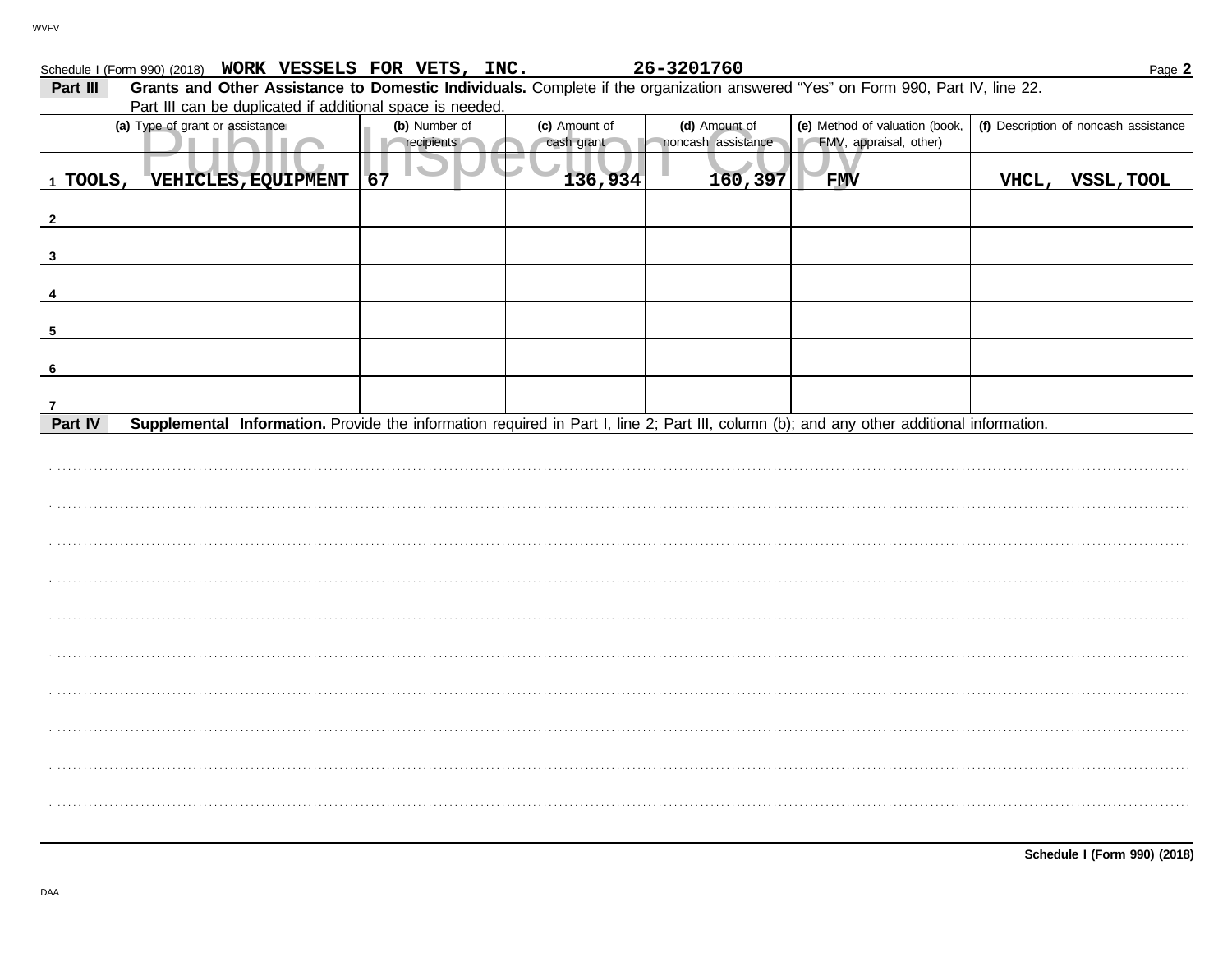|              | <b>SCHEDULE M</b>                                      |                                |                                                                                                                    |                                                                                 |   |                                                                                             |                              |  |                                             |         |    |  |                                       | OMB No. 1545-0047     |      |    |
|--------------|--------------------------------------------------------|--------------------------------|--------------------------------------------------------------------------------------------------------------------|---------------------------------------------------------------------------------|---|---------------------------------------------------------------------------------------------|------------------------------|--|---------------------------------------------|---------|----|--|---------------------------------------|-----------------------|------|----|
|              | (Form 990)                                             |                                |                                                                                                                    |                                                                                 |   | <b>u</b> Complete if the organizations answered "Yes" on Form 990, Part IV, lines 29 or 30. | <b>Noncash Contributions</b> |  |                                             |         |    |  |                                       |                       | 2018 |    |
|              |                                                        |                                |                                                                                                                    | <b>U Attach to Form 990.</b>                                                    |   |                                                                                             |                              |  |                                             |         |    |  |                                       | <b>Open To Public</b> |      |    |
|              | Department of the Treasury<br>Internal Revenue Service |                                |                                                                                                                    | <b>u</b> Go to www.irs.gov/Form990 for instructions and the latest information. |   |                                                                                             |                              |  |                                             |         |    |  | Inspection                            |                       |      |    |
|              | Name of the organization                               |                                | <b>In</b>                                                                                                          |                                                                                 |   |                                                                                             |                              |  |                                             |         |    |  | <b>Employer identification number</b> |                       |      |    |
|              |                                                        |                                | WORK VESSELS FOR VETS, INC.                                                                                        |                                                                                 |   |                                                                                             |                              |  |                                             |         |    |  | 26-3201760                            |                       |      |    |
|              | Part I                                                 |                                | <b>Types of Property</b>                                                                                           |                                                                                 |   |                                                                                             |                              |  |                                             |         |    |  |                                       |                       |      |    |
|              |                                                        |                                |                                                                                                                    | (a)                                                                             |   | (b)                                                                                         |                              |  | (c)                                         |         |    |  | (d)                                   |                       |      |    |
|              |                                                        |                                |                                                                                                                    | Check if                                                                        |   | Number of contributions or                                                                  |                              |  | Noncash contribution<br>amounts reported on |         |    |  | Method of determining                 |                       |      |    |
|              |                                                        |                                |                                                                                                                    | applicable                                                                      |   | items contributed                                                                           |                              |  | Form 990, Part VIII, line 1g                |         |    |  | noncash contribution amounts          |                       |      |    |
| 1            |                                                        |                                | Art - Works of art                                                                                                 |                                                                                 |   |                                                                                             |                              |  |                                             |         |    |  |                                       |                       |      |    |
| $\mathbf{2}$ |                                                        |                                | Art - Historical treasures                                                                                         |                                                                                 |   |                                                                                             |                              |  |                                             |         |    |  |                                       |                       |      |    |
| 3            |                                                        |                                | Art - Fractional interests                                                                                         |                                                                                 |   |                                                                                             |                              |  |                                             |         |    |  |                                       |                       |      |    |
| 4            |                                                        |                                | Books and publications                                                                                             |                                                                                 |   |                                                                                             |                              |  |                                             |         |    |  |                                       |                       |      |    |
| 5            |                                                        | Clothing and household         |                                                                                                                    |                                                                                 |   |                                                                                             |                              |  |                                             |         |    |  |                                       |                       |      |    |
|              | goods                                                  |                                |                                                                                                                    |                                                                                 |   |                                                                                             |                              |  |                                             |         |    |  |                                       |                       |      |    |
| 6            |                                                        |                                | Cars and other vehicles                                                                                            |                                                                                 |   |                                                                                             |                              |  |                                             |         |    |  |                                       |                       |      |    |
| 7            |                                                        |                                | Boats and planes                                                                                                   |                                                                                 |   |                                                                                             |                              |  |                                             |         |    |  |                                       |                       |      |    |
| 8            |                                                        |                                |                                                                                                                    |                                                                                 |   |                                                                                             |                              |  |                                             |         |    |  |                                       |                       |      |    |
| 9            |                                                        |                                | Securities - Publicly traded                                                                                       |                                                                                 |   |                                                                                             |                              |  |                                             |         |    |  |                                       |                       |      |    |
| 10           |                                                        |                                | Securities - Closely held stock                                                                                    |                                                                                 |   |                                                                                             |                              |  |                                             |         |    |  |                                       |                       |      |    |
| 11           |                                                        |                                | Securities - Partnership, LLC,                                                                                     |                                                                                 |   |                                                                                             |                              |  |                                             |         |    |  |                                       |                       |      |    |
|              |                                                        |                                | or trust interests                                                                                                 |                                                                                 |   |                                                                                             |                              |  |                                             |         |    |  |                                       |                       |      |    |
| 12           |                                                        |                                | Securities - Miscellaneous                                                                                         |                                                                                 |   |                                                                                             |                              |  |                                             |         |    |  |                                       |                       |      |    |
| 13           |                                                        | Qualified conservation         |                                                                                                                    |                                                                                 |   |                                                                                             |                              |  |                                             |         |    |  |                                       |                       |      |    |
|              |                                                        | contribution - Historic        |                                                                                                                    |                                                                                 |   |                                                                                             |                              |  |                                             |         |    |  |                                       |                       |      |    |
|              |                                                        |                                |                                                                                                                    |                                                                                 |   |                                                                                             |                              |  |                                             |         |    |  |                                       |                       |      |    |
| 14           |                                                        | Qualified conservation         |                                                                                                                    |                                                                                 |   |                                                                                             |                              |  |                                             |         |    |  |                                       |                       |      |    |
|              |                                                        |                                | contribution - Other                                                                                               |                                                                                 |   |                                                                                             |                              |  |                                             |         |    |  |                                       |                       |      |    |
| 15           |                                                        |                                | Real estate - Residential                                                                                          |                                                                                 |   |                                                                                             |                              |  |                                             |         |    |  |                                       |                       |      |    |
| 16           |                                                        |                                | Real estate - Commercial                                                                                           |                                                                                 |   |                                                                                             |                              |  |                                             |         |    |  |                                       |                       |      |    |
| 17           |                                                        |                                | Real estate - Other                                                                                                |                                                                                 |   |                                                                                             |                              |  |                                             |         |    |  |                                       |                       |      |    |
| 18<br>19     |                                                        |                                |                                                                                                                    |                                                                                 |   |                                                                                             |                              |  |                                             |         |    |  |                                       |                       |      |    |
| 20           |                                                        |                                | Food inventory<br>Drugs and medical supplies                                                                       |                                                                                 |   |                                                                                             |                              |  |                                             |         |    |  |                                       |                       |      |    |
| 21           |                                                        |                                |                                                                                                                    |                                                                                 |   |                                                                                             |                              |  |                                             |         |    |  |                                       |                       |      |    |
| 22           | Taxidermy                                              |                                | Historical artifacts                                                                                               |                                                                                 |   |                                                                                             |                              |  |                                             |         |    |  |                                       |                       |      |    |
| 23           |                                                        |                                | Scientific specimens                                                                                               |                                                                                 |   |                                                                                             |                              |  |                                             |         |    |  |                                       |                       |      |    |
| 24           |                                                        |                                | Archeological artifacts                                                                                            |                                                                                 |   |                                                                                             |                              |  |                                             |         |    |  |                                       |                       |      |    |
| 25           |                                                        |                                | Other $\mathbf{u}$ (VHCL, VSSL, TOOL)                                                                              | $\mathbf x$                                                                     | 9 |                                                                                             |                              |  |                                             | 160,397 |    |  | FMV, APPRAISALS                       |                       |      |    |
| 26           |                                                        |                                |                                                                                                                    |                                                                                 |   |                                                                                             |                              |  |                                             |         |    |  |                                       |                       |      |    |
| 27           |                                                        |                                |                                                                                                                    |                                                                                 |   |                                                                                             |                              |  |                                             |         |    |  |                                       |                       |      |    |
| 28           | Other $\mathbf{u}$ (                                   |                                |                                                                                                                    |                                                                                 |   |                                                                                             |                              |  |                                             |         |    |  |                                       |                       |      |    |
| 29           |                                                        |                                | Number of Forms 8283 received by the organization during the tax year for contributions for                        |                                                                                 |   |                                                                                             |                              |  |                                             |         |    |  |                                       |                       |      |    |
|              |                                                        |                                | which the organization completed Form 8283, Part IV, Donee Acknowledgement                                         |                                                                                 |   |                                                                                             |                              |  |                                             |         | 29 |  |                                       |                       |      |    |
|              |                                                        |                                |                                                                                                                    |                                                                                 |   |                                                                                             |                              |  |                                             |         |    |  |                                       |                       | Yes  | No |
| 30a          |                                                        |                                | During the year, did the organization receive by contribution any property reported in Part I, lines 1 through     |                                                                                 |   |                                                                                             |                              |  |                                             |         |    |  |                                       |                       |      |    |
|              |                                                        |                                | 28, that it must hold for at least three years from the date of the initial contribution, and which isn't required |                                                                                 |   |                                                                                             |                              |  |                                             |         |    |  |                                       |                       |      |    |
|              |                                                        |                                |                                                                                                                    |                                                                                 |   |                                                                                             |                              |  |                                             |         |    |  |                                       | 30a                   |      | x  |
| b            |                                                        |                                | If "Yes," describe the arrangement in Part II.                                                                     |                                                                                 |   |                                                                                             |                              |  |                                             |         |    |  |                                       |                       |      |    |
| 31           |                                                        |                                | Does the organization have a gift acceptance policy that requires the review of any nonstandard                    |                                                                                 |   |                                                                                             |                              |  |                                             |         |    |  |                                       |                       |      |    |
|              | contributions?                                         |                                |                                                                                                                    |                                                                                 |   |                                                                                             |                              |  |                                             |         |    |  |                                       | 31                    |      | x  |
| 32a          |                                                        |                                | Does the organization hire or use third parties or related organizations to solicit, process, or sell noncash      |                                                                                 |   |                                                                                             |                              |  |                                             |         |    |  |                                       |                       |      |    |
|              | contributions?                                         |                                |                                                                                                                    |                                                                                 |   |                                                                                             |                              |  |                                             |         |    |  |                                       | 32a                   |      | x  |
| b            |                                                        | If "Yes," describe in Part II. |                                                                                                                    |                                                                                 |   |                                                                                             |                              |  |                                             |         |    |  |                                       |                       |      |    |
| 33           |                                                        |                                | If the organization didn't report an amount in column (c) for a type of property for which column (a) is checked,  |                                                                                 |   |                                                                                             |                              |  |                                             |         |    |  |                                       |                       |      |    |

describe in Part II.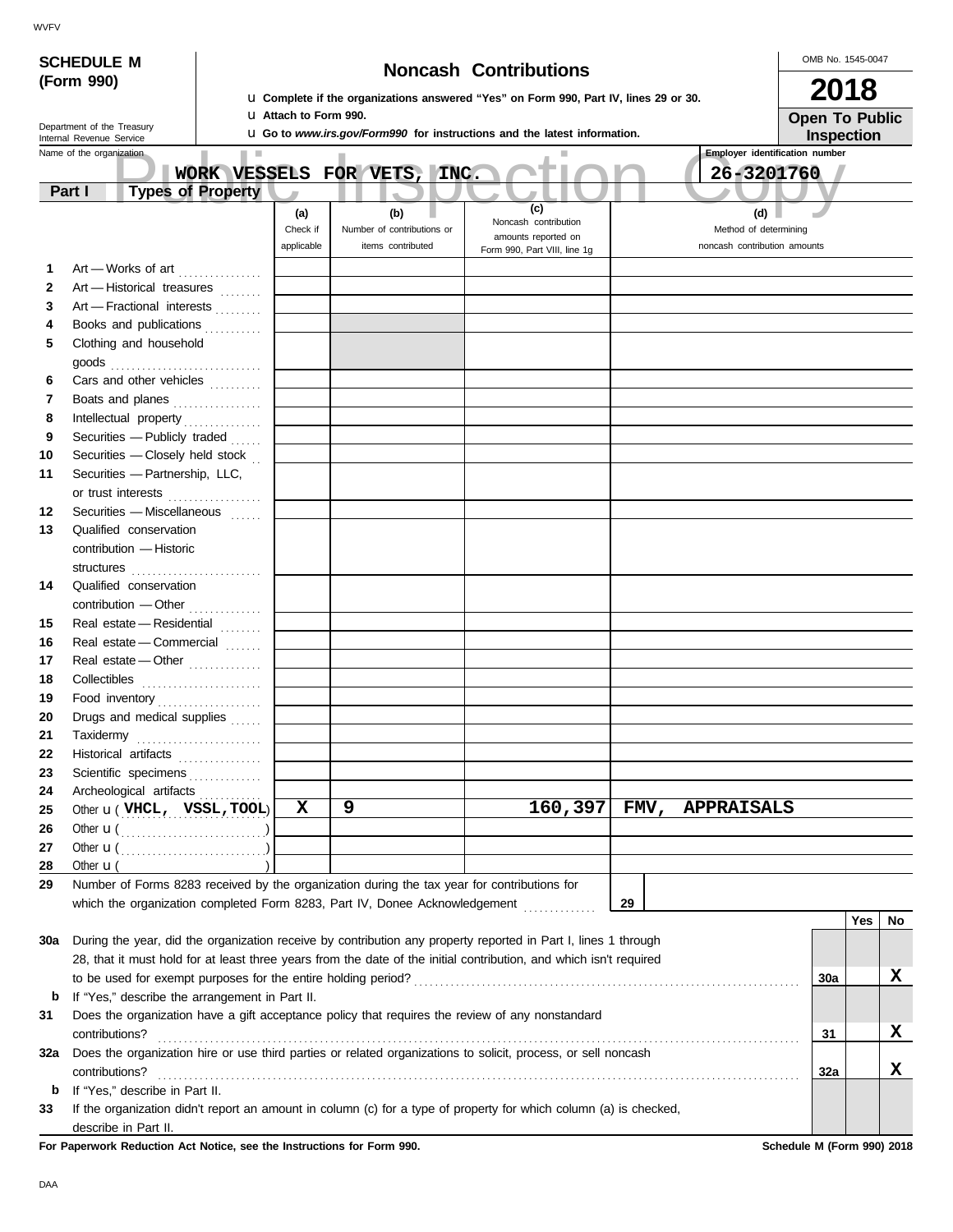|         | Schedule M (Form 990) 2018 WORK VESSELS FOR VETS, INC.                                                                                                                                                                       |  |  | 26-3201760 |  | Page 2 |
|---------|------------------------------------------------------------------------------------------------------------------------------------------------------------------------------------------------------------------------------|--|--|------------|--|--------|
| Part II | Supplemental Information. Provide the information required by Part I, lines 30b, 32b, and 33, and whether<br>the organization is reporting in Part I, column (b), the number of contributions, the number of items received, |  |  |            |  |        |
|         | or a combination of both. Also complete this part for any additional information.                                                                                                                                            |  |  |            |  |        |
|         | <b>Public Inspection Coo</b>                                                                                                                                                                                                 |  |  |            |  |        |
|         |                                                                                                                                                                                                                              |  |  |            |  |        |
|         |                                                                                                                                                                                                                              |  |  |            |  |        |
|         |                                                                                                                                                                                                                              |  |  |            |  |        |
|         |                                                                                                                                                                                                                              |  |  |            |  |        |
|         |                                                                                                                                                                                                                              |  |  |            |  |        |
|         |                                                                                                                                                                                                                              |  |  |            |  |        |
|         |                                                                                                                                                                                                                              |  |  |            |  |        |
|         |                                                                                                                                                                                                                              |  |  |            |  |        |
|         |                                                                                                                                                                                                                              |  |  |            |  |        |
|         |                                                                                                                                                                                                                              |  |  |            |  |        |
|         |                                                                                                                                                                                                                              |  |  |            |  |        |
|         |                                                                                                                                                                                                                              |  |  |            |  |        |
|         |                                                                                                                                                                                                                              |  |  |            |  |        |
|         |                                                                                                                                                                                                                              |  |  |            |  |        |
|         |                                                                                                                                                                                                                              |  |  |            |  |        |
|         |                                                                                                                                                                                                                              |  |  |            |  |        |
|         |                                                                                                                                                                                                                              |  |  |            |  |        |
|         |                                                                                                                                                                                                                              |  |  |            |  |        |
|         |                                                                                                                                                                                                                              |  |  |            |  |        |
|         |                                                                                                                                                                                                                              |  |  |            |  |        |
|         |                                                                                                                                                                                                                              |  |  |            |  |        |
|         |                                                                                                                                                                                                                              |  |  |            |  |        |
|         |                                                                                                                                                                                                                              |  |  |            |  |        |
|         |                                                                                                                                                                                                                              |  |  |            |  |        |
|         |                                                                                                                                                                                                                              |  |  |            |  |        |
|         |                                                                                                                                                                                                                              |  |  |            |  |        |
|         |                                                                                                                                                                                                                              |  |  |            |  |        |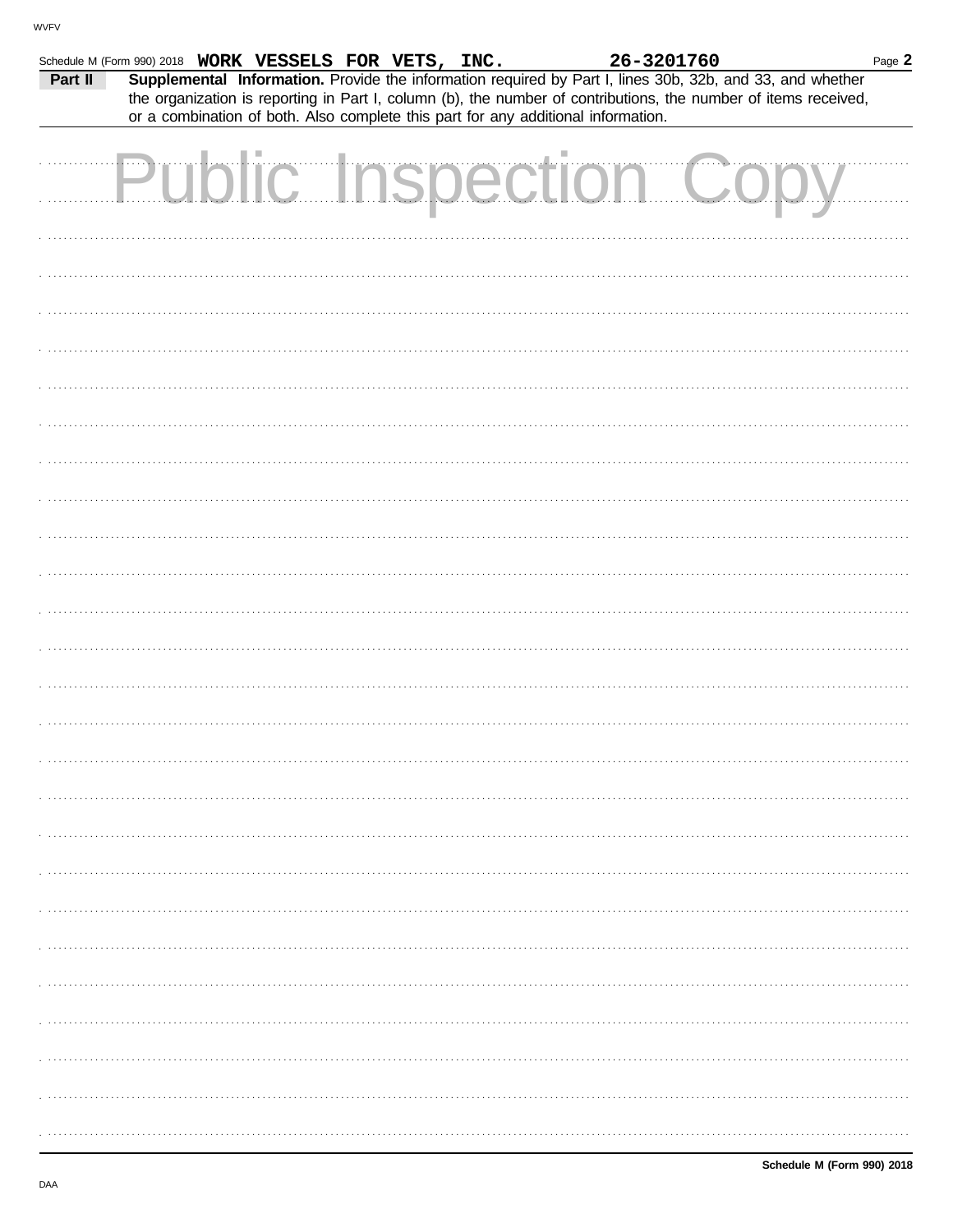| <b>SCHEDULE O</b>                                      | Supplemental Information to Form 990 or 990-EZ                                                                                         | OMB No. 1545-0047            |
|--------------------------------------------------------|----------------------------------------------------------------------------------------------------------------------------------------|------------------------------|
| (Form 990 or 990-EZ)                                   | Complete to provide information for responses to specific questions on<br>Form 990 or 990-EZ or to provide any additional information. | 2018                         |
| Department of the Treasury<br>Internal Revenue Service | u Attach to Form 990 or 990-EZ.<br>u Go to www.irs.gov/Form990 for the latest information.<br>٠                                        | Open to Public<br>Inspection |
| Name of the organization                               | Employer identification number                                                                                                         |                              |
|                                                        | 26-3201760<br>FOR VETS,<br>WORK VESSELS<br>INC.                                                                                        |                              |
| <b>FORM 990</b>                                        | ORGANIZATION'S MISSION                                                                                                                 |                              |
| <b>THE</b><br>PURPOSE                                  | <b>ORGANIZATION</b><br>OF<br>THE<br>IS<br>PROVIDE ASSISTANCE TO RETURNING<br>TO.                                                       |                              |
| <b>VETERANS</b><br><b>IN</b>                           | THE<br>THEIR MILITARY SERVICE<br><b>TRANSITION FROM</b><br>THE<br>TО                                                                   | <b>CIVILIAN</b>              |
| WORKFORCE.                                             | ORGANIZATION ASSISTS<br>VETERANS<br>THE<br>IN ACQUIRING<br>THE                                                                         | SKILL SET<br><b>AND</b>      |
|                                                        | TOOLS NECESSARY FOR A SUCCESSFUL TRANSITION INTO A CIVILIAN CAREER.                                                                    |                              |
|                                                        |                                                                                                                                        |                              |
|                                                        |                                                                                                                                        |                              |
|                                                        | FORM 990, PART VI, LINE 2 - RELATED PARTY INFORMATION AMONG OFFICERS                                                                   |                              |
| <b>KATHLEEN BURNS</b>                                  | DAN BURNS                                                                                                                              |                              |
| <b>DIRECTOR</b>                                        | <b>DIRECTOR</b>                                                                                                                        |                              |
| <b>WIFE/HUSBAND</b>                                    |                                                                                                                                        |                              |
|                                                        |                                                                                                                                        |                              |
|                                                        | FORM 990, PART VI, LINE 11B - ORGANIZATION'S PROCESS TO REVIEW FORM 990                                                                |                              |
|                                                        | THE FORM 990 IS REVIEWED BY<br>THE EXECUTIVE DIRECTOR AND THE BOARD                                                                    |                              |
|                                                        |                                                                                                                                        |                              |
| <b>DODM 990</b>                                        | DAPT WT<br><b>19</b><br>COVERNING DOCUMENTS<br><b>DISCLOSITRE</b><br>T.TNR                                                             | <b>EXPLANATION</b>           |
|                                                        |                                                                                                                                        |                              |
|                                                        | GOVERNING DOCUMENTS ARE AVAILABLE UPON REQUEST                                                                                         |                              |
|                                                        |                                                                                                                                        |                              |
|                                                        |                                                                                                                                        |                              |
|                                                        |                                                                                                                                        |                              |
|                                                        |                                                                                                                                        |                              |
|                                                        |                                                                                                                                        |                              |
|                                                        |                                                                                                                                        |                              |
|                                                        |                                                                                                                                        |                              |
|                                                        |                                                                                                                                        |                              |
|                                                        |                                                                                                                                        |                              |
|                                                        |                                                                                                                                        |                              |